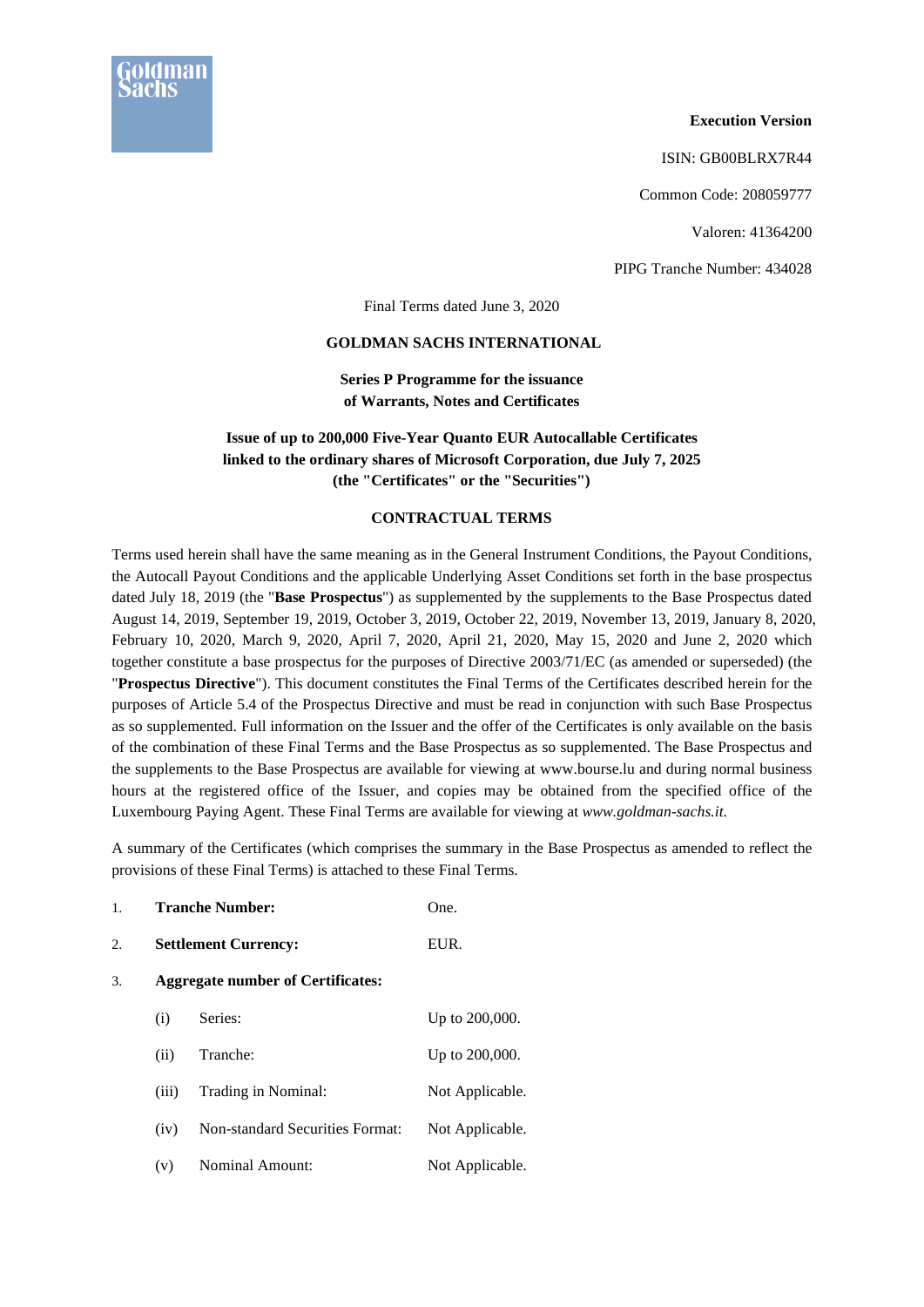| 4.  | <b>Issue Price:</b>         |                                                                                                   | EUR 100 per Certificate.                                                        |  |
|-----|-----------------------------|---------------------------------------------------------------------------------------------------|---------------------------------------------------------------------------------|--|
| 5.  |                             | <b>Calculation Amount:</b>                                                                        | EUR 100.                                                                        |  |
| 6.  | <b>Issue Date:</b>          |                                                                                                   | June 30, 2020.                                                                  |  |
| 7.  | <b>Maturity Date:</b>       |                                                                                                   | Scheduled Maturity Date is July 7, 2025.                                        |  |
|     | (i)                         | Strike Date:                                                                                      | Not Applicable.                                                                 |  |
|     | (ii)                        | Determination<br>Date<br>Relevant<br>(General Instrument Condition<br>$2(a)$ :                    | Final Reference Date.                                                           |  |
|     | (iii)                       | <b>Scheduled Determination Date:</b>                                                              | Not Applicable.                                                                 |  |
|     | (iv)                        | First Maturity Date Specific<br>Adjustment:                                                       | Not Applicable.                                                                 |  |
| (v) |                             | Second Maturity Date Specific<br>Adjustment:                                                      | Applicable.                                                                     |  |
|     |                             | $-$ Specified<br>Day(s)<br>"Second<br>of<br>purposes<br>Maturity Date<br>Specific<br>Adjustment": | for the Five Business Days.                                                     |  |
|     |                             | Convention<br>for<br>the<br>purposes of the "Second<br>Maturity Date Specific<br>Adjustment":     | - Maturity Date Business Day Following Business Day Convention.                 |  |
|     | (vi)                        | <b>Business Day Adjustment:</b>                                                                   | Not Applicable.                                                                 |  |
|     |                             | (vii) American Style Adjustment:                                                                  | Not Applicable.                                                                 |  |
|     | (viii)                      | Maturity Date Roll on Payment<br>Date Adjustment:                                                 | Not Applicable.                                                                 |  |
| 8.  |                             | <b>Underlying Asset(s):</b>                                                                       | The Share (as defined below).                                                   |  |
|     | <b>VALUATION PROVISIONS</b> |                                                                                                   |                                                                                 |  |
| 9.  | <b>Valuation Date(s):</b>   |                                                                                                   | June 29, 2021, June 29, 2022, June 29, 2023, July 1, 2024<br>and June 30, 2025. |  |
|     |                             | Final Reference Date:                                                                             | The Valuation Date scheduled to fall on June 30, 2025.                          |  |
| 10. |                             | <b>Entry Level Observation Dates:</b>                                                             | Not Applicable.                                                                 |  |
| 11. |                             | <b>Initial Valuation Date:</b>                                                                    | June 29, 2020.                                                                  |  |
| 12. | Averaging:                  |                                                                                                   | Not Applicable.                                                                 |  |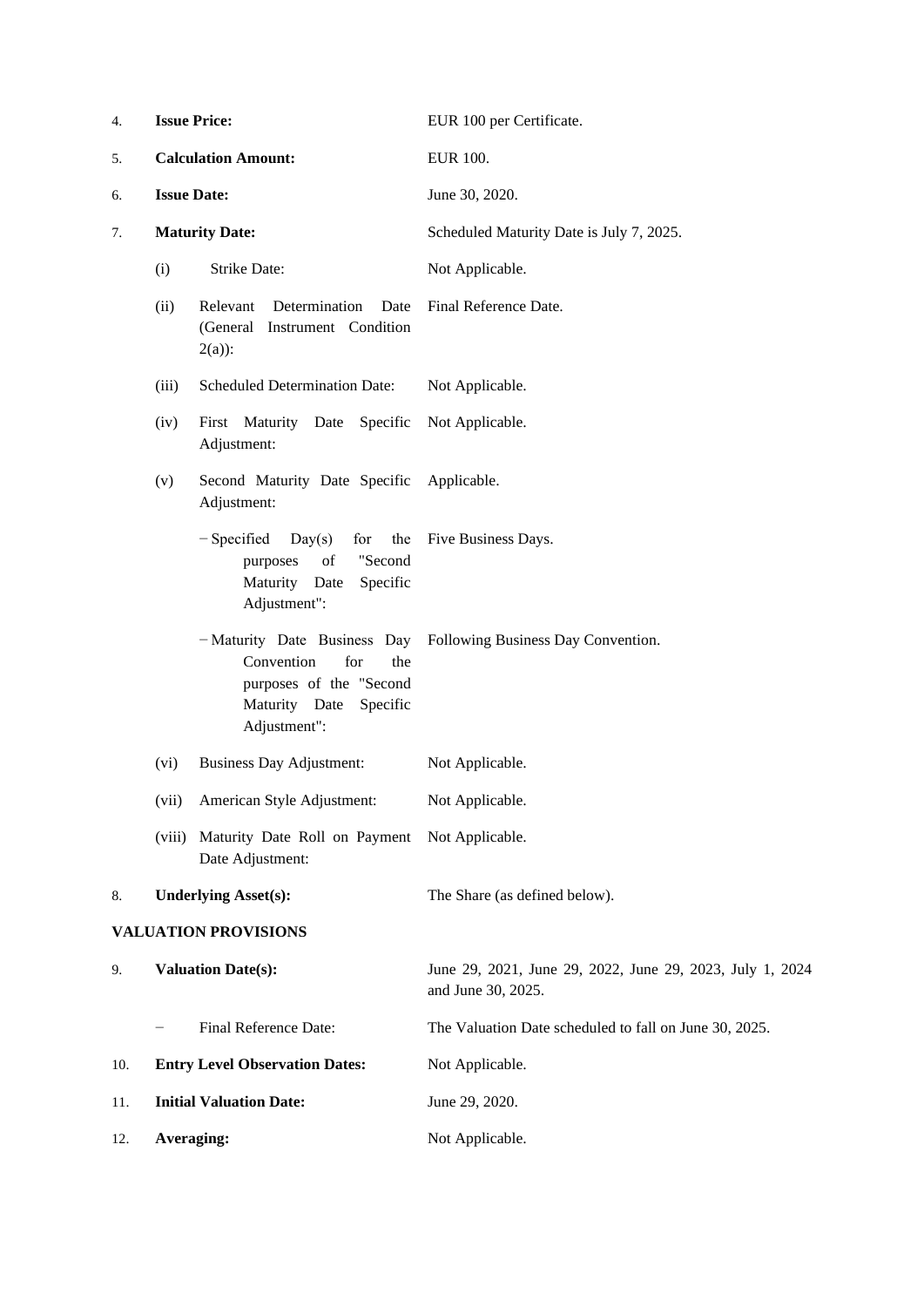| <b>Asset Initial Price:</b> |  |
|-----------------------------|--|
|                             |  |

In respect of the Underlying Asset, the Initial Closing Price.

- 14. **Adjusted Asset Final Reference Date:** Not Applicable.
- 15. **Adjusted Asset Initial Reference Date:** Not Applicable.
- 16. **FX (Final) Valuation Date:** Not Applicable.
- 17. **FX (Initial) Valuation Date:** Not Applicable.
- 18. **Final FX Valuation Date:** Not Applicable.
- 19. **Initial FX Valuation Date:** Not Applicable.

#### **COUPON PAYOUT CONDITIONS**

- 20. **Coupon Payout Conditions:** Not Applicable.
- 21. **Interest Basis:** Not Applicable.
- 22. **Interest Commencement Date:** Not Applicable.
- 23. **Fixed Rate Instrument Conditions (General Instrument Condition 11):**  Not Applicable.
- 24. **BRL FX Conditions (Coupon Payout**  Not Applicable. **Condition 1.1(c))**:
- 25. **FX Security Conditions (Coupon Payout Condition 1.1(d))**: Not Applicable.
- 26. **Floating Rate Instrument Conditions (General Instrument Condition 12):**  Not Applicable.
- 27. **Change of Interest Basis (General**  Not Applicable. **Instrument Condition 13):**
- 28. **Alternative Fixed Coupon Amount (Coupon Payout Condition 1.1):**  Not Applicable.
- 29. **Conditional Coupon (Coupon Payout**  Not Applicable. **Condition 1.3):**
- 30. **Range Accrual Coupon (Coupon**  Not Applicable. **Payout Condition 1.4):**
- 31. **Performance Coupon (Coupon Payout**  Not Applicable. **Condition 1.5):**
- 32. **Dual Currency Coupon (Coupon**  Not Applicable. **Payout Condition 1.6):**

### **AUTOCALL PAYOUT CONDITIONS**

33. **Automatic Early Exercise (General**  Applicable. **Instrument Condition 15):**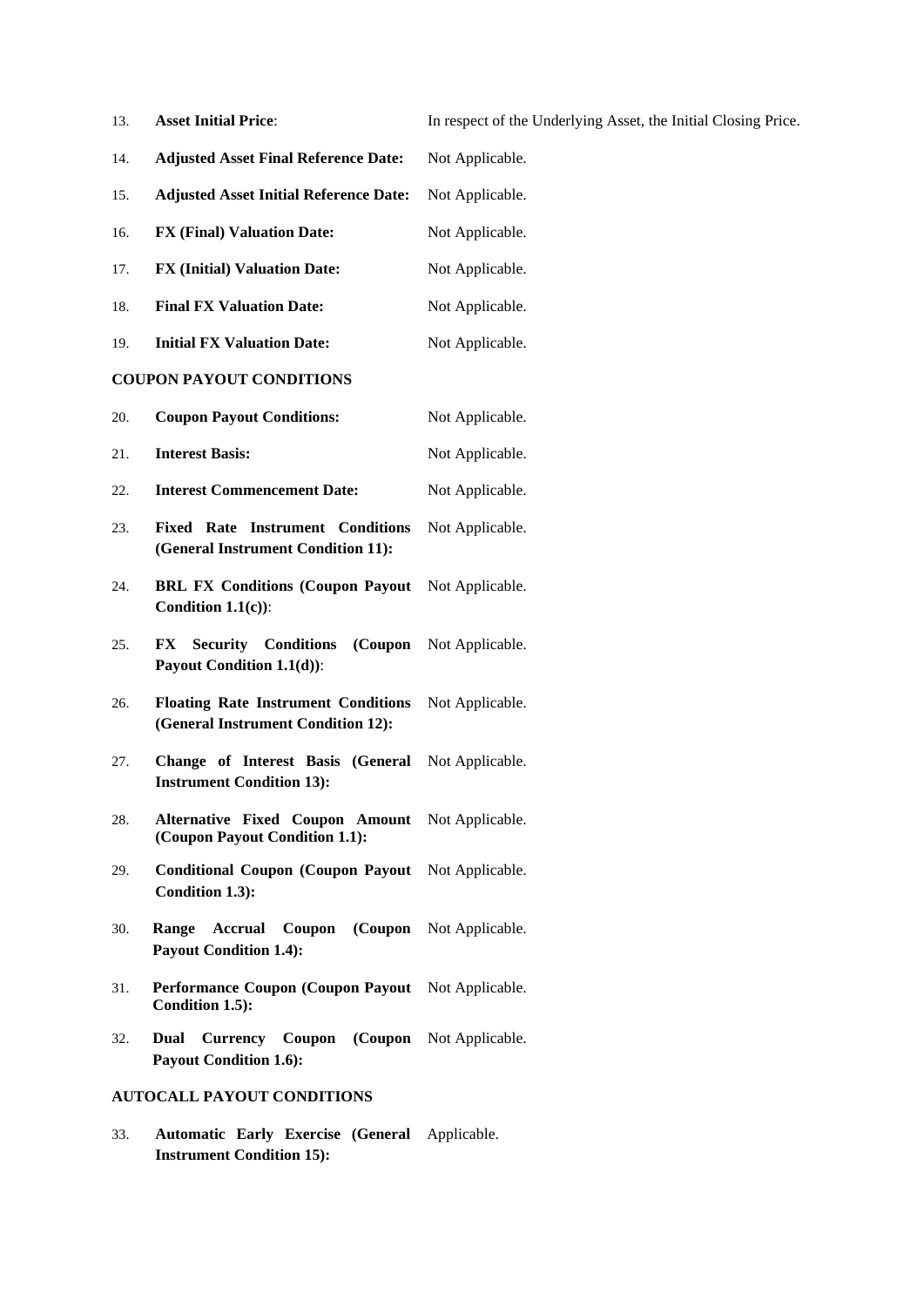|     | (i)   | Applicable Date(s):                                                                                                                                       | Each Autocall Observation Date.                                                                                                                                                                                                                                                  |
|-----|-------|-----------------------------------------------------------------------------------------------------------------------------------------------------------|----------------------------------------------------------------------------------------------------------------------------------------------------------------------------------------------------------------------------------------------------------------------------------|
|     | (ii)  | Automatic<br>Early<br>Exercise<br>$Date(s)$ :                                                                                                             | Each date set forth in the Autocall Table in the column<br>entitled "Automatic Early Exercise Date".                                                                                                                                                                             |
|     |       | First<br>Automatic<br>Early<br>(a)<br>Exercise Date<br>Specific<br>Adjustment:                                                                            | Not Applicable.                                                                                                                                                                                                                                                                  |
|     |       | (b)<br>Second Automatic Early<br>Exercise Date<br>Specific<br>Adjustment:                                                                                 | Applicable.                                                                                                                                                                                                                                                                      |
|     |       | - Automatic<br>Early<br>Exercise<br>Specified Day(s) for the<br>of<br>"Second<br>purposes<br>Automatic Early Exercise<br>Specific<br>Date<br>Adjustment": | Five Business Days.                                                                                                                                                                                                                                                              |
|     |       | - Relevant<br>Automatic<br>Early<br>Determination<br>Exercise<br>Date:                                                                                    | The Applicable Date corresponding to such Scheduled<br>Automatic Early Exercise Date.                                                                                                                                                                                            |
|     | (iii) | Automatic<br>Exercise<br>Early<br>Amount(s):                                                                                                              | In respect of each Applicable Date, the Autocall Event<br>Amount corresponding to such Applicable Date.                                                                                                                                                                          |
| 34. |       | <b>Autocall Payout Conditions:</b>                                                                                                                        | Applicable.                                                                                                                                                                                                                                                                      |
|     | (i)   | <b>Autocall Event:</b>                                                                                                                                    | Applicable, for the purposes of the definition of "Autocall<br>Event" in the Autocall Payout Conditions, Autocall<br>Reference Value greater than or equal to the Autocall Level<br>is applicable in respect of each Autocall Observation Date.                                  |
|     |       | N <sub>0</sub><br>Amount<br>Coupon<br>payable<br>following<br><b>Autocall Event:</b>                                                                      | Not Applicable.                                                                                                                                                                                                                                                                  |
|     | (ii)  | Daily Autocall Event Amount:                                                                                                                              | Not Applicable.                                                                                                                                                                                                                                                                  |
|     | (iii) | <b>Autocall Reference Value:</b>                                                                                                                          | Autocall Closing Price.                                                                                                                                                                                                                                                          |
|     | (iv)  | Autocall Level:                                                                                                                                           | In respect of each Autocall Observation Date and the<br>Underlying Asset, the percentage of the Asset Initial Price of<br>such Underlying Asset set forth in the Autocall Table in the<br>column "Autocall Level" in the row corresponding to such<br>Autocall Observation Date. |
|     | (v)   | <b>TARN Amount:</b>                                                                                                                                       | Not Applicable.                                                                                                                                                                                                                                                                  |
|     | (vi)  | <b>Autocall Observation Date:</b>                                                                                                                         | Each date set forth in the Autocall Table in the column<br>entitled "Autocall Observation Date".                                                                                                                                                                                 |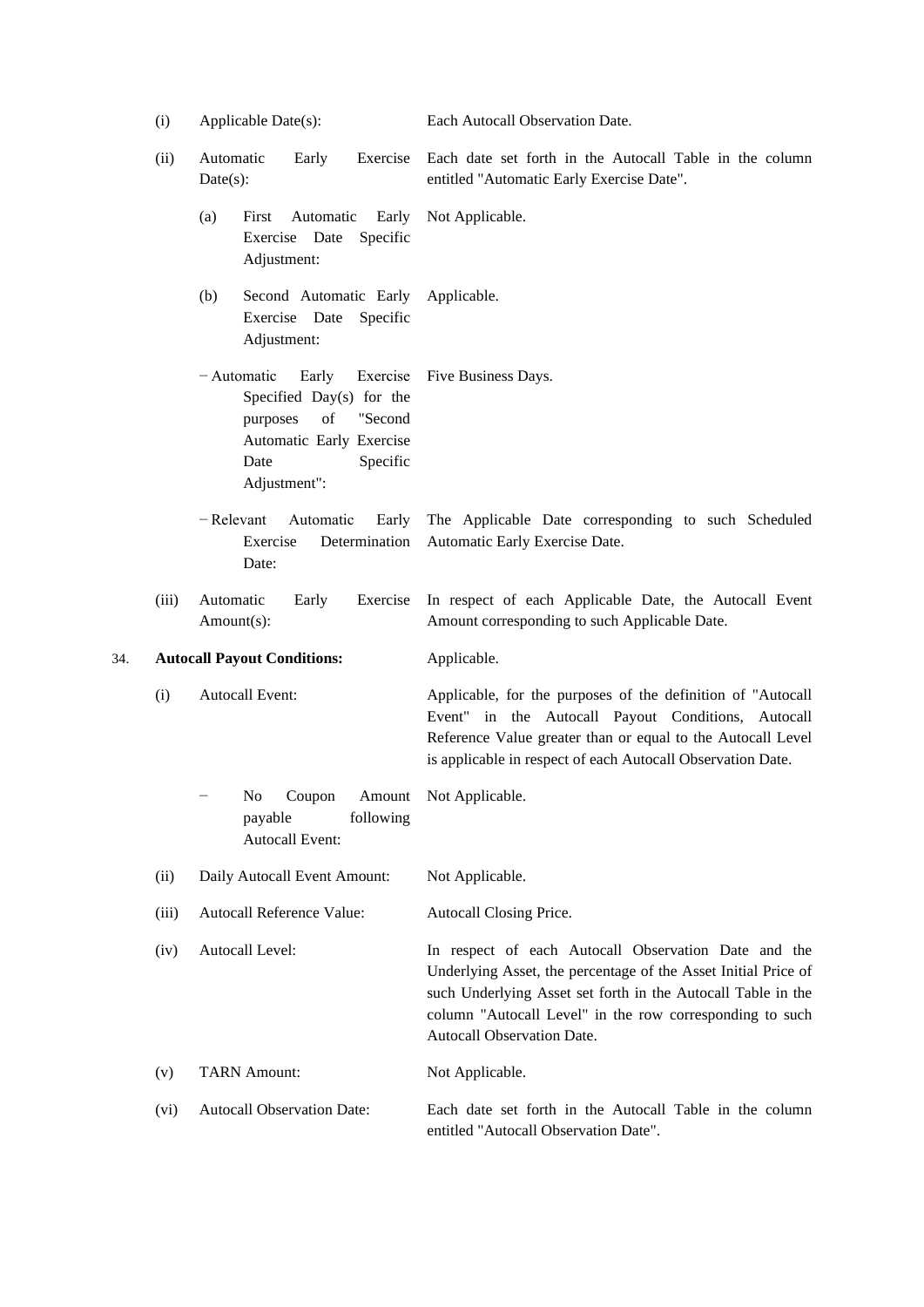| (vii)  | Autocall Observation Period:  |                                                                                        | Not Applicable.                                                                                                                                                                                                                                                                                                                                                                                                                                             |
|--------|-------------------------------|----------------------------------------------------------------------------------------|-------------------------------------------------------------------------------------------------------------------------------------------------------------------------------------------------------------------------------------------------------------------------------------------------------------------------------------------------------------------------------------------------------------------------------------------------------------|
| (viii) | <b>Autocall Event Amount:</b> |                                                                                        | In respect of each Autocall Observation Date, the amount set<br>forth in the Autocall Table in the column "Autocall Event<br>Amount" in the row corresponding to such Autocall<br><b>Observation Date.</b>                                                                                                                                                                                                                                                  |
| (ix)   |                               | Simultaneous<br>Autocall                                                               | Applicable.                                                                                                                                                                                                                                                                                                                                                                                                                                                 |
|        | Conditions:                   |                                                                                        | <b>Highest Autocall Event Amount.</b>                                                                                                                                                                                                                                                                                                                                                                                                                       |
| (x)    | AOD):                         | Autocall Observation Period (Per                                                       | Applicable.                                                                                                                                                                                                                                                                                                                                                                                                                                                 |
|        | (a)                           | Extension:                                                                             | Not Applicable.                                                                                                                                                                                                                                                                                                                                                                                                                                             |
|        | (b)                           | No Extension:                                                                          | Applicable.                                                                                                                                                                                                                                                                                                                                                                                                                                                 |
|        | (c)                           | Observation Date (closing<br>valuation):                                               | Applicable.                                                                                                                                                                                                                                                                                                                                                                                                                                                 |
|        |                               | - Reference Date/Pricing Date<br>deemed to be Observation<br>Date (closing valuation): | Not Applicable.                                                                                                                                                                                                                                                                                                                                                                                                                                             |
|        | (d)                           | Autocall<br>Observation<br>Period Start Date<br>(Per<br>AOD):                          | In respect of the Underlying Asset, an Autocall Observation<br>Date and the Autocall Observation Period (Per AOD)<br>corresponding to such Autocall Observation Date, the date<br>specified in the Autocall Table below in the column entitled<br>"Autocall Observation Period Start Date (Per AOD)" in the<br>row corresponding to such Autocall Observation Date (and<br>such date shall be excluded from such Autocall Observation<br>Period (Per AOD)). |
|        | (e)                           | Autocall<br>Observation<br>Period End Date<br>(Per<br>AOD):                            | In respect of the Underlying Asset, an Autocall Observation<br>Date and the Autocall Observation Period (Per AOD)<br>corresponding to such Autocall Observation Date, the date<br>specified in the Autocall Table below in the column entitled<br>"Autocall Observation Period End Date (Per AOD)" in the                                                                                                                                                   |

| <b>AUTOCALL TABLE</b>                                          |                                                                                   |                                                                              |                                                   |                                                      |                                 |
|----------------------------------------------------------------|-----------------------------------------------------------------------------------|------------------------------------------------------------------------------|---------------------------------------------------|------------------------------------------------------|---------------------------------|
| <b>Autocall</b><br><b>Observation</b><br>Date                  | <b>Autocall</b><br><b>Observation</b><br><b>Period Start</b><br>Date (Per<br>AOD) | <b>Autocall</b><br><b>Observation</b><br><b>Period End Date</b><br>(Per AOD) | <b>Automatic</b><br><b>Early Exercise</b><br>Date | <b>Autocall</b><br>Level                             | Autocall<br><b>Event Amount</b> |
| The Valuation<br>Date scheduled<br>to fall on June<br>29, 2021 | Initial Reference<br>Date                                                         | The Valuation<br>Date scheduled to<br>fall on June 29,<br>2021               | July 6, 2021                                      | 85 per cent. of<br>the Asset<br><b>Initial Price</b> | EUR 106.50                      |
| The Valuation<br>Date scheduled                                | Not Applicable                                                                    | Not Applicable                                                               | July 6, 2021                                      | 100 per cent.<br>of the Asset                        | EUR 106.50                      |

Period (Per AOD)).

row corresponding to such Autocall Observation Date (and such date shall be included in such Autocall Observation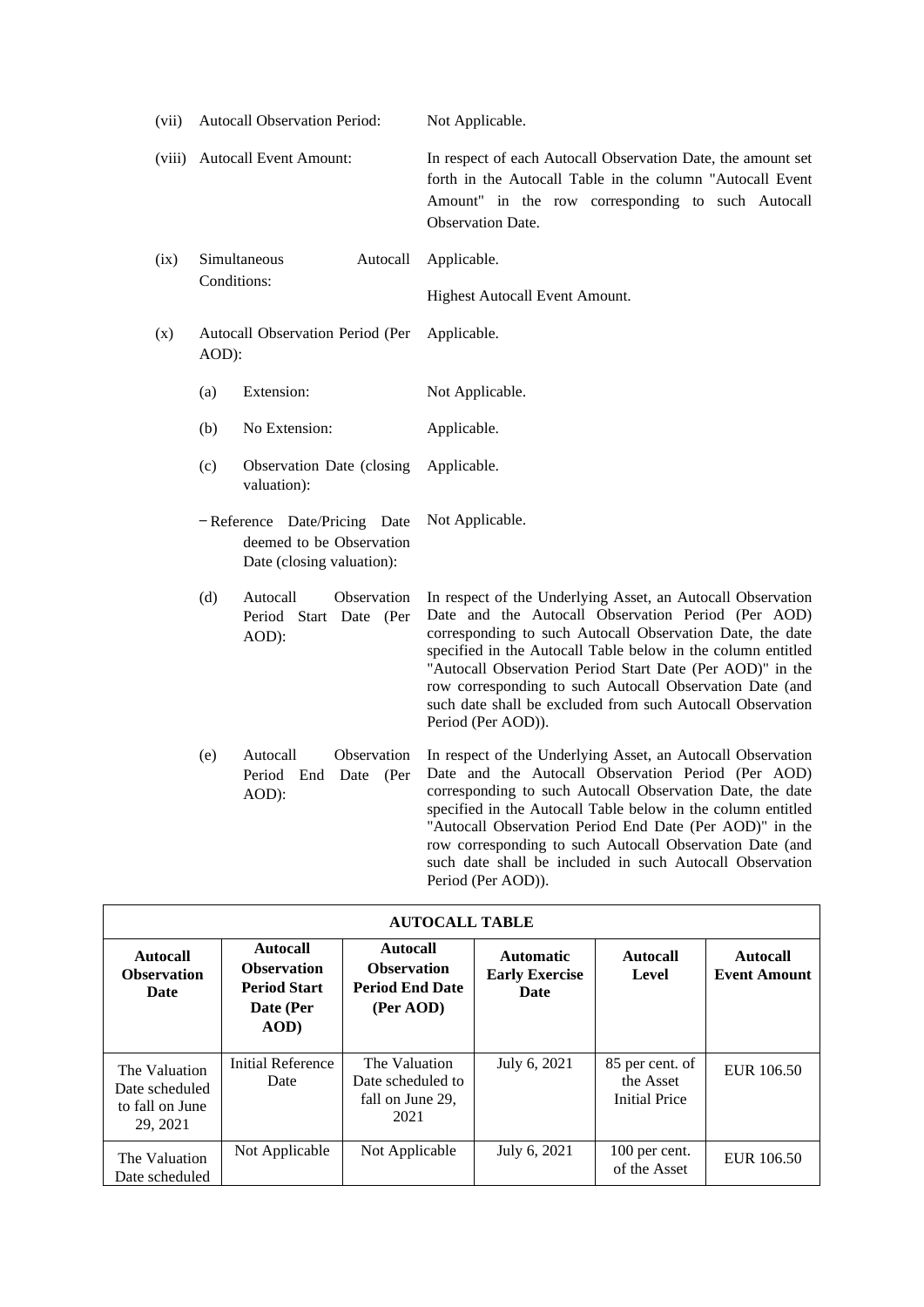| to fall on June<br>29, 2021                                    |                |                |              | <b>Initial Price</b>                                  |                |
|----------------------------------------------------------------|----------------|----------------|--------------|-------------------------------------------------------|----------------|
| The Valuation<br>Date scheduled<br>to fall on June<br>29, 2022 | Not Applicable | Not Applicable | July 6, 2022 | 100 per cent.<br>of the Asset<br><b>Initial Price</b> | <b>EUR 113</b> |
| The Valuation<br>Date scheduled<br>to fall on June<br>29, 2023 | Not Applicable | Not Applicable | July 6, 2023 | 100 per cent.<br>of the Asset<br><b>Initial Price</b> | EUR 119.50     |
| The Valuation<br>Date scheduled<br>to fall on July 1,<br>2024  | Not Applicable | Not Applicable | July 8, 2024 | 100 per cent.<br>of the Asset<br><b>Initial Price</b> | <b>EUR 126</b> |

## **SETTLEMENT AMOUNT AND PAYOUT CONDITIONS**

| 35. |                 | Settlement:                                                          | Cash Settlement is applicable. |
|-----|-----------------|----------------------------------------------------------------------|--------------------------------|
| 36. | <b>Single</b>   | Limb<br>Payout<br>(Payout<br>Condition 1.1):                         | Not Applicable.                |
| 37. | <b>Multiple</b> | Limb<br>Payout<br>Condition 1.2):                                    | (Payout Applicable.            |
|     | (i)             | <b>Event</b><br>(Payout<br><b>Trigger</b><br>Condition $1.2(a)(i)$ : | Applicable.                    |
|     |                 | Trigger Payout 1:<br>(a)                                             | Applicable.                    |
|     |                 | $-$ Trigger Percentage:                                              | 132.50 per cent. (132.50%).    |
|     |                 | Trigger Payout 2:<br>(b)                                             | Not Applicable.                |
|     |                 | Trigger Payout 3:<br>(c)                                             | Not Applicable.                |
|     |                 | (d)<br>Trigger Cap:                                                  | Not Applicable.                |
|     |                 | Trigger Floor:<br>(e)                                                | Not Applicable.                |
|     | (ii)            | Payout 1 (Payout Condition<br>$1.2(b)(i)(A))$ :                      | Applicable.                    |
|     |                 | - Redemption Percentage:                                             | 100 per cent. (100%).          |
|     | (iii)           | Payout 2 (Payout Condition<br>$1.2(b)(i)(B))$ :                      | Not Applicable.                |
|     | (iv)            | Payout 3 (Payout Condition Not Applicable.<br>$1.2(b)(i)(C)$ :       |                                |
|     | (v)             | Payout 4 (Payout Condition<br>$1.2(b)(i)(D))$ :                      | Not Applicable.                |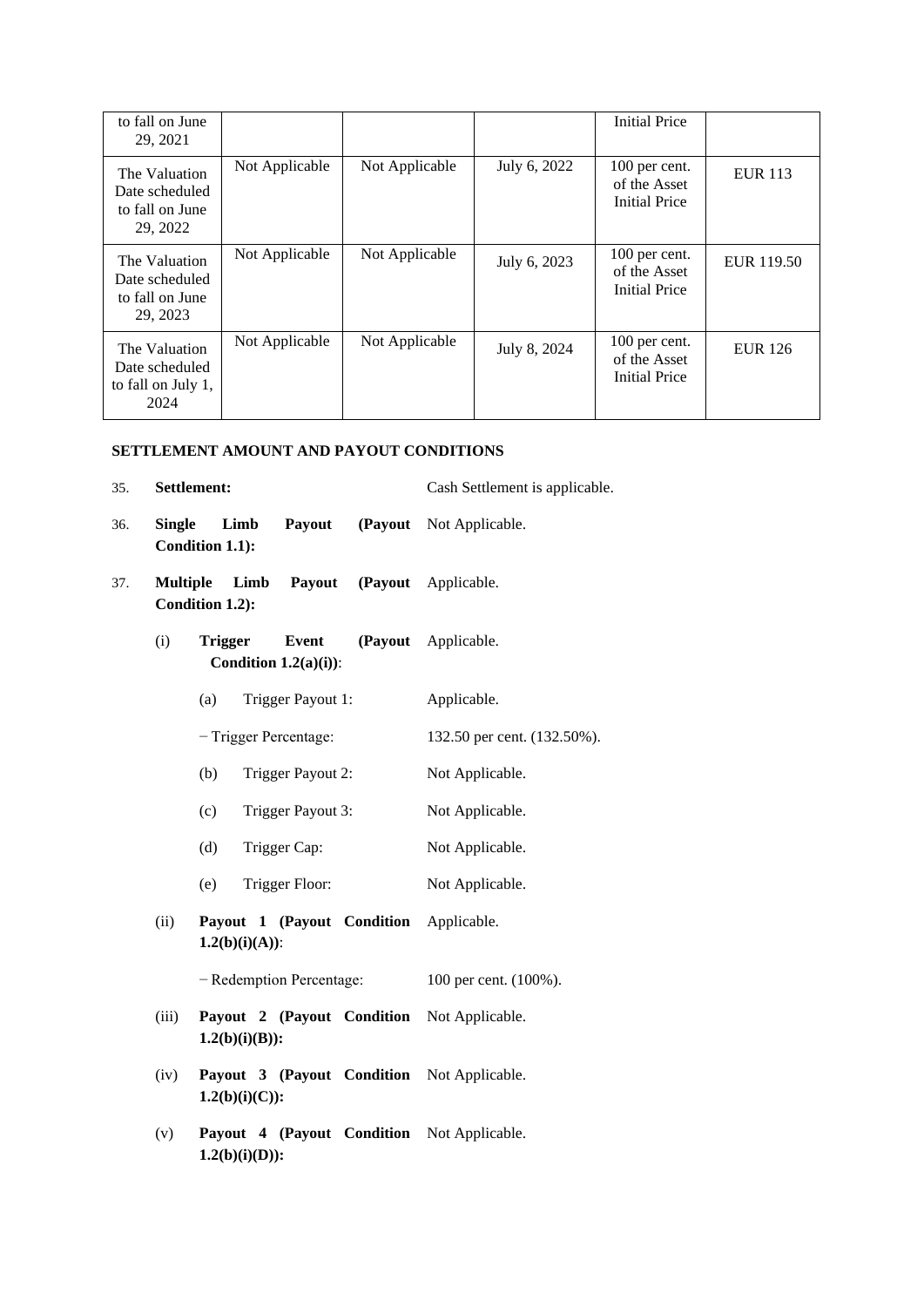| (vi)   | Payout 5 (Payout Condition Not Applicable.<br>$1.2(b)(i)(E))$ :              |                                                                                              |
|--------|------------------------------------------------------------------------------|----------------------------------------------------------------------------------------------|
| (vii)  | Payout 6 (Payout Condition Not Applicable.<br>$1.2(b)(i)(F)$ :               |                                                                                              |
| (viii) | Payout 7 (Payout Condition Not Applicable.<br>$1.2(b)(i)(G)$ :               |                                                                                              |
| (ix)   | Payout 8 (Payout Condition Not Applicable.<br>$1.2(b)(i)(H))$ :              |                                                                                              |
| (x)    | Payout 9 (Payout Condition Not Applicable.<br>$1.2(b)(i)(I))$ :              |                                                                                              |
| (xi)   | Payout 10 (Payout Condition Not Applicable.<br>$1.2(b)(i)(J))$ :             |                                                                                              |
| (xii)  | Payout 11 (Payout Condition Not Applicable.<br>$1.2(b)(i)(K))$ :             |                                                                                              |
| (xiii) | <b>Downside</b><br>Cash<br>Settlement<br>(Payout Condition $1.2(c)(i)(A))$ : | Applicable, for the purpose of Payout Condition 1.2(c)(i)(A),<br>Single Asset is applicable. |
|        | Minimum Percentage:<br>(a)                                                   | Not Applicable.                                                                              |
|        | Final Value:<br>(b)                                                          | Final Closing Price.                                                                         |
|        | Initial Value:<br>(c)                                                        | 100 per cent. (100%) of the Initial Closing Price.                                           |
|        | Downside Cap:<br>(d)                                                         | Not Applicable.                                                                              |
|        | Downside Floor:<br>(e)                                                       | Not Applicable.                                                                              |
|        | (f)<br>Final/Initial (FX):                                                   | Not Applicable.                                                                              |
|        | (g) Asset FX:                                                                | Not Applicable.                                                                              |
|        | (h)<br><b>Buffer Level:</b>                                                  | Not Applicable.                                                                              |
|        | Reference Price (Final):<br>(i)                                              | For the purpose of Payout Condition $1.2(c)(i)(A)$ , Not<br>Applicable.                      |
|        | Reference Price (Initial):<br>(j)                                            | For the purpose of Payout Condition $1.2(c)(i)(A)$ , Not<br>Applicable.                      |
|        | Perf:<br>(k)                                                                 | For the purpose of Payout Condition $1.2(c)(i)(A)$ , Not<br>Applicable.                      |
|        | Strike:<br>(1)                                                               | For the purpose of Payout Condition $1.2(c)(i)(A)$ , Not<br>Applicable.                      |
|        | Participation:<br>(m)                                                        | For the purpose of Payout Condition $1.2(c)(i)(A)$ , Not<br>Applicable.                      |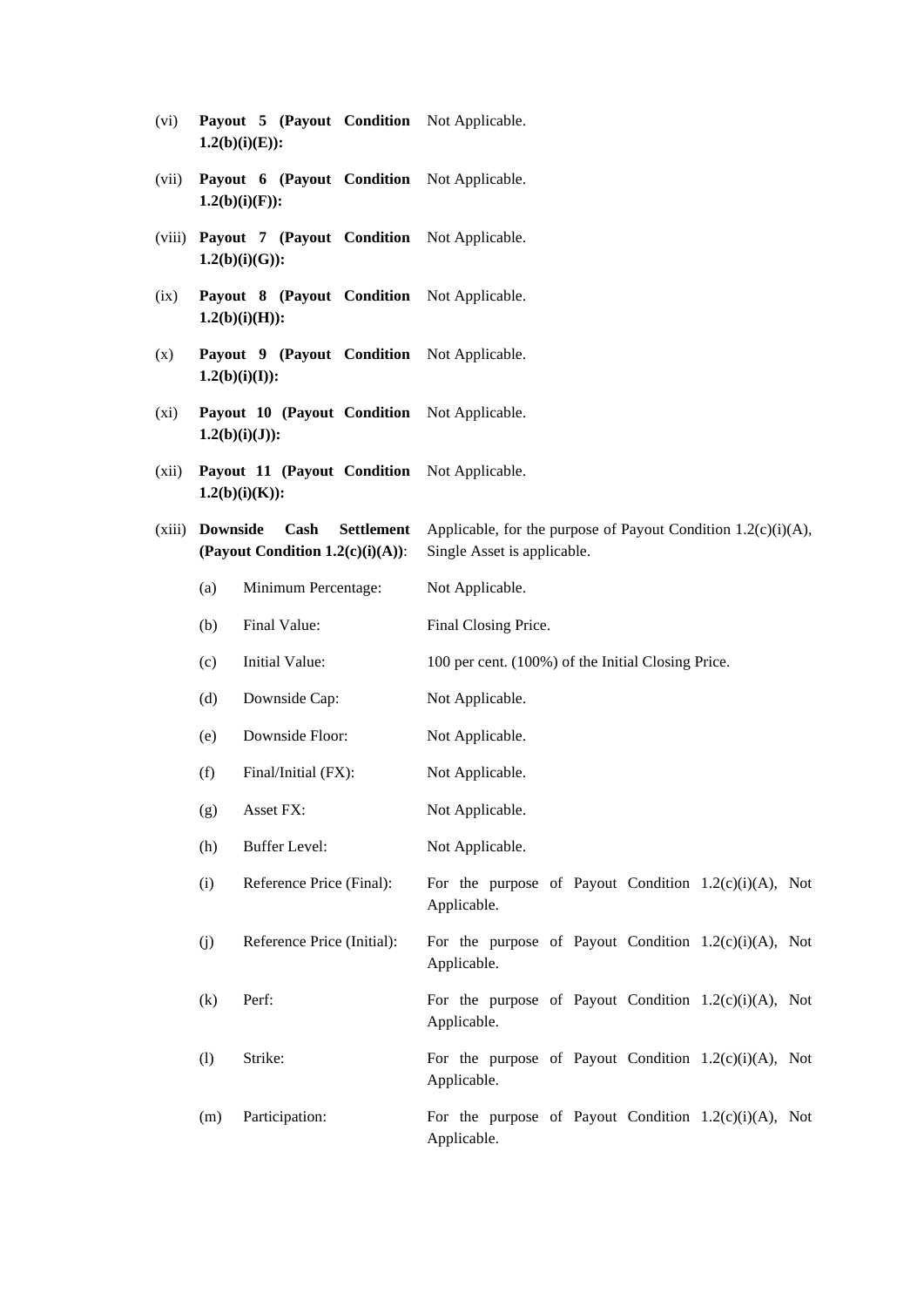|     |                 | FXR:<br>(n)                                                                    | For the purpose of Payout Condition $1.2(c)(i)(A)$ , Not<br>Applicable.                                                                                              |
|-----|-----------------|--------------------------------------------------------------------------------|----------------------------------------------------------------------------------------------------------------------------------------------------------------------|
|     |                 | Reference Value<br>(Final)<br>(0)<br>Value):                                   | Not Applicable.                                                                                                                                                      |
|     |                 | Reference Value (Initial<br>(p)<br>Value):                                     | Not Applicable.                                                                                                                                                      |
|     | (xiv)           | Downside Physical Settlement Not Applicable.<br>(Payout Condition 1.2(c)(ii)): |                                                                                                                                                                      |
| 38. | Dual            | <b>Currency</b><br>Payout<br>Condition 1.4):                                   | (Payout Not Applicable.                                                                                                                                              |
| 39. | $1.3)$ :        | Warrants Payout (Payout Condition Not Applicable.                              |                                                                                                                                                                      |
| 40. |                 | Barrier Event Conditions (Payout<br>Condition 2):                              | Applicable.                                                                                                                                                          |
|     | (i)             | <b>Barrier Event:</b>                                                          | Applicable, for the purposes of the definition of "Barrier<br>Event" in the Payout Conditions, Barrier Reference Value<br>less than the Barrier Level is applicable. |
|     | (ii)            | <b>Barrier Reference Value:</b>                                                | Barrier Closing Price is applicable.                                                                                                                                 |
|     | (iii)           | Barrier Level:                                                                 | 70 per cent. (70%) of the Asset Initial Price.                                                                                                                       |
|     |                 | Barrier Level 1:<br>(a)                                                        | Not Applicable.                                                                                                                                                      |
|     |                 | Barrier Level 2:<br>(b)                                                        | Not Applicable.                                                                                                                                                      |
|     | (iv)            | <b>Barrier Observation Period:</b>                                             | Not Applicable.                                                                                                                                                      |
|     | (v)             | Lock-In Event Condition:                                                       | Not Applicable.                                                                                                                                                      |
|     | (vi)            | Star Event:                                                                    | Not Applicable.                                                                                                                                                      |
| 41. |                 | Trigger Event Conditions (Payout<br>Condition 3):                              | Applicable.                                                                                                                                                          |
|     | (i)             | Trigger Event:                                                                 | Applicable, for the purposes of the definition of "Trigger<br>Event" in the Payout Conditions, Trigger Reference Value<br>less than the Trigger Level is applicable. |
|     | (ii)            | Trigger Reference Value:                                                       | Trigger Closing Price.                                                                                                                                               |
|     | (iii)           | Trigger Level:                                                                 | 100 per cent. (100%) of the Asset Initial Price.                                                                                                                     |
|     | (iv)            | Trigger Observation Period:                                                    | Not Applicable.                                                                                                                                                      |
| 42. |                 | <b>Currency Conversion:</b>                                                    | Not Applicable.                                                                                                                                                      |
| 43. | <b>Physical</b> | <b>Settlement</b><br>(General                                                  | Not Applicable.                                                                                                                                                      |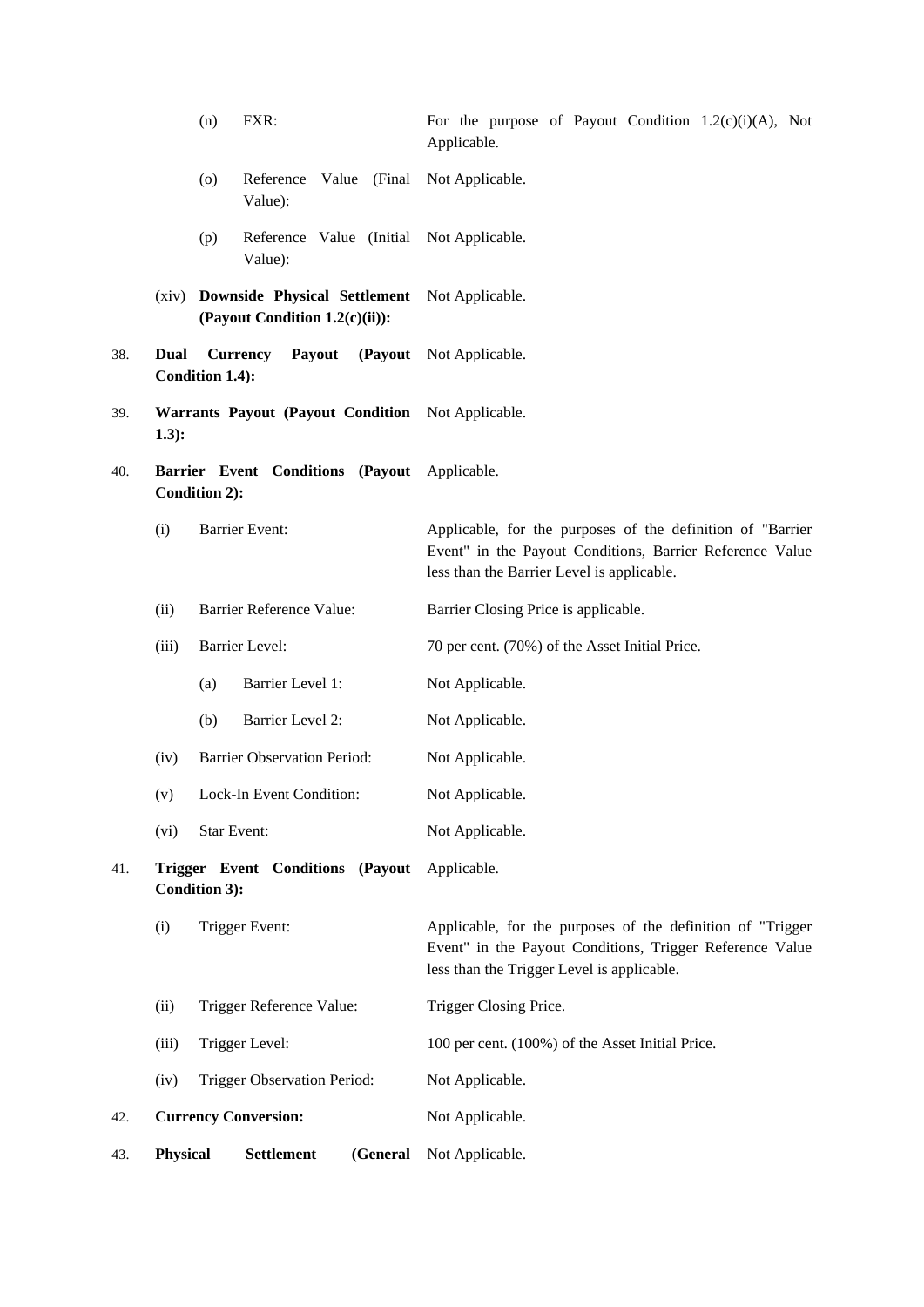| <b>Instrument Condition 7(e)):</b> |  |  |
|------------------------------------|--|--|
|------------------------------------|--|--|

- 44. **Non-scheduled Early Amount:**  Repayment Fair Market Value.
	- − Adjusted for Issuer Expenses and Applicable. Costs:

#### **EXERCISE PROVISIONS**

- 45. **Exercise Style of Certificates (General**  The Certificates are European Style Instruments. General **Instrument Condition 7):**  Instrument Condition 7(b) is applicable.
- 46. **Exercise Period:** Not Applicable.
- 47. **Specified Exercise Dates:** Not Applicable.
- 48. **Expiration Date:** If:
	- (i) an Automatic Early Exercise Event does not occur on any Applicable Date, the Final Reference Date; or
	- (ii) an Automatic Early Exercise Event occurs on any Applicable Date, such Applicable Date.
	- − Expiration Date is Business Day Adjusted: Not Applicable.
- 49. **Redemption at the option of the Issuer (General Instrument Condition 16):**  Not Applicable.
- 50. **Automatic Exercise (General Instrument Condition 7(i)):**  The Certificates are Automatic Exercise Instruments – General Instrument Condition 7(i) is applicable, save that General Instrument Condition 7(i)(ii) is not applicable.
- 51. **Minimum Exercise Number (General**  Not Applicable. **Instrument Condition 10(a)):**
- 52. **Permitted Multiple (General Instrument Condition 10(a)):**  Not Applicable.
- 53. **Maximum Exercise Number:** Not Applicable. 54. **Strike Price:** Not Applicable.
- 
- 55. **Closing Value:** Not Applicable.

## **SHARE LINKED INSTRUMENT / INDEX LINKED INSTRUMENT / COMMODITY LINKED INSTRUMENT / FX LINKED INSTRUMENT / INFLATION LINKED INSTRUMENT / FUND LINKED INSTRUMENT / MULTI-ASSET BASKET LINKED INSTRUMENT**

56. **Type of Certificates:** The Certificates are Share Linked Instruments – the Share Linked Conditions are applicable

#### **UNDERLYING ASSET TABLE**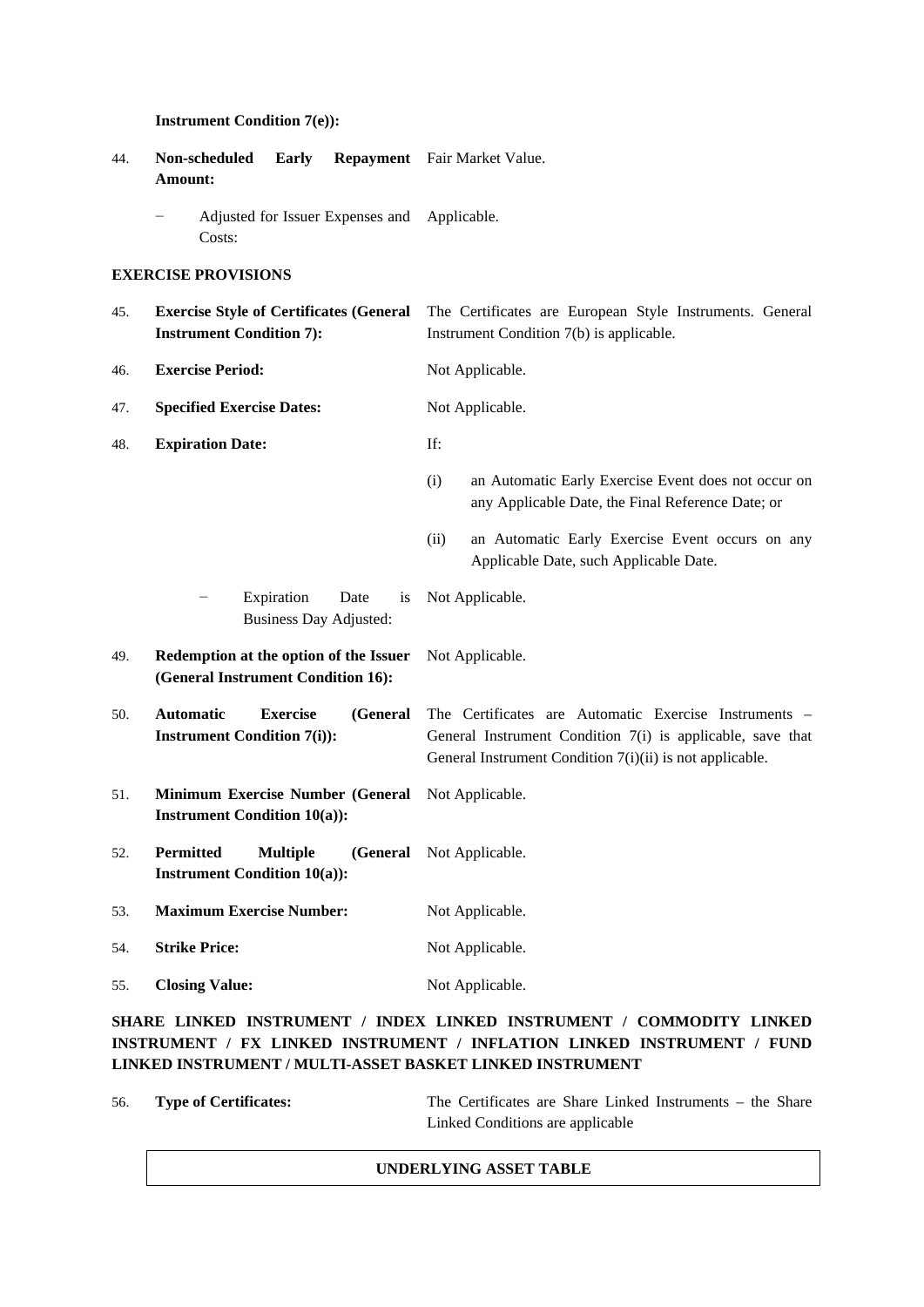| <b>Underlying Asset</b>                         | <b>Bloomberg / Reuters</b>             | ISIN         | <b>Exchange</b>                                 |
|-------------------------------------------------|----------------------------------------|--------------|-------------------------------------------------|
| The ordinary shares of<br>Microsoft Corporation | MSFT UW <equity>/<br/>MSFT.OQ</equity> | US5949181045 | <b>NASDAO</b><br><b>Global Select</b><br>Market |

### 57. **Share Linked Instruments:** Applicable.

- (i) Single Share or Share Basket or Multi-Asset Basket: Single Share.
- (ii) Name of Share(s): As specified in the column entitled "Underlying Asset" in the Underlying Asset Table.
- (iii) Exchange(s): As specified in the column entitled "Exchange" in the Underlying Asset Table.
- (iv) Related Exchange(s): All Exchanges.
- (v) Options Exchange: Related Exchange.
- (vi) Valuation Time: Default Valuation Time.
- (vii) Single Share and Reference Dates – Consequences of Disrupted Days: Applicable in respect of each Reference Date – as specified in Share Linked Condition 1.1.
	- $(a)$  Maximum Days Disruption: As specified in Share Linked Condition 7.
	- (b) No Adjustment: Not Applicable.
- (viii) Single Share and Averaging Reference Dates – Consequences of Disrupted Days: Not Applicable.
- (ix) Share Basket and Reference Dates – Basket Valuation (Individual Scheduled Trading Day and Individual Disrupted Day): Not Applicable.
- (x) Share Basket and Averaging Not Applicable. Reference Dates – Basket Valuation (Individual Scheduled Trading Day and Individual Disrupted Day):
- (xi) Share Basket and Reference Not Applicable. Dates – Basket Valuation (Common Scheduled Trading Day but Individual Disrupted Day):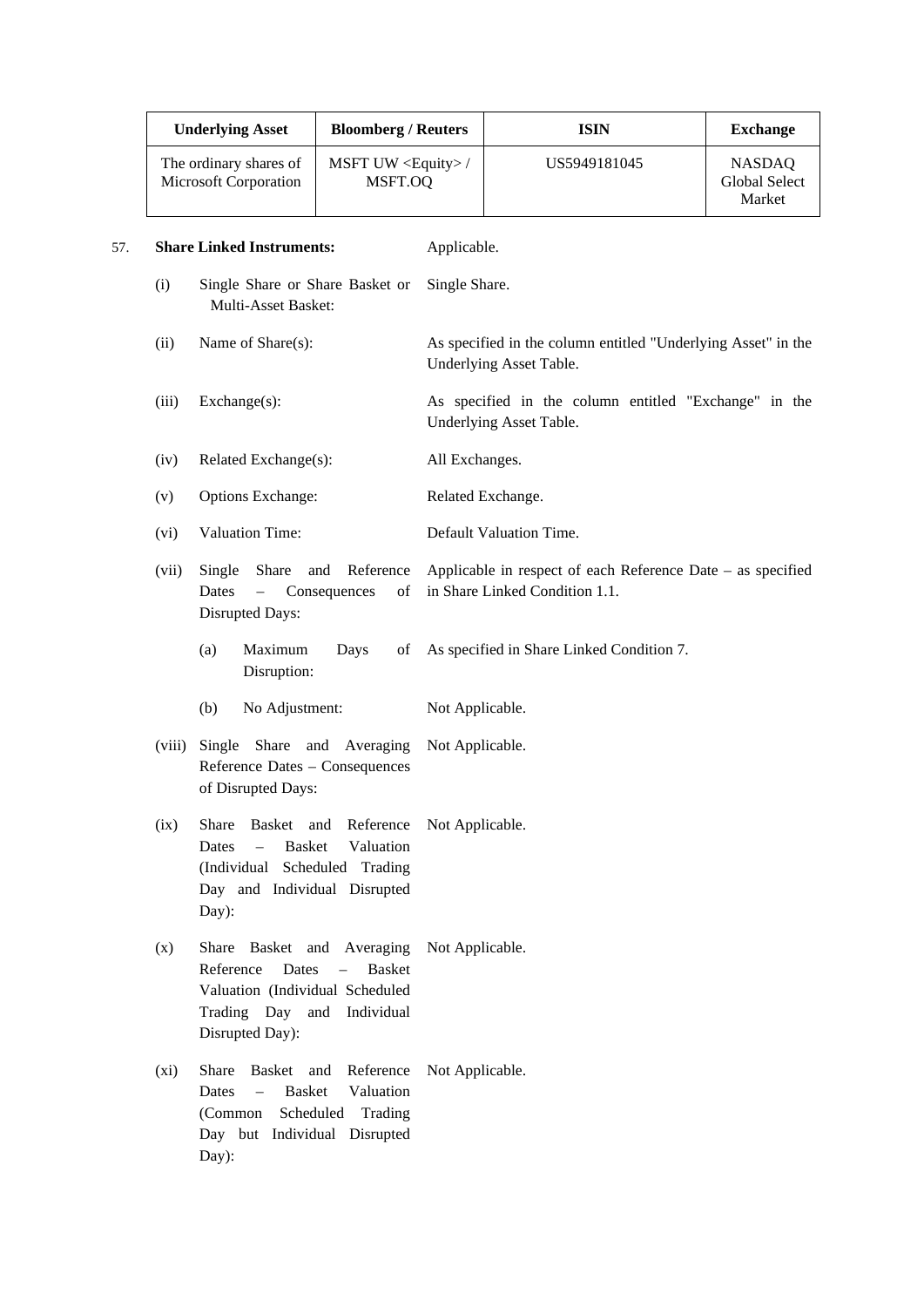|     | (xii)<br>Share Basket and Averaging<br>Reference<br>Dates<br>$-$<br>Valuation (Common Scheduled<br>Trading Day but<br>Disrupted Day):               | Not Applicable.<br><b>Basket</b><br>Individual                                      |
|-----|-----------------------------------------------------------------------------------------------------------------------------------------------------|-------------------------------------------------------------------------------------|
|     | (xiii)<br>Share<br>Basket and<br><b>Basket</b><br>Dates<br>$\equiv$<br>Scheduled Trading<br>(Common<br>Day and Common Disrupted<br>Day):            | Reference<br>Not Applicable.<br>Valuation                                           |
|     | Share<br>Basket and Averaging<br>(xiv)<br>Reference<br>Dates<br>$\equiv$<br>Valuation (Common Scheduled<br>Trading<br>Day<br>and<br>Disrupted Day): | Not Applicable.<br><b>Basket</b><br>Common                                          |
|     | <b>Fallback Valuation Date:</b><br>$\left( xy\right)$                                                                                               | Not Applicable.                                                                     |
|     | (xvi) Change in Law:                                                                                                                                | Applicable.                                                                         |
|     | (xvii) Extraordinary Event - Share<br>Substitution:                                                                                                 | Applicable.                                                                         |
|     | (xviii) Correction of Share Price:                                                                                                                  | Applicable.                                                                         |
|     | (xix) Correction Cut-off Date:                                                                                                                      | Default Correction Cut-off Date is applicable in respect of<br>each Reference Date. |
|     | Depositary Receipts Provisions:<br>$(\mathbf{X}\mathbf{X})$                                                                                         | Not Applicable.                                                                     |
| 58. | <b>Index Linked Instruments:</b>                                                                                                                    | Not Applicable.                                                                     |
| 59. | <b>Commodity</b><br>Linked<br><b>Instruments</b><br>(Single Commodity or Commodity<br><b>Basket</b> ):                                              | Not Applicable.                                                                     |
| 60. | <b>Commodity</b><br><b>Linked</b><br><b>Instruments</b><br>(Single<br><b>Commodity</b><br><b>Index</b><br><b>Commodity Index Basket):</b>           | Not Applicable.<br><b>or</b>                                                        |
| 61. | <b>FX Linked Instruments:</b>                                                                                                                       | Not Applicable.                                                                     |
| 62. | <b>Inflation Linked Instruments:</b>                                                                                                                | Not Applicable.                                                                     |
| 63. | <b>Fund-Linked Instruments:</b>                                                                                                                     | Not Applicable.                                                                     |
| 64. | Multi-Asset<br><b>Basket</b><br><b>Instruments:</b>                                                                                                 | <b>Linked</b><br>Not Applicable.                                                    |

# **GENERAL PROVISIONS APPLICABLE TO THE CERTIFICATES**

|  |                   |  | 65. FX Disruption Event/CNY FX FX Disruption Event is applicable to the Instruments – |
|--|-------------------|--|---------------------------------------------------------------------------------------|
|  | <b>Disruption</b> |  | <b>Event/Currency</b> General Instrument Condition 14 and FX Linked Condition 4       |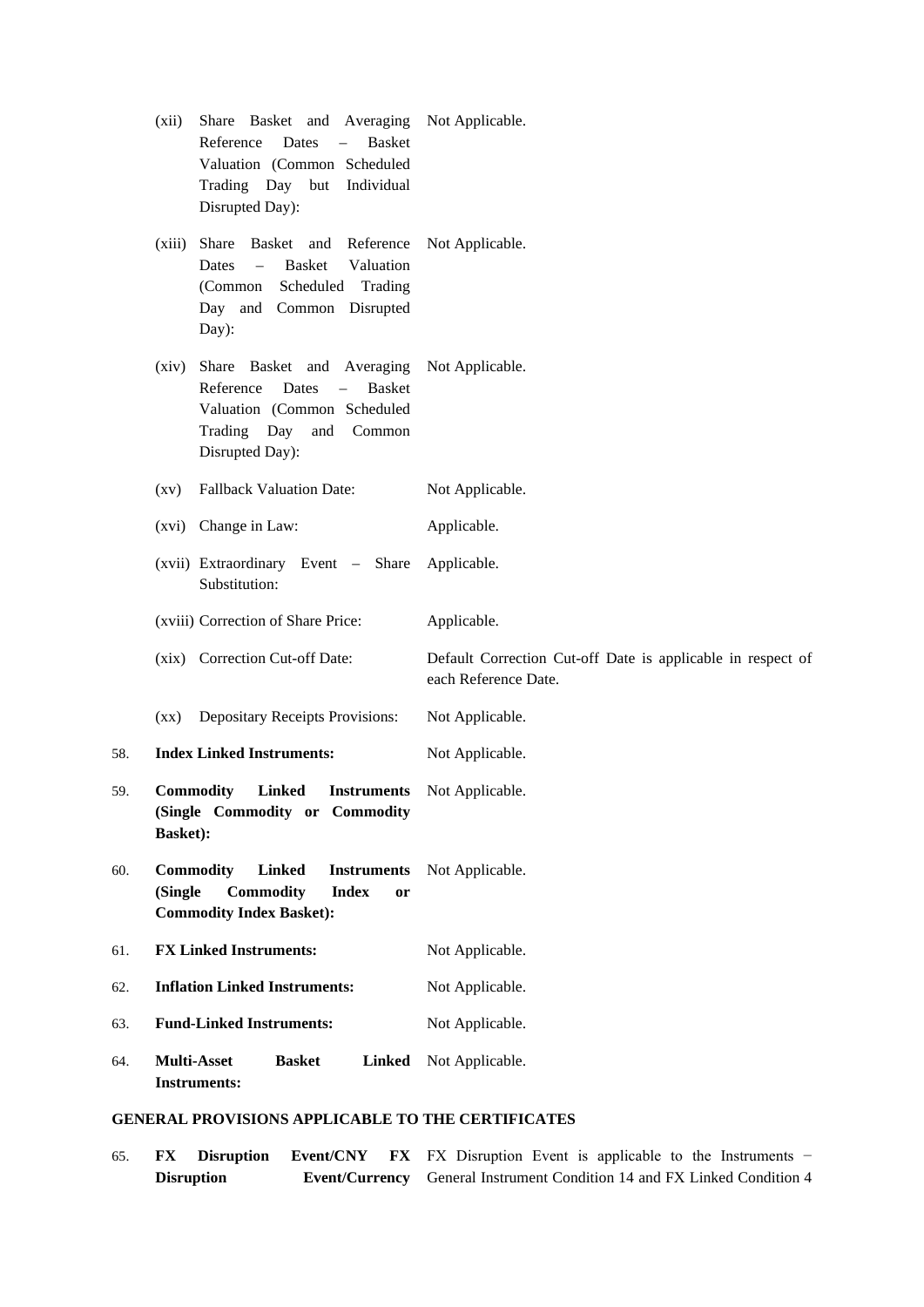| <b>Conversion</b>                  | <b>Disruption</b> | Event | shall apply. |
|------------------------------------|-------------------|-------|--------------|
| (General Instrument Condition 14): |                   |       |              |

|     | <b>Base Currency:</b><br>(i) |                |                                                                                            | Settlement Currency.                             |
|-----|------------------------------|----------------|--------------------------------------------------------------------------------------------|--------------------------------------------------|
|     | (ii)                         |                | Reference Currency:                                                                        | USD.                                             |
|     | (iii)                        |                | Reference Country:                                                                         | United States, United Kingdom and the Euro-zone. |
|     | (iv)                         |                | CNY Financial Centre(s):                                                                   | Not Applicable.                                  |
|     | (v)                          |                | USD/CNY Exchange Rate:                                                                     | Not Applicable.                                  |
|     | (vi)                         | Country:       | Currency Conversion Reference                                                              | United States, United Kingdom and the Euro-zone. |
|     | (vii)                        | Rate:          | USD/Affected<br>FX<br>Currency                                                             | As specified in FX Linked Condition 4.           |
|     |                              | (a)            | Affected Currency:                                                                         | Settlement Currency.                             |
|     |                              | (b)            | FX Disruption Event Cut-<br>off<br>Date<br>(General<br>Condition<br>Instrument<br>$2(a)$ : | Default FX Disruption Event Cut-off Date.        |
|     |                              | (c)            | Adjusted<br>Affected<br>Payment Date<br>(General<br>Condition<br>Instrument<br>$2(a)$ :    | Default Adjusted Affected Payment Date.          |
|     |                              | (d)            | Affected Payment Cut-off<br>Date (General Instrument<br>Condition $2(a)$ :                 | Default Affected Payment Cut-off Date.           |
|     |                              | (e)            | USD/Affected<br>Currency<br>FX Rate Fixing<br>Price<br>Sponsor Determination:              | Applicable.                                      |
|     |                              | (f)            | Fixing Price Sponsor:                                                                      | Refinitiv Benchmark Services Limited.            |
|     |                              | (g)            | <b>Valuation Time:</b>                                                                     | At or around 4 p.m., London Time.                |
|     | (viii)                       |                | Trade Date:                                                                                | Not Applicable.                                  |
| 66. | Rounding                     | Condition 25): | (General<br><b>Instrument</b>                                                              |                                                  |
|     | (i)                          | calculation    | Non-Default<br>Rounding<br>$\overline{\phantom{a}}$<br>values<br>and<br>percentages:       | Not Applicable.                                  |
|     | (ii)                         |                | Non-Default<br>Rounding<br>amounts due and payable:                                        | Not Applicable.                                  |
|     | (iii)                        |                | Other Rounding Convention:                                                                 | Not Applicable.                                  |
| 67. |                              |                | <b>Additional Business Centre(s):</b>                                                      | Not Applicable.                                  |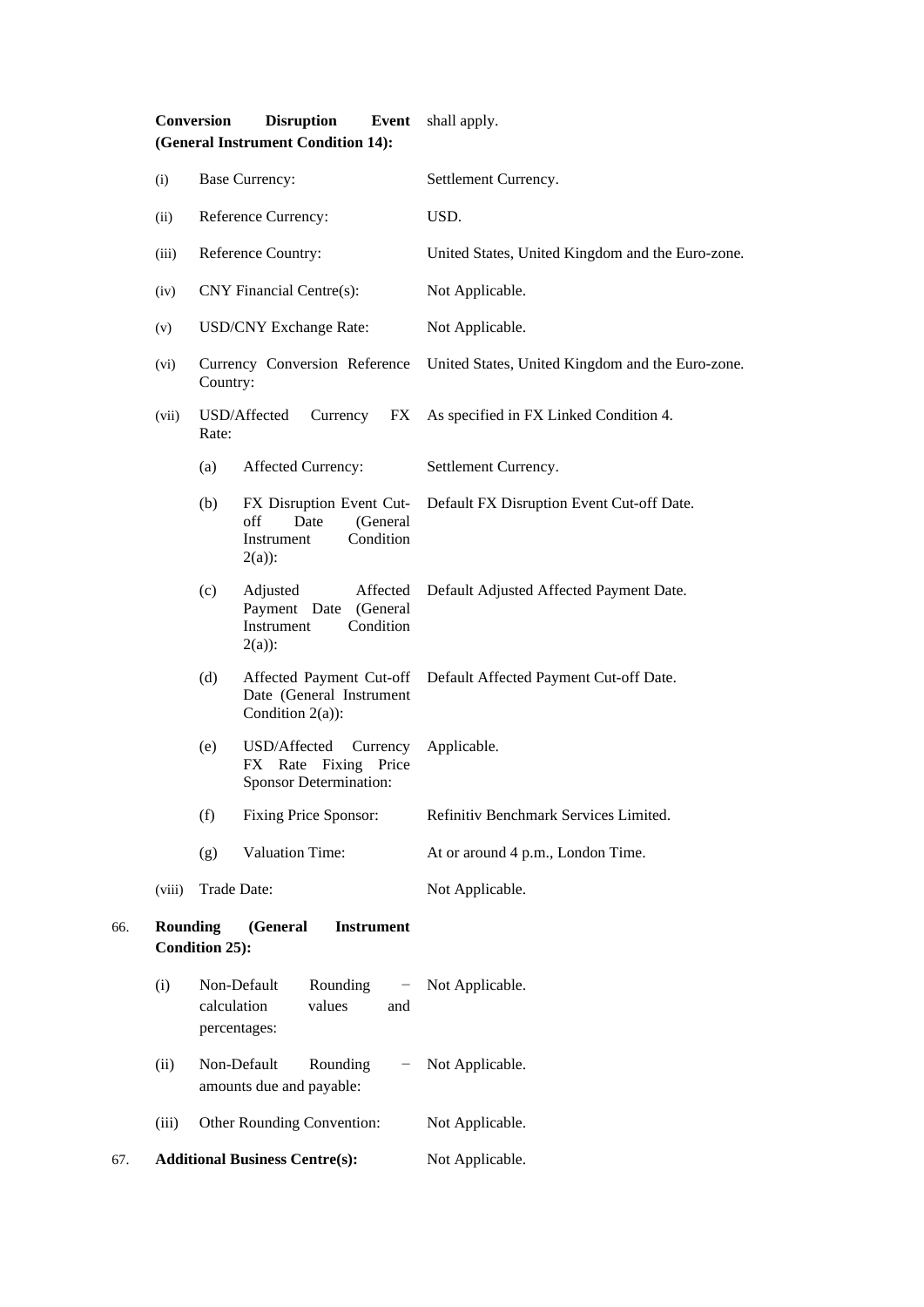| 68. | <b>Principal Financial Centre:</b>                                                                                            | Not Applicable.                                                                                                                                                                                                                                                                                                                                                                                                 |
|-----|-------------------------------------------------------------------------------------------------------------------------------|-----------------------------------------------------------------------------------------------------------------------------------------------------------------------------------------------------------------------------------------------------------------------------------------------------------------------------------------------------------------------------------------------------------------|
| 69. | <b>Form of Certificates:</b>                                                                                                  | Euroclear/Clearstream Instruments.                                                                                                                                                                                                                                                                                                                                                                              |
| 70. | <b>Representation of Holders:</b>                                                                                             | Not Applicable.                                                                                                                                                                                                                                                                                                                                                                                                 |
| 71. | <b>Identification information of Holders</b><br>in relation to French Law Instruments<br>(General Instrument Condition 3(c)): | Not Applicable.                                                                                                                                                                                                                                                                                                                                                                                                 |
| 72. | <b>Minimum Trading Number (General</b><br><b>Instrument Condition 5(c)):</b>                                                  | One Certificate.                                                                                                                                                                                                                                                                                                                                                                                                |
| 73. | <b>Permitted Trading Multiple (General</b><br><b>Instrument Condition 5(c)):</b>                                              | One Certificate.                                                                                                                                                                                                                                                                                                                                                                                                |
| 74. | <b>Calculation</b><br>(General<br><b>Agent</b><br><b>Instrument Condition 20):</b>                                            | Goldman Sachs International.                                                                                                                                                                                                                                                                                                                                                                                    |
|     | <b>DISTRIBUTION</b>                                                                                                           |                                                                                                                                                                                                                                                                                                                                                                                                                 |
| 75. | <b>Method of distribution:</b>                                                                                                | Non-syndicated.                                                                                                                                                                                                                                                                                                                                                                                                 |
|     | (i)<br>syndicated,<br>If<br>names<br>and<br>addresses<br>of<br>placers<br>and<br>underwriting commitments:                    | Not Applicable.                                                                                                                                                                                                                                                                                                                                                                                                 |
|     | (ii)<br>Date of Subscription Agreement:                                                                                       | Not Applicable.                                                                                                                                                                                                                                                                                                                                                                                                 |
|     | (iii)<br>If non-syndicated,<br>name<br>and<br>address of Dealer:                                                              | Goldman Sachs International, Plumtree Court, 25 Shoe Lane,<br>London EC4A 4AU, United Kingdom.                                                                                                                                                                                                                                                                                                                  |
| 76. | Non-exempt Offer:                                                                                                             | An offer of the Certificates may be made by the placers other<br>than pursuant to Article $3(2)$ of the Prospectus Directive in<br>the Republic of Italy (the "Public Offer Jurisdiction")<br>during the period commencing on (and including) June 3,<br>2020 and ending on (and including) June 25, 2020 (the<br>"Offer Period"). See further paragraph entitled "Terms and<br>Conditions of the Offer" below. |
| 77. | Prohibition of Sales to EEA and UK<br><b>Retail Investors:</b>                                                                | Not Applicable.                                                                                                                                                                                                                                                                                                                                                                                                 |
| 78. | <b>Prohibition of Offer to Private Clients</b><br>in Switzerland:                                                             | Applicable.                                                                                                                                                                                                                                                                                                                                                                                                     |
| 79. | <b>Supplementary Provisions for Belgian</b> Not Applicable.<br><b>Securities:</b>                                             |                                                                                                                                                                                                                                                                                                                                                                                                                 |

Signed on behalf of Goldman Sachs International:

By: ................................................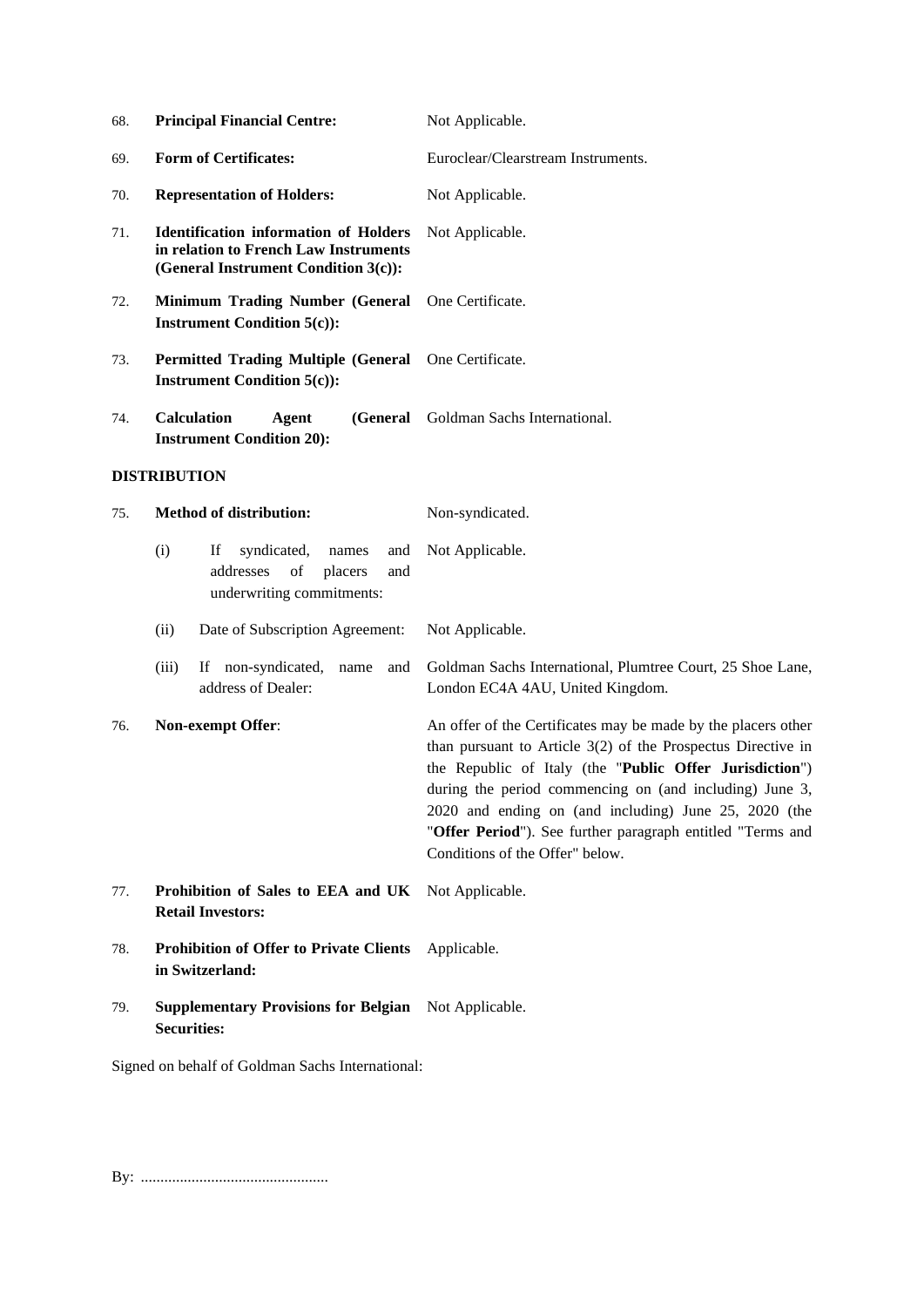Duly authorised

352516693(Ver10)/Ashurst(CZT/STEPNG)/EK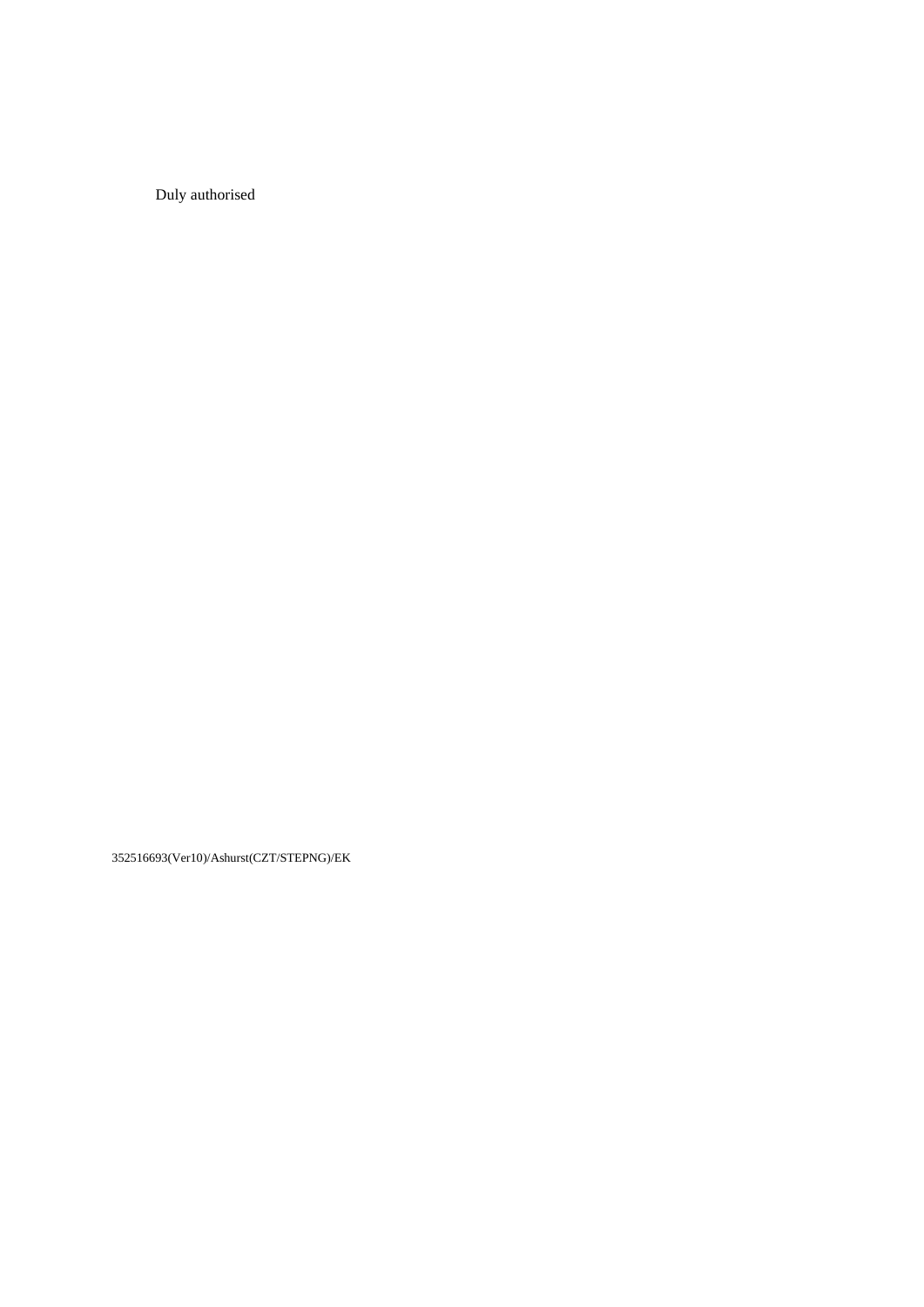| 80. | <b>LISTING</b> | <b>AND</b> | <b>ADMISSION</b> | <b>TO</b> | Application will be made by the Issuer (or on its behalf)  |
|-----|----------------|------------|------------------|-----------|------------------------------------------------------------|
|     | <b>TRADING</b> |            |                  |           | for the admission to trading of the Certificates on the    |
|     |                |            |                  |           | EuroTLX market, a multilateral trading<br>facility         |
|     |                |            |                  |           | organised and managed by Borsa Italiana S.p.A.             |
|     |                |            |                  |           | (formerly organised and managed by EuroTLX SIM             |
|     |                |            |                  |           | S.p.A. merged with and into Borsa Italiana S.p.A.). The    |
|     |                |            |                  |           | admission to trading of the Certificates is expected to be |
|     |                |            |                  |           | by the Issue Date. The effectiveness of the offer of the   |
|     |                |            |                  |           | Certificates is conditional upon such admission to         |
|     |                |            |                  |           | trading occurring by the Issue Date. In the event that     |
|     |                |            |                  |           | admission to trading of the Certificates does not take     |
|     |                |            |                  |           | place by the Issue Date for whatever reason, the Issuer    |
|     |                |            |                  |           | will withdraw the offer, the offer will be deemed to be    |
|     |                |            |                  |           | null and void and the Certificates will not be issued.     |
|     |                |            |                  |           | The Issuer has no duty to maintain the trading (if any) of |
|     |                |            |                  |           | the Certificates on the relevant stock exchange(s) over    |
|     |                |            |                  |           | their entire lifetime. The Certificates may be suspended   |
|     |                |            |                  |           | from trading and/or de-listed at any time in accordance    |

## 81. **LIQUIDITY ENHANCEMENT**  Not Applicable. **AGREEMENTS**

82. **RATINGS** Not Applicable.

### 83. **INTERESTS OF NATURAL AND LEGAL PERSONS INVOLVED IN THE OFFER**

A placement commission per Certificate of up to 5.00 per cent. (5.00%) of the Issue Price will be paid by the Issuer to each placer in respect of the Certificates placed by such placer.

stock exchange(s).

with applicable rules and regulations of the relevant

### 84. **REASONS FOR THE OFFER, ESTIMATED NET PROCEEDS AND TOTAL EXPENSES**

| (i)  | Reasons for the offer:  | Not Applicable. |
|------|-------------------------|-----------------|
| (ii) | Estimated net proceeds: | Not Applicable. |

(iii) Estimated total expenses: Not Applicable.

### 85. **PERFORMANCE AND VOLATILITY OF THE UNDERLYING ASSET**

Details of the past and further performance and volatility of the Underlying Asset may be obtained from Bloomberg and Reuters. However, past performance is not indicative of future performance.

See the section entitled "Examples" below for examples of the potential return on the Securities in various hypothetical scenarios.

#### 86. **OPERATIONAL INFORMATION**

Any Clearing System(s) other than Euroclear Not Applicable. Bank S.A./N.V. and Clearstream Banking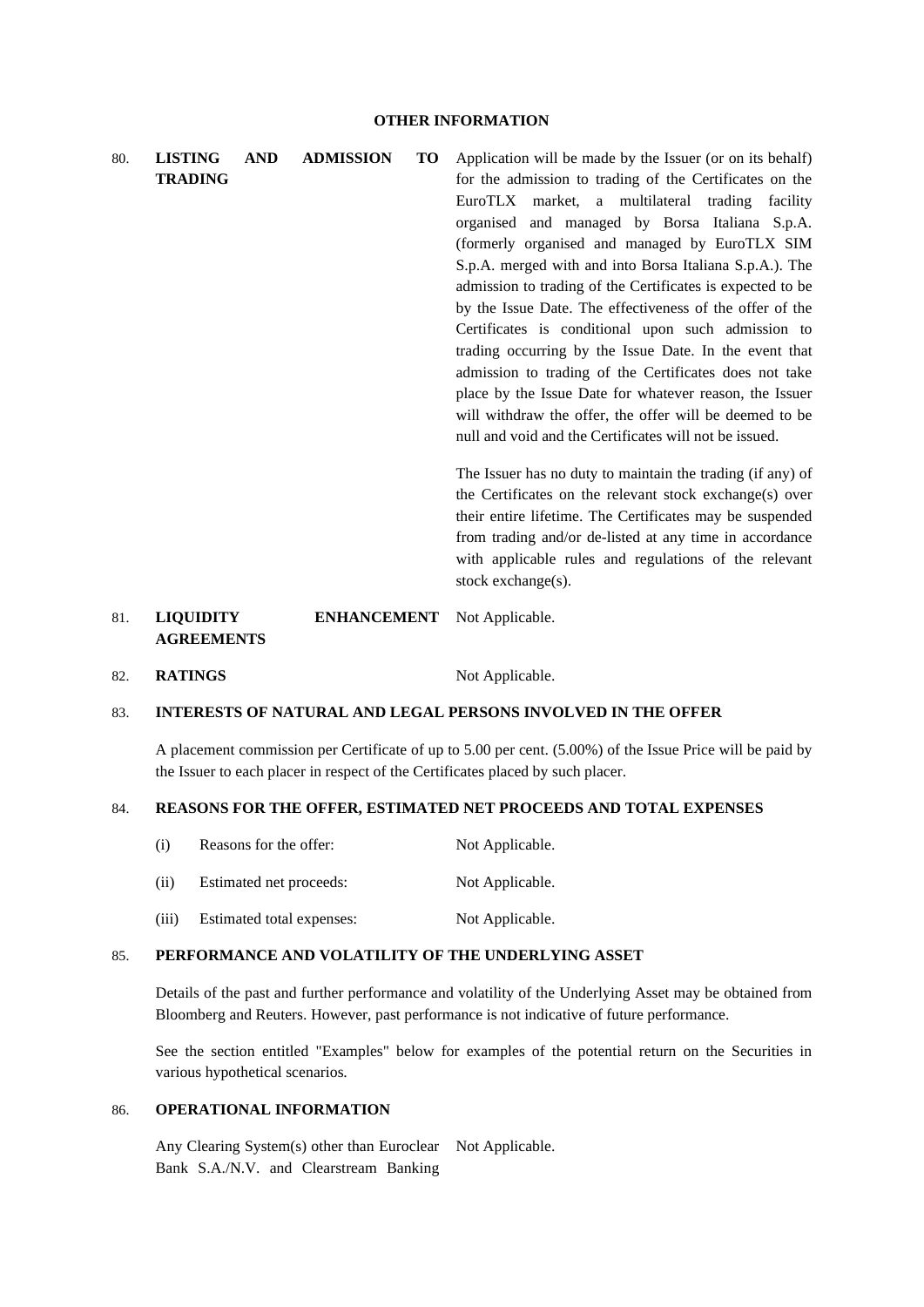S.A. and the relevant identification number(s):

Delivery: Delivery against payment.

Names and addresses of additional Paying Agent(s) (if any): Not Applicable.

Operational contact(s) for Principal Programme Agent: eq-sd-operations@gs.com.

## 87. **TERMS AND CONDITIONS OF THE OFFER**

Offer Period: An offer of the Certificates may be made by the placers other than pursuant to Article 3(2) of the Prospectus Directive in the Public Offer Jurisdiction during the period commencing on (and including) June 3, 2020 and ending on (and including) June 25, 2020, subject to early termination or extension of the Offer Period as described below under "Terms and Conditions of the Offer— Conditions to which the offer is subject".

> Investors may apply for the subscription of the Certificates during normal Italian banking hours at the offices (*filiali*) of the relevant placer from (and including) June 3, 2020 to (and including) June 25, 2020, subject to early termination or extension of the Offer Period as described below under "Terms and Conditions of the Offer – Conditions to which the offer is subject".

> The Certificates may be placed in Italy outside the premises of the distributors ("**door-to-door**"), by means of financial advisors authorised to make off-premises offers (*consulenti finanziari abilitati all'offerta fuori sede*) pursuant to Article 30 of Legislative Decree No. 58 of February 24, 1998, as amended (the "**Financial Services Act**") from (and including) June 3, 2020 to (and including) June 18, 2020, subject to early termination or extension of the Offer Period as described below under "Terms and Conditions of the Offer – Conditions to which the offer is subject".

> Pursuant to Article 30, paragraph 6, of the Financial Services Act, the effects of the subscriptions made "door-to-door" are suspended for a period of seven days from the date of the subscription. During such period, investors have the right to withdraw from the subscription without any charge or fee, by means of notification to the relevant placer.

> The Certificates may be placed in Italy via distance communication techniques (*tecniche di comunicazione a distanza*) pursuant to article 32 of the Financial Services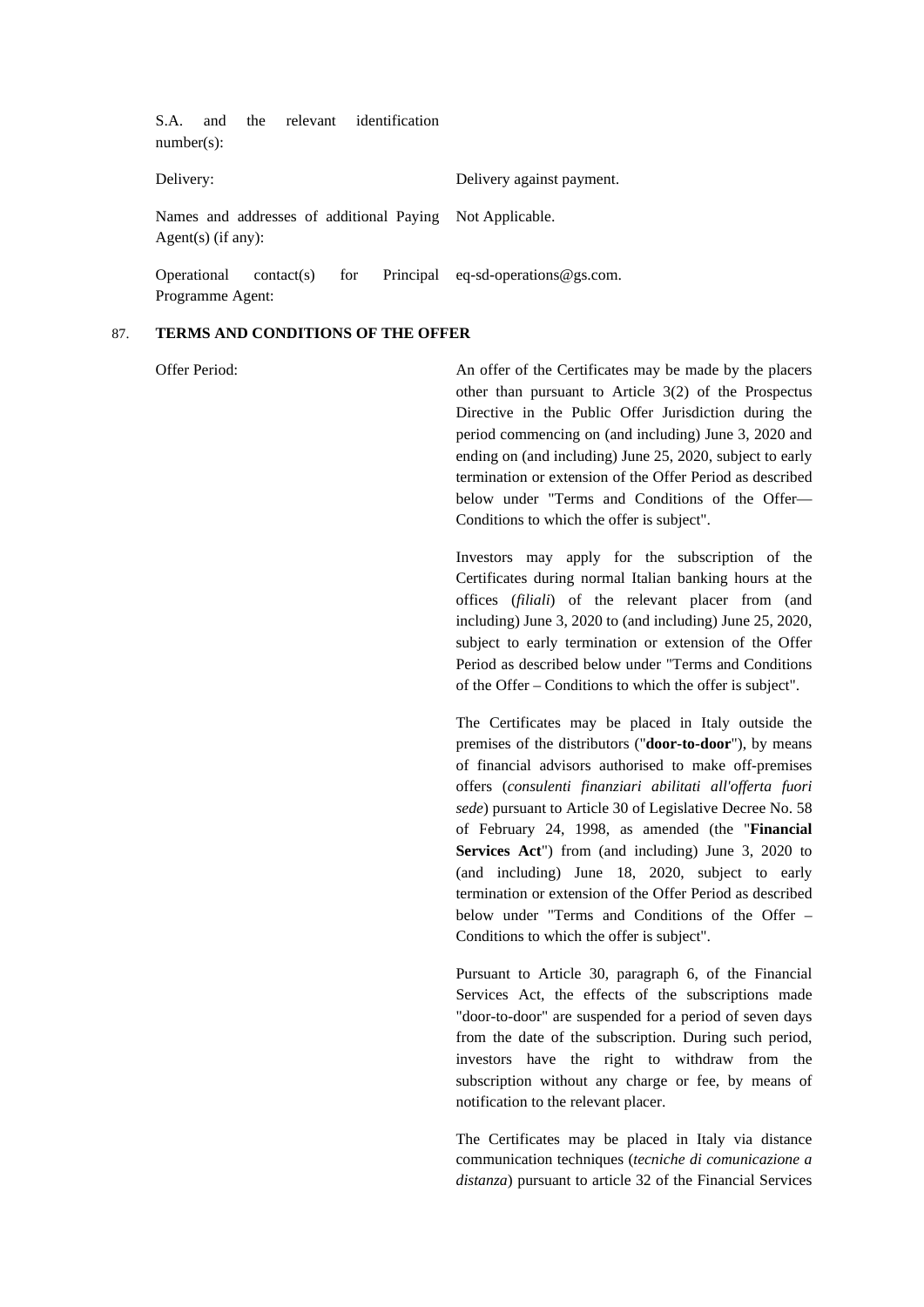Act, including subscription made through a website from (and including) June 3, 2020 to (and including) June 11, 2020, subject to early termination or extension of the Offer Period as described below under "Terms and Conditions of the Offer—Conditions to which the offer is subject".

Pursuant to Article 67-duodecies of Legislative Decree No. 206 of September 6, 2005, subscriptions made via distance communication techniques are suspended for a period of fourteen days from the date of acceptance of the subscription by the relevant placers. During such period, investors have the right to withdraw from the subscription without any charge or fee and without having to indicate any reasons thereof, by means of notification pursuant to the modalities set forth on the relevant website where the subscription was made.

Offer Price: Issue Price

The Offer Price includes the placement commission per Certificate of up to 5.00 per cent. (5.00%) of the Issue Price which will be paid by the Issuer to each placer in relation to the Securities placed by such placer.

Conditions to which the offer is subject: The offer of the Certificates for sale to the public in the Public Offer Jurisdiction is subject to the relevant regulatory approvals having been granted, and the Certificates being issued.

> The Issuer may, in agreement with the placers, at any time during the Offer Period terminate early the Offer Period and immediately suspend the acceptance of additional orders without any prior notice. If the Offer Period is terminated early, a notice to that effect will be made available during normal business hours at the registered office of the relevant placer and on *www.goldman-sachs.it*.

> The offer of the Certificates may be withdrawn in whole or in part at any time before the Issue Date at the discretion of the Issuer and any such withdrawal will be set out in one or more notices to be made available during normal business hours at the registered office of the relevant placer and on www.goldman-sachs.it. For the avoidance of doubt, if any application has been made by a potential investor and the Issuer exercises such right, the relevant subscription applications will become void and have no effect and no potential investor will be entitled to receive the relevant Certificates.

> The Issuer reserves the right, in agreement with the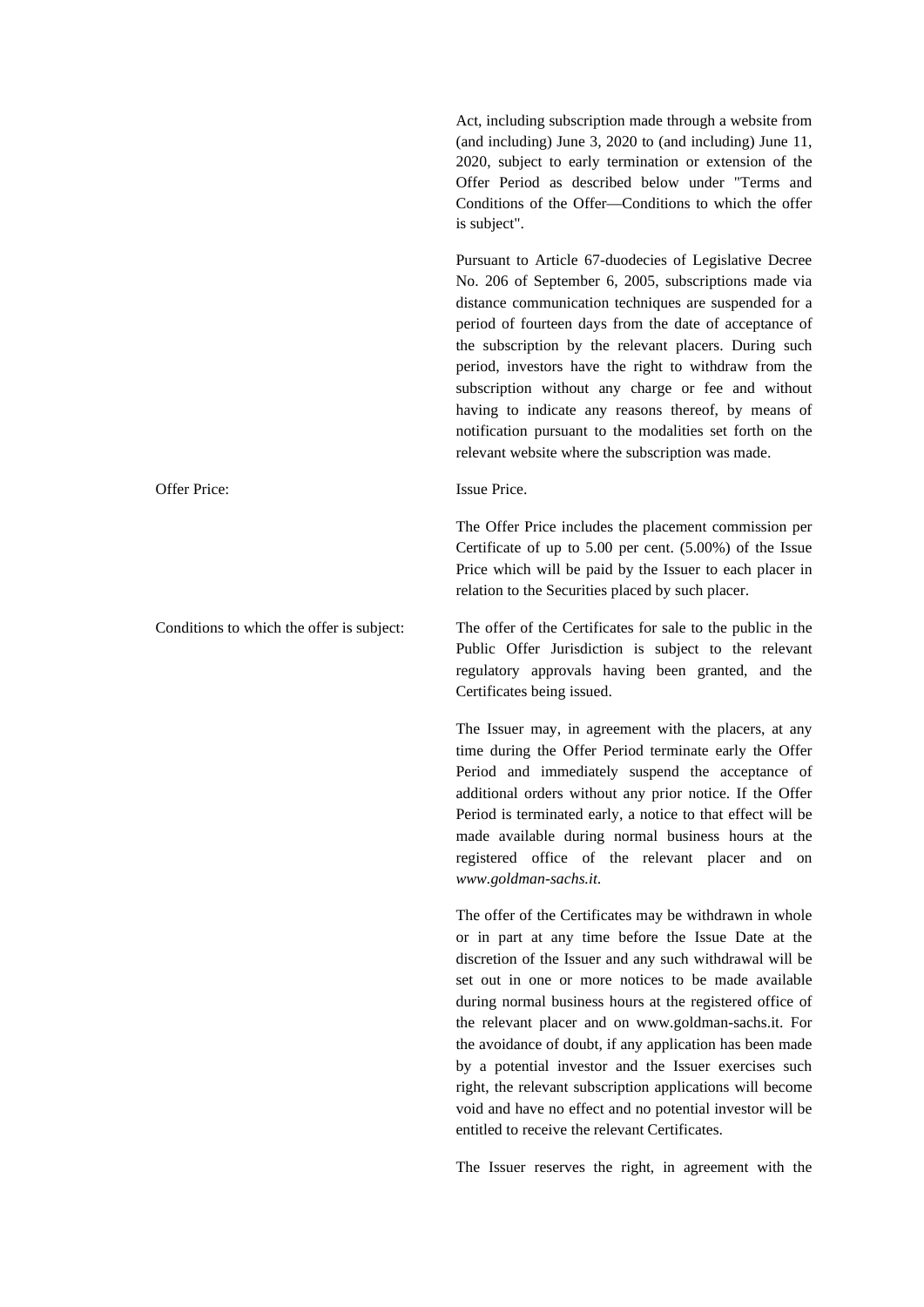placers, to extend the Offer Period. If the Offer Period is extended, a notice to that effect will be made available during normal business hours at the registered office of the relevant placer and on *www.goldman-sachs.it*.

The Issuer reserves the right, in agreement with the placers, to increase the number of Certificates to be issued during the Offer Period. The Issuer will inform the public of the size increase by means of a notice to be published on *www.goldman-sachs.it*.

The effectiveness of the offer of the Certificates is conditional upon the admission to trading of the Certificates on the EuroTLX market, a multilateral trading facility organised and managed by Borsa Italiana S.p.A. (formerly organised and managed by EuroTLX SIM S.p.A. merged with and into Borsa Italiana S.p.A.), occurring by the Issue Date. In the event that admission to trading of the Certificates does not take place by the Issue Date for whatever reason, the Issuer will withdraw the offer, the offer will be deemed to be null and void and the Certificates will not be issued.

The placers are responsible for the notification of any withdrawal right applicable in relation to the offer of the Certificates to potential investors.

Description of the application process: A prospective investor in the Certificates should contact the relevant placer for details of the application process in order to subscribe the Certificates during the Offer Period. A prospective investor in the Certificates will invest in accordance with the arrangements existing between the relevant placer and its customers relating to the placement and subscription of securities generally.

Not Applicable.

The minimum amount of application per investor will be one Certificate.

The maximum amount of application will be subject only to availability at the time of application.

Each subscriber shall pay the Issue Price to the relevant placer who shall pay the Issue Price reduced by the placement commission per Certificate of up to 5.00 per cent. (5.00%) of the Issue Price to the Issuer.

Each investor has been notified by the relevant placer of the settlement arrangement in respect of the Certificate at the time of such investor's application and payment for

Description of possibility to reduce subscriptions and manner for refunding excess amount paid by applicants:

amount of application:

Details of the minimum and/or maximum

Details of the method and time limits for paying up and delivering the Certificates: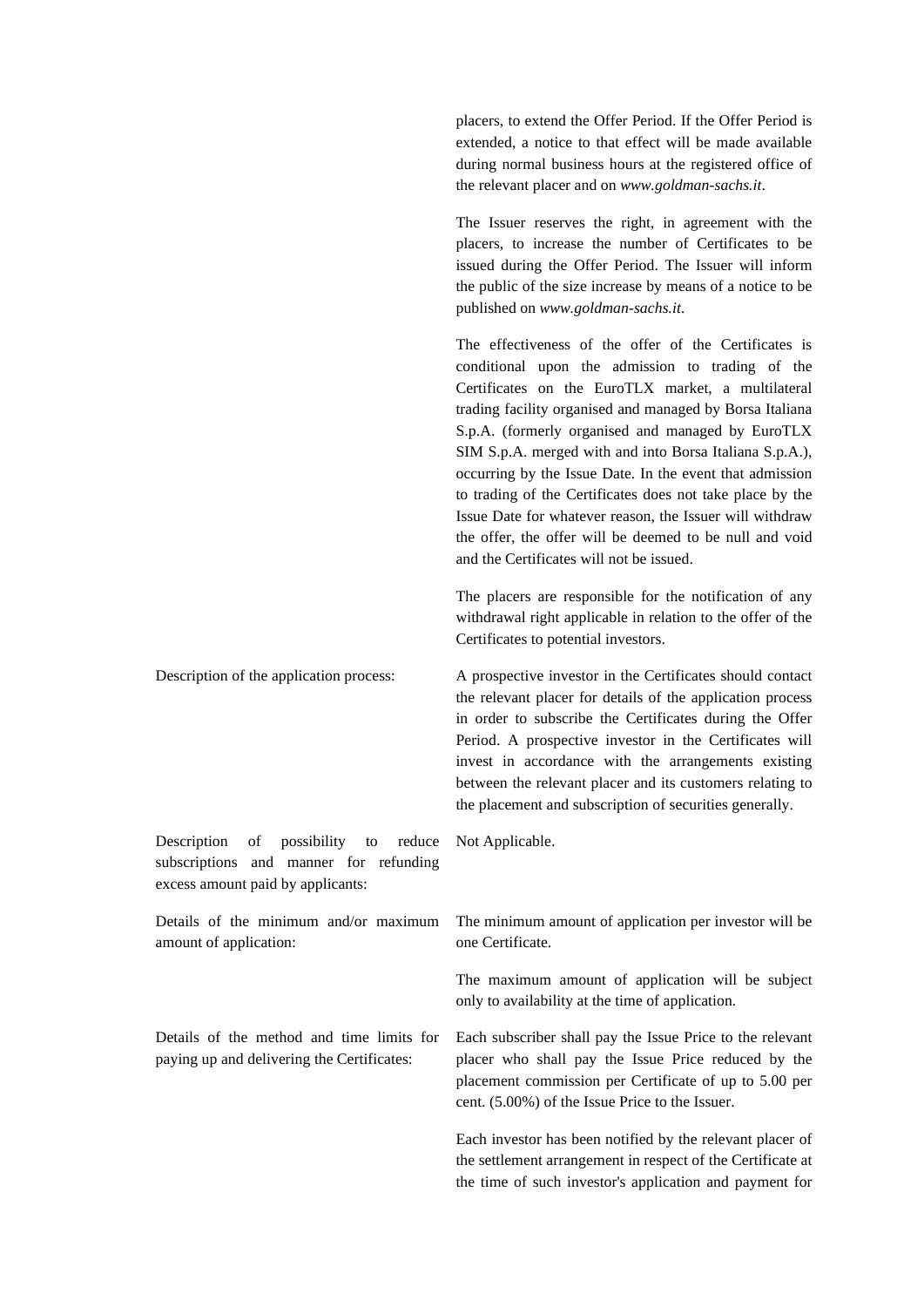the Certificates shall be made by the investor to the relevant placer in accordance with arrangements existing between the relevant placer and its customers relating to the subscription of securities generally.

The Issuer estimates that the Certificates will be delivered to the subscribers' respective book-entry securities account on or around the Issue Date.

Manner in and date on which results of the offer are to be made public:

Procedure for exercise of any right of preemption, negotiability of subscription rights and treatment of subscription rights not exercised:

Whether tranche(s) have been reserved for certain countries:

Process for notification to applicants of the amount allotted and the indication whether dealing may begin before notification is made:

Amount of any expenses and taxes specifically charged to the subscriber or purchaser:

Name(s) and address(es), to the extent known to the Issuer, of the placers in the various countries where the offer takes place:

The results of the offering will be available on the website of the Issuer *www.goldman-sachs.it* on or around the Issue Date.

Not Applicable.

The Certificates will be offered to the public in the Public Offer Jurisdiction.

Offers may only be made by offerors authorised to do so in the Public Offer Jurisdiction. Neither the Issuer nor the Dealer has taken or will take any action specifically in relation to the Certificates referred to herein to permit a public offering of such Certificates in any jurisdiction other than the Public Offer Jurisdiction.

Notwithstanding anything else in the Base Prospectus, the Issuer will not accept responsibility for the information given in the Base Prospectus or these Final Terms in relation to offers of Certificates made by an offeror not authorised by the Issuer to make such offers.

Each placer will notify investors of amounts allotted to them following the publication of the notice of the results of the Offer.

Dealing in the Certificates may commence on the Issue Date.

Not Applicable.

Please refer to "Italian Tax Considerations" in the section entitled "Taxation" in the Base Prospectus.

Deutsche Bank S.p.A.: Piazza del Calendario, 3 - 20126 Milan, Italy will act as placer (the "**Distributor**"). and such other placers as may be notified to potential investors from time to time by publication on the Issuer's website (*www.goldman-sachs.it*) in accordance with the applicable laws and regulations of the Public Offer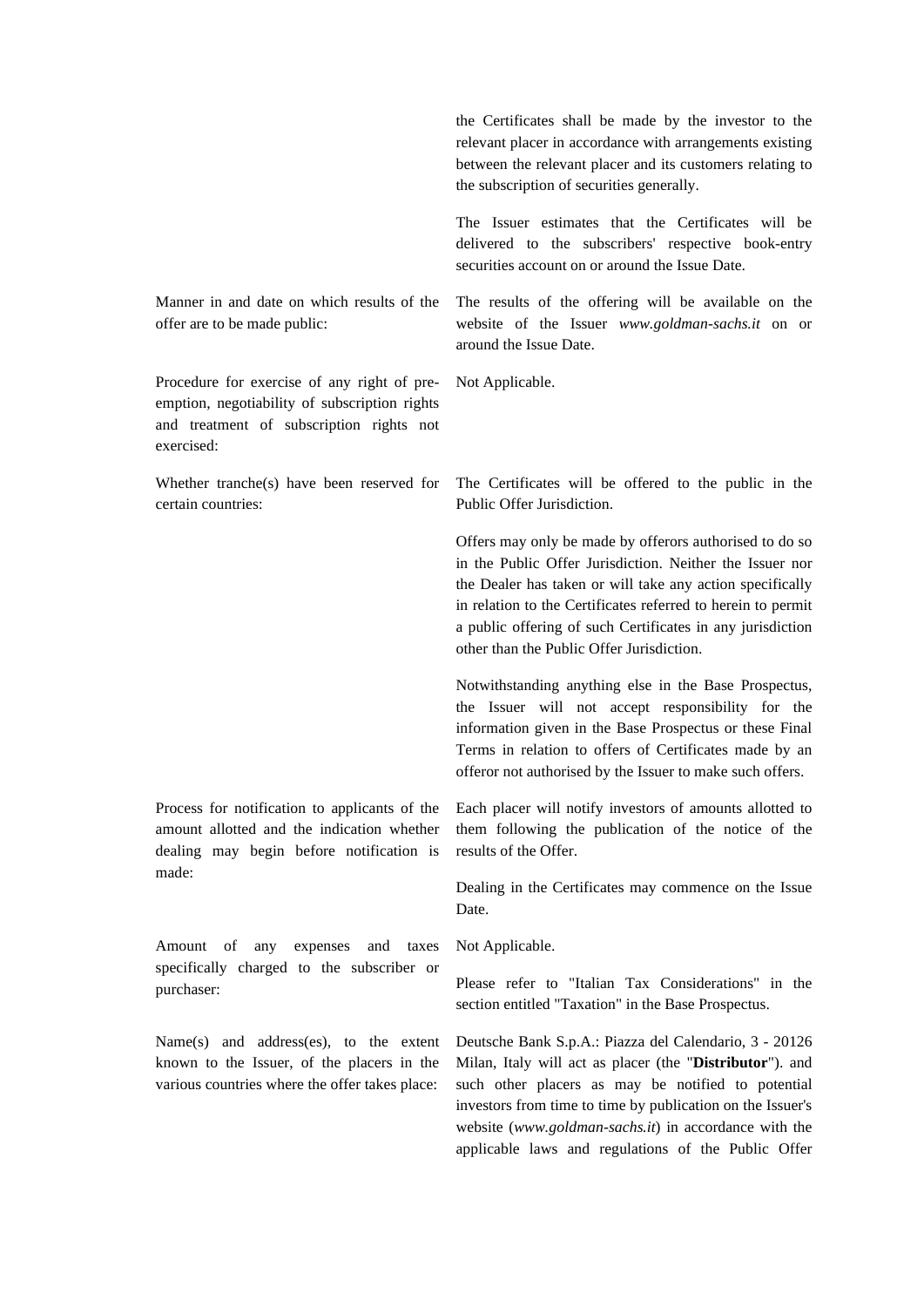The Offer Period.

#### **Consent to use the Base Prospectus**

Identity of financial intermediary(ies) that are allowed to use the Base Prospectus:

The Distributor. Additionally, if the Issuer appoints additional financial intermediaries after the date of these Final Terms and publishes details in relation to them on its website (*www.goldman-sachs.it*), each financial intermediary whose details are so published, for as long as such financial intermediaries are authorised to place the certificates under the Markets in Financial Instruments Directive (Directive 2014/65/EU) (each an "**Authorised Offeror**" and together the "**Authorised Offerors**").

Offer period during which subsequent resale or final placement of Instruments by financial intermediaries can be made:

- Conditions attached to the consent: (i) The Issuer and the Distributor have entered into a distribution agreement with respect to the Certificates (the "**Distribution Agreement**"). Subject to the conditions that the consent is (a) only valid during the Offer Period and (b) is subject to the terms and conditions of the Distribution Agreement, the Distributor has agreed to promote and place the Certificates in Italy.
	- (ii) The consent of the Issuer to the use of the Base Prospectus and these Final Terms by the Distributor and the other Authorised Offerors (the "**Managers**") is subject to the following conditions:
		- (a) the consent is only valid during the Offer Period; and
		- (b) the consent only extends to the use of the Base Prospectus and these Final Terms to make Non-exempt Offers of the tranche of Certificates in the Republic of Italy.

The Issuer may (I) in agreement with the Distributor, at any time during the Offer Period terminate early the Offer Period, and/or (II) extend the Offer Period, and/or (III) increase the number of Certificates to be issued during the Offer Period and/or (IV) remove or add conditions attached to the consent under these Final Terms and/or (V) at its discretion, withdraw in whole or in part at any time before the Issue Date the Offer and, if it does so, any such information will be published by the Issuer on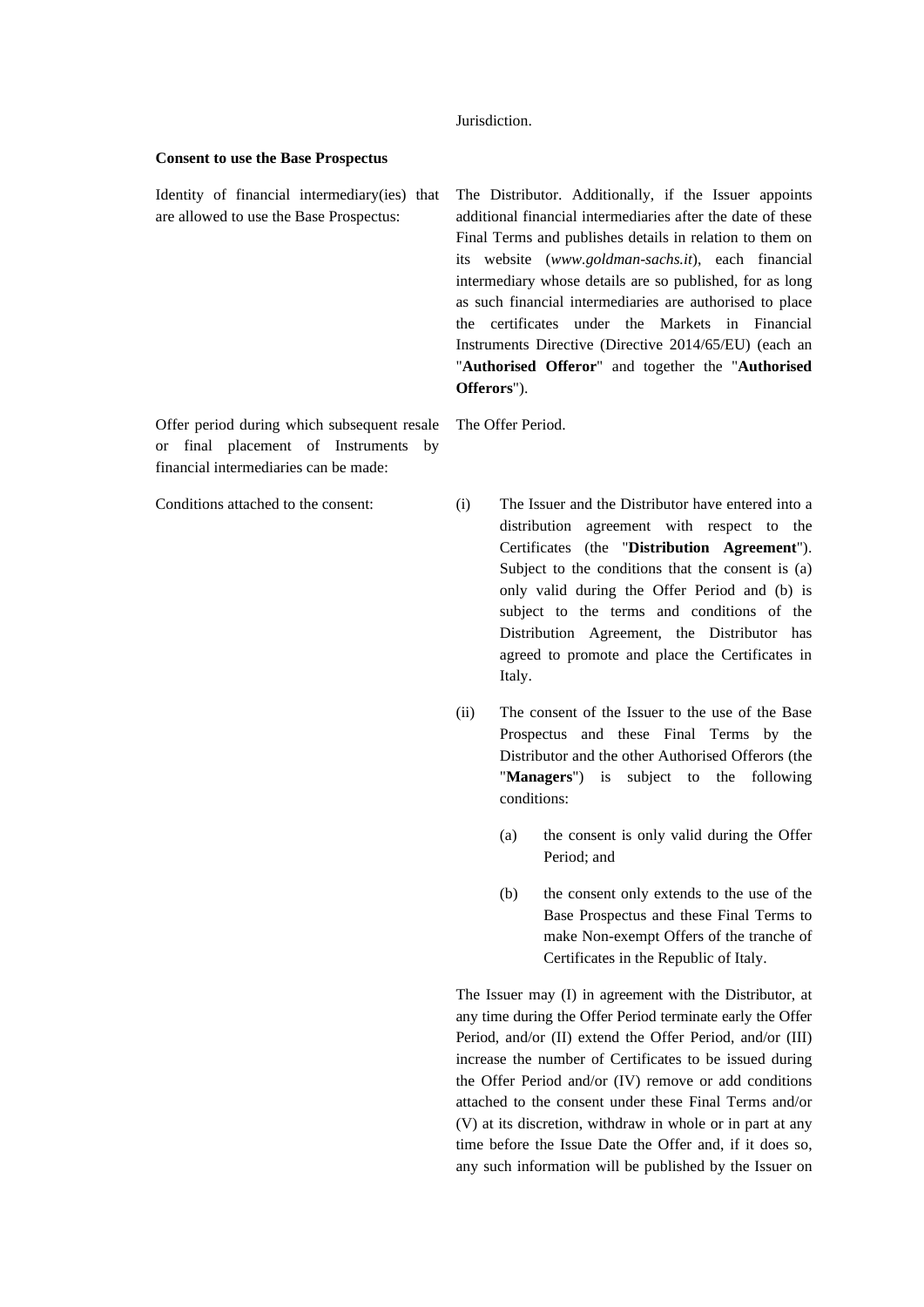its website (*www.goldman-sachs.it*). Any additional information which is relevant in connection with the consent to the use of the Base Prospectus by the Distributor or any Authorised Offeror that is not known as of the date of these Final Terms will be published by the Issuer on its website (*www.goldman-sachs.it*).

#### 88. **UNITED STATES TAX CONSIDERATIONS**

#### **Section 871(m) Withholding Tax**

The U.S. Treasury Department has issued regulations under which amounts paid or deemed paid on certain financial instruments that are treated as attributable to U.S.-source dividends could be treated, in whole or in part depending on the circumstances, as a "dividend equivalent" payment that is subject to tax at a rate of 30 per cent. (or a lower rate under an applicable treaty). We have determined that, as of the issue date of the Certificates, the Certificates will not be subject to withholding under these rules. In certain limited circumstances, however, it is possible for United States alien holders to be liable for tax under these rules with respect to a combination of transactions treated as having been entered into in connection with each other even when no withholding is required. United States alien holders should consult their tax advisor concerning these regulations, subsequent official guidance and regarding any other possible alternative characterisations of their Certificates for United States federal income tax purposes. See "*United States Tax Considerations – Dividend Equivalent Payments*" in the Base Prospectus for a more comprehensive discussion of the application of Section 871(m) to the Certificates.

### 10. **BENCHMARKS REGULATION**

Not Applicable.

### 11. **INDEX DISCLAIMER**

Not Applicable.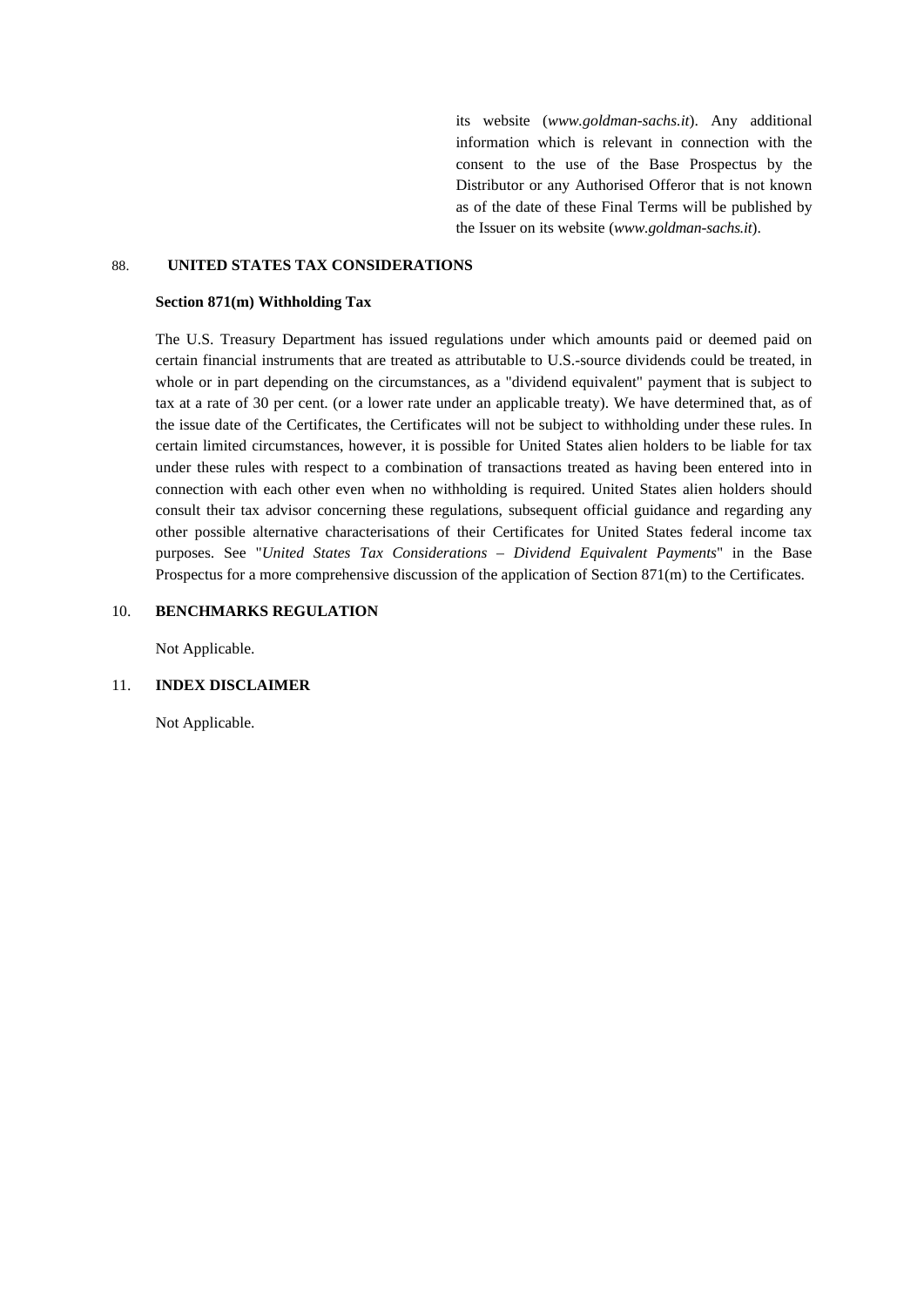## **EXAMPLES**

### **THE EXAMPLES PRESENTED BELOW ARE FOR ILLUSTRATIVE PURPOSES ONLY.**

For the purposes of each Example:

- (i) the Issue Price is EUR 100 per Certificate and the Calculation Amount is EUR 100;
- (ii) in respect of the Underlying Asset, the Barrier Level is 70 per cent. (70%) of the Asset Initial Price; and
- (iii) the Autocall Event Amount for the first Valuation Date (scheduled to fall on June 29, 2021) is EUR 106.50, the Autocall Event Amount for the third Valuation Date (scheduled to fall on June 29, 2023) is EUR 119.50 and the Trigger Percentage is 132.50 per cent. (132.50%).

### **AUTOMATIC EARLY EXERCISE**

**Example 1 – Automatic Early Exercise:** *The Reference Price of the Underlying Asset on each Observation Date (closing valuation) during the Autocall Observation Period (Per AOD) is greater than or equal to 85 per cent. (85%) of the Asset Initial Price.*

In this Example, the Certificates will be exercised on the Valuation Date scheduled to fall on June 29, 2021, and the Automatic Early Exercise Amount payable per Certificate on the Automatic Early Exercise Date immediately following such Valuation Date will be an amount in the Settlement Currency equal to the Autocall Event Amount for such Valuation Date, i.e., EUR 106.50.

**Example 2 – no Automatic Early Exercise:** *The Reference Price of the Underlying Asset for the first Valuation Date is less than 100 per cent. (100%) of the Asset Initial Price but greater than or equal to 85 per cent. (85%) of the Asset Initial Price and the Reference Price of the Underlying Asset on any other Observation Date (closing valuation) during the Autocall Observation Period (Per AOD) is less than 85 per cent. (85%) of the Asset Initial Price.* 

In this Example, the Certificates will not be exercised on such Valuation Date.

## **Example 3 – Automatic Early Exercise:** *The Reference Price of the Underlying Asset for the first Valuation Date is greater than or equal to 100 per cent. (100%) of the Asset Initial Price.*

In this Example, the Certificates will be exercised on such Valuation Date, and the Automatic Early Exercise Amount payable per Certificate on the Automatic Early Exercise Date immediately following such Valuation Date will be an amount in the Settlement Currency equal to the Autocall Event Amount for such Valuation Date, i.e., EUR 106.50.

## **Example 4 – no Automatic Early Exercise:** *The Reference Price of the Underlying Asset for the first Valuation Date is less than 85 per cent. (85%) of the Asset Initial Price.*

In this Example, the Certificates will not be exercised on such Valuation Date.

## **Example 5 – Automatic Early Exercise:** *The Reference Price of the Underlying Asset for the third Valuation Date is greater than or equal to 100 per cent. (100%) of the Asset Initial Price.*

In this Example, the Certificates will be exercised on such Valuation Date, and the Automatic Early Exercise Amount payable per Certificate on the Automatic Early Exercise Date immediately following such Valuation Date will be an amount in the Settlement Currency equal to the Autocall Event Amount for such Valuation Date, i.e., EUR 119.50.

## **Example 6 – no Automatic Early Exercise:** *The Reference Price of the Underlying Asset for the third*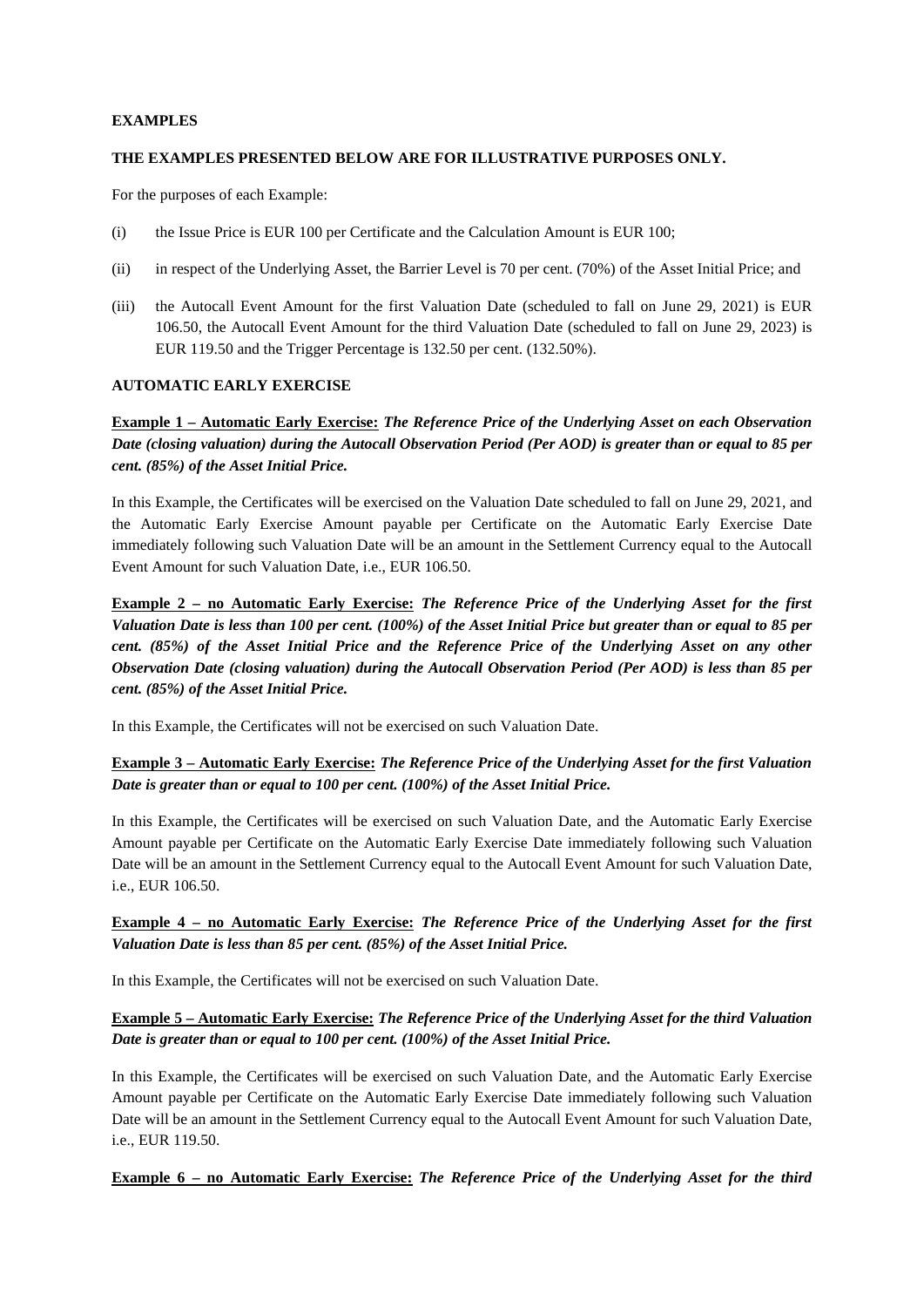### *Valuation Date is less than 100 per cent. (100%) of the Asset Initial Price.*

In this Example, the Certificates will not be exercised on such Valuation Date.

### **SETTLEMENT AMOUNT**

## **Example 7 – positive scenario:** *The Certificates have not been exercised on an Applicable Date, and the Final Closing Price of the Underlying Asset is 100 per cent. (100%) or more of the Asset Initial Price.*

In this Example, the Settlement Amount payable in respect of each Certificate on the Maturity Date will be an amount in the Settlement Currency equal to the *product* of (i) the Calculation Amount, *multiplied* by (ii) the Trigger Percentage, i.e., EUR 132.50.

## **Example 8 – neutral scenario:** *The Certificates have not been exercised on an Applicable Date, and the Final Closing Price of the Underlying Asset is 70 per cent. (70%) of the Asset Initial Price.*

In this Example, the Settlement Amount payable in respect of each Certificate on the Maturity Date will be an amount in the Settlement Currency equal to 100 per cent. (100%) of the Calculation Amount, i.e., EUR 100.

## **Example 9 – negative scenario:** *The Certificates have not been exercised on an Applicable Date, the Final Closing Price of the Underlying Asset is 69 per cent. (69%) of the Asset Initial Price.*

In this Example, the Settlement Amount payable in respect of each Certificate on the Maturity Date will be an amount in the Settlement Currency equal to the *product* of (i) the Calculation Amount, *multiplied* by (ii) the *quotient* of (a) the Final Reference Value, *divided* by (b) the Initial Reference Value, i.e., EUR 69. **In this Example, an investor who purchased the Certificates at the Issue Price will sustain a partial loss of the amount invested in the Certificates.** 

## **Example 10 – negative scenario:** *The Certificates have not been exercised on an Applicable Date, the Final Closing Price of the Underlying Asset is zero per cent. (0%) of the Asset Initial Price.*

In this Example, the Settlement Amount payable in respect of each Certificate on the Maturity Date will be an amount in the Settlement Currency equal to the *product* of (i) the Calculation Amount, *multiplied* by (ii) the *quotient* of (a) the Final Reference Value, *divided* by (b) the Initial Reference Value, i.e., zero. **In this Example, an investor will sustain a total loss of the amount invested in the Certificates.**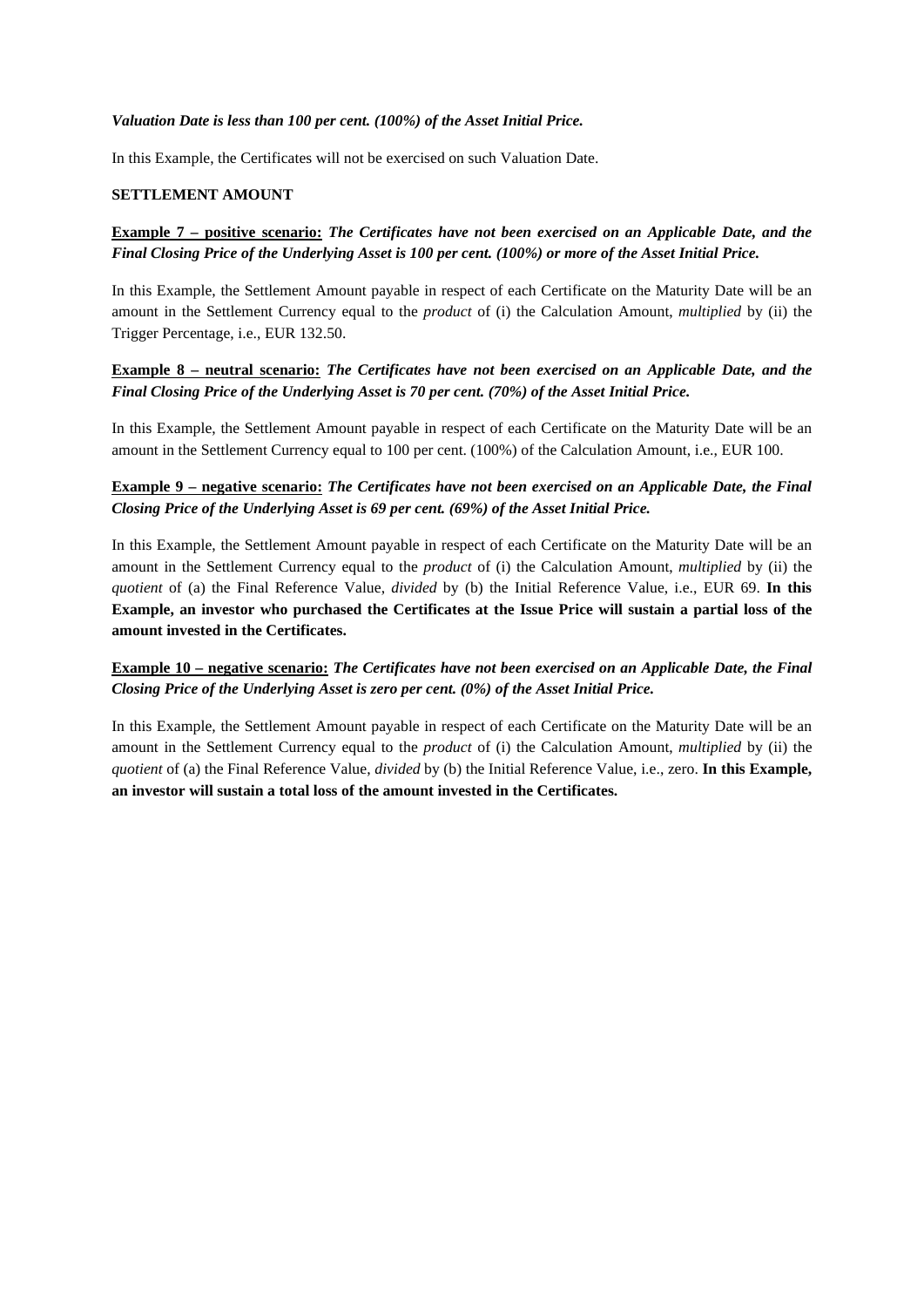### **ISSUE-SPECIFIC SUMMARY OF THE SECURITIES**

- Summaries are made up of disclosure requirements known as "Elements". These elements are numbered in Sections  $A - E(A.1 - E.7)$ .
- This summary contains all the Elements required to be included in a summary for these types of securities and Issuer. Because some Elements are not required to be addressed, there may be gaps in the numbering sequence of the Elements.
- Even though an Element may be required to be inserted in the summary because of the type of securities and Issuer, it is possible that no relevant information can be given regarding the Element. In this case a short description of the Element is included in the summary with the mention of "not applicable".

|     | <b>SECTION A - INTRODUCTION AND WARNINGS</b> |                                                                                                                                                                                                                                                                                                                                                                                                                                                                                                                                                                                                                                                                                                                                                                                                                                                                                                                                                                             |  |  |  |  |
|-----|----------------------------------------------|-----------------------------------------------------------------------------------------------------------------------------------------------------------------------------------------------------------------------------------------------------------------------------------------------------------------------------------------------------------------------------------------------------------------------------------------------------------------------------------------------------------------------------------------------------------------------------------------------------------------------------------------------------------------------------------------------------------------------------------------------------------------------------------------------------------------------------------------------------------------------------------------------------------------------------------------------------------------------------|--|--|--|--|
| A.1 | <b>Introduction</b><br>and warnings          | This summary should be read as an introduction to the Base Prospectus. Any<br>decision to invest in the securities should be based on consideration of the Base<br>Prospectus as a whole by the investor. Where a claim relating to the information<br>contained in the Base Prospectus is brought before a court, the plaintiff investor<br>might, under the national legislation of the member states, have to bear the costs<br>of translating the Base Prospectus before the legal proceedings are initiated.<br>Civil liability attaches only to those persons who have tabled the summary<br>including any translation thereof, but only if the summary is misleading,<br>inaccurate or inconsistent when read together with the other parts of the Base<br>Prospectus or it does not provide, when read together with the other parts of the<br>Base Prospectus, key information in order to aid investors when considering<br>whether to invest in such Securities. |  |  |  |  |
| A.2 | <b>Consents</b>                              | Subject to the conditions set out below, in connection with a Non-exempt Offer<br>(as defined below) of Securities, the Issuer consents to the use of the Base<br>Prospectus by:<br>(1)<br>Deutsche Bank S.p.A.: Piazza del Calendario, 3 - 20126 Milan, Italy (the<br>"Initial Authorised Offeror"); and                                                                                                                                                                                                                                                                                                                                                                                                                                                                                                                                                                                                                                                                   |  |  |  |  |
|     |                                              | if the Issuer appoints additional financial intermediaries after the date of<br>(2)<br>the Final Terms dated June 3, 2020 and publishes details in relation to<br>them on its website (www.goldman-sachs.it), each financial intermediary<br>whose details are so published,                                                                                                                                                                                                                                                                                                                                                                                                                                                                                                                                                                                                                                                                                                |  |  |  |  |
|     |                                              | in the case of $(1)$ or $(2)$ above, for as long as such financial intermediaries are<br>authorised to make such offers under the Markets in Financial Instruments<br>Directive (Directive 2014/65/EU)                                                                                                                                                                                                                                                                                                                                                                                                                                                                                                                                                                                                                                                                                                                                                                      |  |  |  |  |
|     |                                              | (each an "Authorised Offeror" and together the "Authorised Offerors").                                                                                                                                                                                                                                                                                                                                                                                                                                                                                                                                                                                                                                                                                                                                                                                                                                                                                                      |  |  |  |  |
|     |                                              | The consent of the Issuer is subject to the following conditions:                                                                                                                                                                                                                                                                                                                                                                                                                                                                                                                                                                                                                                                                                                                                                                                                                                                                                                           |  |  |  |  |
|     |                                              | the consent is only valid during the period from (and including) June 3,<br>(i)<br>2020 to (and including) June 25, 2020 (the "Offer Period");                                                                                                                                                                                                                                                                                                                                                                                                                                                                                                                                                                                                                                                                                                                                                                                                                              |  |  |  |  |
|     |                                              | (ii)<br>the consent only extends to the use of the Base Prospectus to make Non-<br>exempt Offers (as defined below) of the tranche of Securities in the<br>Republic of Italy; and                                                                                                                                                                                                                                                                                                                                                                                                                                                                                                                                                                                                                                                                                                                                                                                           |  |  |  |  |
|     |                                              | the consent is subject to the further following conditions: The Issuer and<br>(iii)<br>the Initial Authorised Offeror have entered into a distribution agreement<br>with respect to the Certificates (the "Distribution Agreement"). Subject<br>to the conditions that the consent (a) is only valid during the Offer Period<br>and (b) is subject to the terms and conditions of the Distribution<br>Agreement, the Initial Authorised Offeror has agreed to promote and<br>place the Certificates in the Republic of Italy.                                                                                                                                                                                                                                                                                                                                                                                                                                               |  |  |  |  |
|     |                                              | A "Non-exempt Offer" of Securities is an offer of Securities that is not within<br>an exemption from the requirement to publish a prospectus under Directive<br>2003/71/EC, as amended or superseded.                                                                                                                                                                                                                                                                                                                                                                                                                                                                                                                                                                                                                                                                                                                                                                       |  |  |  |  |
|     |                                              | Any person (an "Investor") intending to acquire or acquiring any Securities<br>from an Authorised Offeror will do so, and offers and sales of Securities to                                                                                                                                                                                                                                                                                                                                                                                                                                                                                                                                                                                                                                                                                                                                                                                                                 |  |  |  |  |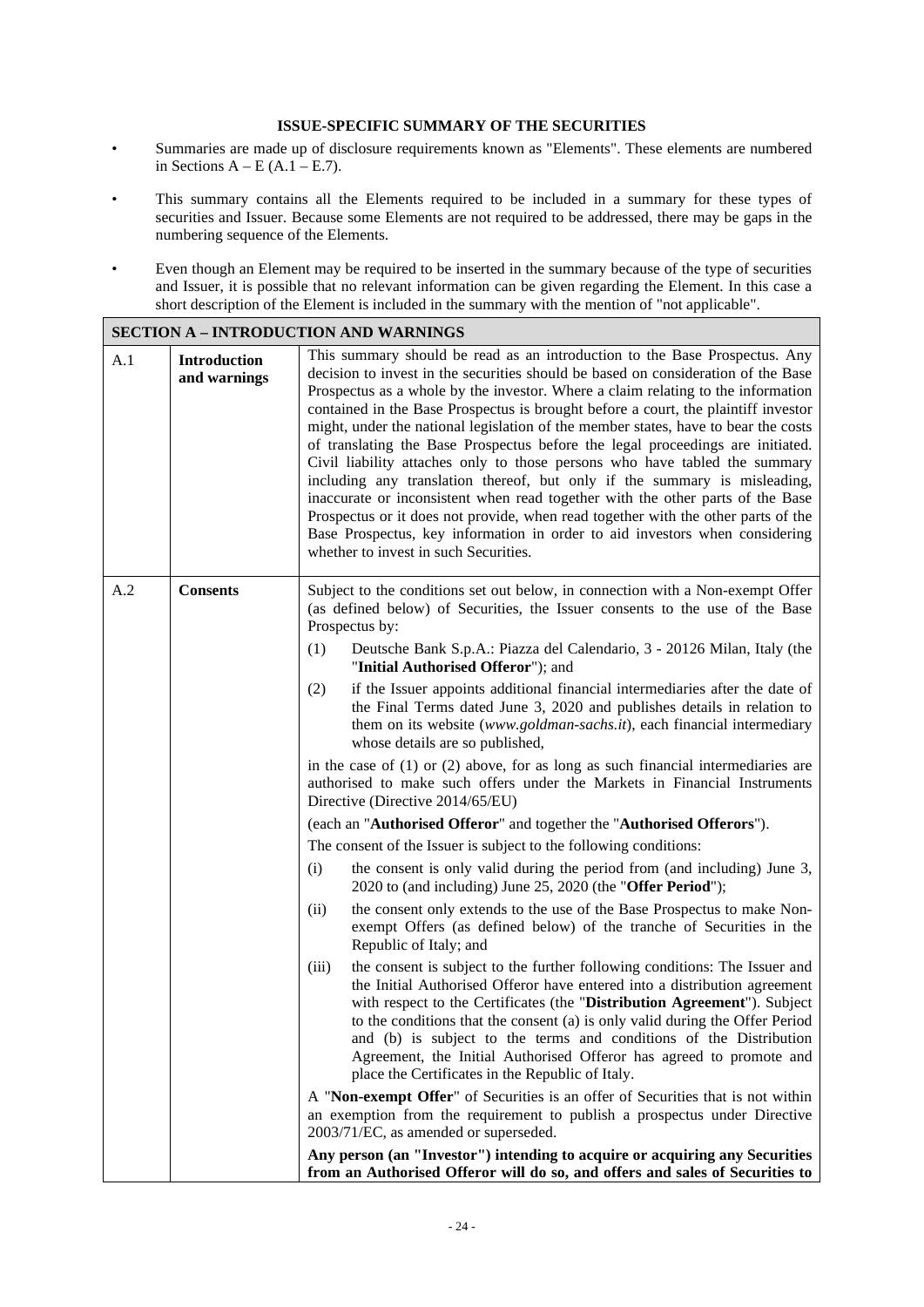|             |                                                                                          | an Investor by an Authorised Offeror will be made, in accordance with any<br>terms and other arrangements in place between such Authorised Offeror<br>and such Investor including as to price, allocations and settlement<br>arrangements. The Issuer will not be a party to any such arrangements with<br>Investors in connection with the offer or sale of the Securities and,<br>accordingly, the Base Prospectus and the Final Terms will not contain such<br>information and an Investor must obtain such information from the<br>Authorised Offeror. Information in relation to an offer to the public will be<br>made available at the time such sub-offer is made, and such information<br>will also be provided by the relevant Authorised Offeror at the time of such<br>offer. |                                                                                                                                                                                    |                      |                             |                             |  |
|-------------|------------------------------------------------------------------------------------------|-------------------------------------------------------------------------------------------------------------------------------------------------------------------------------------------------------------------------------------------------------------------------------------------------------------------------------------------------------------------------------------------------------------------------------------------------------------------------------------------------------------------------------------------------------------------------------------------------------------------------------------------------------------------------------------------------------------------------------------------------------------------------------------------|------------------------------------------------------------------------------------------------------------------------------------------------------------------------------------|----------------------|-----------------------------|-----------------------------|--|
|             |                                                                                          | <b>SECTION B - ISSUER AND (IF APPLICABLE) GUARANTOR</b>                                                                                                                                                                                                                                                                                                                                                                                                                                                                                                                                                                                                                                                                                                                                   |                                                                                                                                                                                    |                      |                             |                             |  |
| B.1         | <b>Legal</b> and<br>commercial<br>name of the<br><b>Issuer</b>                           | Goldman Sachs International ("GSI" or the "Issuer").                                                                                                                                                                                                                                                                                                                                                                                                                                                                                                                                                                                                                                                                                                                                      |                                                                                                                                                                                    |                      |                             |                             |  |
| B.2         | Domicile, legal<br>form, legislation<br>and country of<br>incorporation of<br>the Issuer | GSI is a private unlimited liability company incorporated in England and Wales.<br>GSI mainly operates under English law. The registered office of GSI is Plumtree<br>Court, 25 Shoe Lane, London EC4A 4AU, England.                                                                                                                                                                                                                                                                                                                                                                                                                                                                                                                                                                      |                                                                                                                                                                                    |                      |                             |                             |  |
| B.4b        | trends<br>Known<br>with respect to<br>the Issuer                                         | GSI's prospects will be affected, potentially adversely, by developments in<br>global, regional and national economies, including in the United Kingdom,<br>movements and activity levels, in financial, commodities, currency and other<br>markets, interest rate movements, political and military developments<br>throughout the world, client activity levels and legal and regulatory<br>developments in the United Kingdom and other countries where GSI does<br>business.                                                                                                                                                                                                                                                                                                          |                                                                                                                                                                                    |                      |                             |                             |  |
| B.5         | The<br>Issuer's<br>group                                                                 | Goldman Sachs Group UK Limited, a company incorporated under English law<br>has a 100 per cent. shareholding in GSI. Goldman Sachs (UK) L.L.C. is<br>established under the laws of the State of Delaware and holds 100 per cent. of<br>the ordinary shares of Goldman Sachs Group UK Limited. The Goldman Sachs<br>Group, Inc. ("GSG") is established in Delaware and has a 100 per cent.<br>shareholding in Goldman Sachs (UK) L.L.C.                                                                                                                                                                                                                                                                                                                                                    |                                                                                                                                                                                    |                      |                             |                             |  |
| <b>B.9</b>  | <b>Profit</b><br>forecast<br>or estimate                                                 | Not applicable; GSI has not made any profit forecasts or estimates.                                                                                                                                                                                                                                                                                                                                                                                                                                                                                                                                                                                                                                                                                                                       |                                                                                                                                                                                    |                      |                             |                             |  |
| <b>B.10</b> | <b>Audit</b><br>report<br>qualifications                                                 | Not applicable; there are no qualifications in the audit report of GSI on its<br>historical financial information.                                                                                                                                                                                                                                                                                                                                                                                                                                                                                                                                                                                                                                                                        |                                                                                                                                                                                    |                      |                             |                             |  |
| <b>B.12</b> | <b>Selected</b><br>historical key<br>financial<br>information of<br>the Issuer           | relation to GSI:                                                                                                                                                                                                                                                                                                                                                                                                                                                                                                                                                                                                                                                                                                                                                                          | The following table shows selected key historical financial information in<br>As at and for the three<br>As at and for the period<br>months ended (unaudited)<br>ended (audited) 1 |                      |                             |                             |  |
|             |                                                                                          | (in USD millions)                                                                                                                                                                                                                                                                                                                                                                                                                                                                                                                                                                                                                                                                                                                                                                         | February<br>29, 2020                                                                                                                                                               | February<br>28, 2019 | <b>November</b><br>30, 2019 | <b>November</b><br>30, 2018 |  |
|             |                                                                                          | Operating profit                                                                                                                                                                                                                                                                                                                                                                                                                                                                                                                                                                                                                                                                                                                                                                          | 470                                                                                                                                                                                | 403                  | 2,656                       | 3,259                       |  |
|             |                                                                                          | Profit before taxation                                                                                                                                                                                                                                                                                                                                                                                                                                                                                                                                                                                                                                                                                                                                                                    | 419                                                                                                                                                                                | 341                  | 2,426                       | 3,030                       |  |
|             |                                                                                          | Profit for the financial<br>period                                                                                                                                                                                                                                                                                                                                                                                                                                                                                                                                                                                                                                                                                                                                                        | 318                                                                                                                                                                                | 229                  | 1,802                       | 2,198                       |  |
|             |                                                                                          |                                                                                                                                                                                                                                                                                                                                                                                                                                                                                                                                                                                                                                                                                                                                                                                           |                                                                                                                                                                                    | As at (unaudited)    |                             | As at (audited)             |  |
|             |                                                                                          | (in USD millions)                                                                                                                                                                                                                                                                                                                                                                                                                                                                                                                                                                                                                                                                                                                                                                         | <b>February 29, 2020</b>                                                                                                                                                           |                      | <b>November</b>             | <b>November</b>             |  |
|             |                                                                                          |                                                                                                                                                                                                                                                                                                                                                                                                                                                                                                                                                                                                                                                                                                                                                                                           |                                                                                                                                                                                    |                      |                             |                             |  |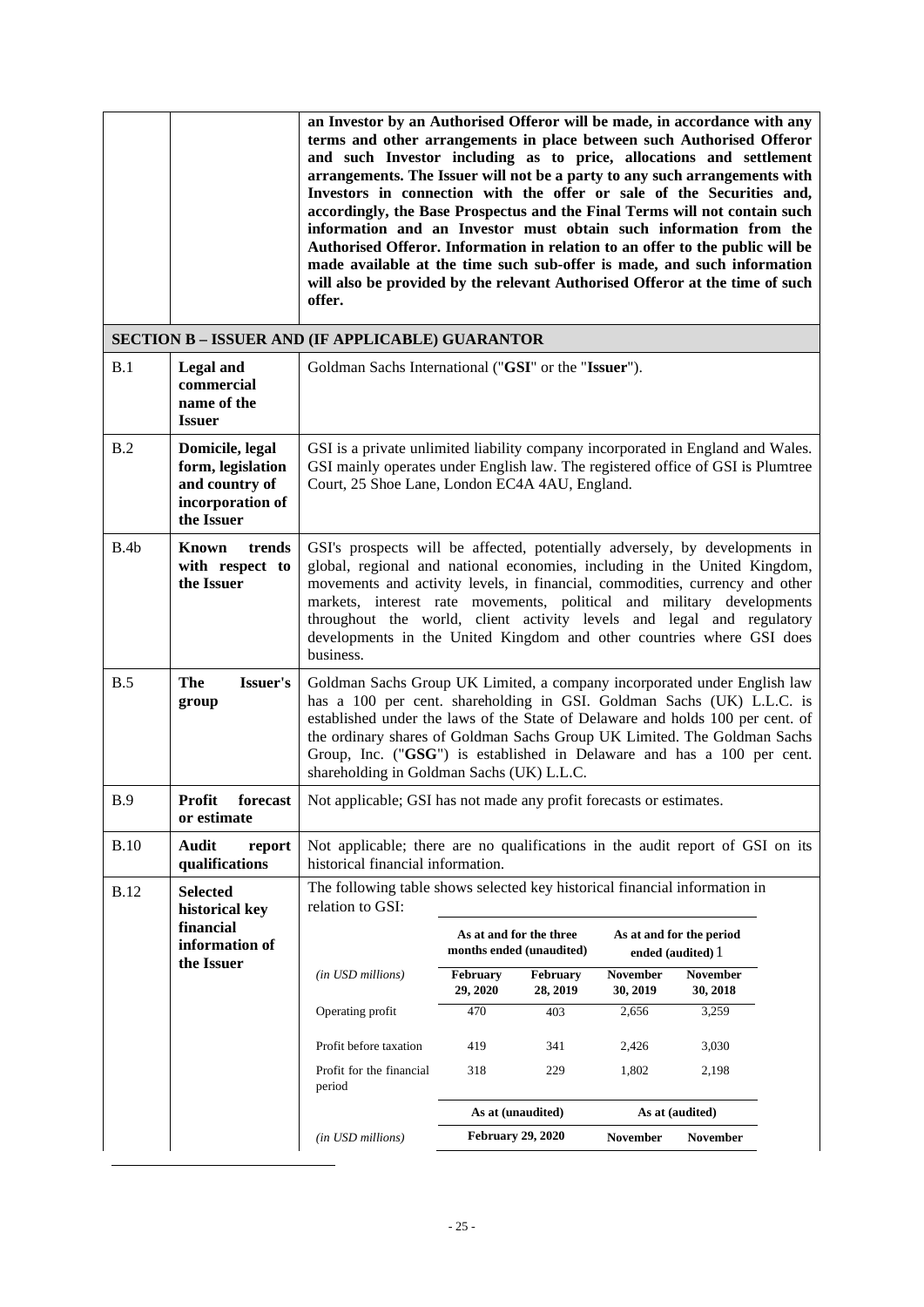|             |                                                                                          |                                                                                                                                                                                                                                                                                                                                                                                                                                                                                                                                                               |               |                                                                                                                                                                                                                                                                                                                                                                                                                                                                                                                                                                                                                                                                                                                                                | 30, 2019  | 30, 2018 |  |
|-------------|------------------------------------------------------------------------------------------|---------------------------------------------------------------------------------------------------------------------------------------------------------------------------------------------------------------------------------------------------------------------------------------------------------------------------------------------------------------------------------------------------------------------------------------------------------------------------------------------------------------------------------------------------------------|---------------|------------------------------------------------------------------------------------------------------------------------------------------------------------------------------------------------------------------------------------------------------------------------------------------------------------------------------------------------------------------------------------------------------------------------------------------------------------------------------------------------------------------------------------------------------------------------------------------------------------------------------------------------------------------------------------------------------------------------------------------------|-----------|----------|--|
|             |                                                                                          | Fixed assets                                                                                                                                                                                                                                                                                                                                                                                                                                                                                                                                                  |               | 487                                                                                                                                                                                                                                                                                                                                                                                                                                                                                                                                                                                                                                                                                                                                            | 409       | 315      |  |
|             |                                                                                          | Current assets                                                                                                                                                                                                                                                                                                                                                                                                                                                                                                                                                |               | 1,193,510                                                                                                                                                                                                                                                                                                                                                                                                                                                                                                                                                                                                                                                                                                                                      | 1,040,845 | 886,652  |  |
|             |                                                                                          | Total<br>funds                                                                                                                                                                                                                                                                                                                                                                                                                                                                                                                                                | shareholders' | 34,588                                                                                                                                                                                                                                                                                                                                                                                                                                                                                                                                                                                                                                                                                                                                         | 34,248    | 33,917   |  |
|             |                                                                                          | $\mathbf{1}$<br>During the period ended 30 November 2018, GSI changed its accounting reference end date<br>from December 31 to November 30 to conform to the period used by GSI for U.S. tax<br>reporting purposes. All references to November 2018 refer to the eleven months period<br>ended, or the date, as the context requires, 30 November 2018.                                                                                                                                                                                                       |               |                                                                                                                                                                                                                                                                                                                                                                                                                                                                                                                                                                                                                                                                                                                                                |           |          |  |
|             |                                                                                          | There has been no material adverse change in the prospects of GSI since<br>November 30, 2019.                                                                                                                                                                                                                                                                                                                                                                                                                                                                 |               |                                                                                                                                                                                                                                                                                                                                                                                                                                                                                                                                                                                                                                                                                                                                                |           |          |  |
|             |                                                                                          | Not applicable: there has been no significant change in the financial or trading<br>position of GSI since February 29, 2020.                                                                                                                                                                                                                                                                                                                                                                                                                                  |               |                                                                                                                                                                                                                                                                                                                                                                                                                                                                                                                                                                                                                                                                                                                                                |           |          |  |
| <b>B.13</b> | <b>Recent events</b><br>material to the<br>evaluation of the<br><b>Issuer's solvency</b> |                                                                                                                                                                                                                                                                                                                                                                                                                                                                                                                                                               |               | Not applicable; there have been no recent events particular to GSI which are to a<br>material extent relevant to the evaluation of GSI's solvency.                                                                                                                                                                                                                                                                                                                                                                                                                                                                                                                                                                                             |           |          |  |
| <b>B.14</b> | <b>Issuer's position</b><br>in its corporate<br>group                                    | Please refer to Element B.5 above.<br>GSI is part of a group of companies of which The Goldman Sachs Group, Inc. is<br>the holding company, and transacts with, and depends on, entities within such<br>group accordingly.                                                                                                                                                                                                                                                                                                                                    |               |                                                                                                                                                                                                                                                                                                                                                                                                                                                                                                                                                                                                                                                                                                                                                |           |          |  |
| <b>B.15</b> | Principal<br>activities                                                                  | The principal activities of GSI consist of securities underwriting and<br>distribution, trading of corporate debt and equity services, non-U.S. sovereign<br>debt and mortgage securities, execution of swaps and derivative instruments,<br>mergers and acquisitions, financial advisory services for restructurings/private<br>placements/lease and project financings, real estate brokerage and finance,<br>merchant banking, stock brokerage and research.                                                                                               |               |                                                                                                                                                                                                                                                                                                                                                                                                                                                                                                                                                                                                                                                                                                                                                |           |          |  |
| <b>B.16</b> | <b>Ownership and</b><br>control of the<br><b>Issuer</b>                                  | Goldman Sachs Group UK Limited, a company incorporated under English law<br>has a 100 per cent. shareholding in GSI. Goldman Sachs (UK) L.L.C. is<br>established under the laws of the State of Delaware and holds 100 per cent. of<br>the ordinary shares of Goldman Sachs Group UK Limited. The Goldman Sachs<br>Group, Inc. is established in Delaware and has a 100 per cent. shareholding in<br>Goldman Sachs (UK) L.L.C. GSG is the parent holding company of the group of<br>companies comprising GSG and its consolidated subsidiaries (the "Group"). |               |                                                                                                                                                                                                                                                                                                                                                                                                                                                                                                                                                                                                                                                                                                                                                |           |          |  |
|             | <b>SECTION C - SECURITIES</b>                                                            |                                                                                                                                                                                                                                                                                                                                                                                                                                                                                                                                                               |               |                                                                                                                                                                                                                                                                                                                                                                                                                                                                                                                                                                                                                                                                                                                                                |           |          |  |
| C.1         | <b>Type and class</b><br>of Securities                                                   |                                                                                                                                                                                                                                                                                                                                                                                                                                                                                                                                                               |               | Cash settled Securities comprised of Share Linked Securities, being up to<br>200,000 Five-Year Quanto EUR Autocallable Certificates linked to the ordinary<br>shares of Microsoft Corporation, due July 7, 2025 (the "Securities").<br>ISIN: GB00BLRX7R44; Common Code: 208059777; Valoren: 41364200.                                                                                                                                                                                                                                                                                                                                                                                                                                          |           |          |  |
| C.2         | <b>Currency</b>                                                                          |                                                                                                                                                                                                                                                                                                                                                                                                                                                                                                                                                               |               | The currency of the Securities will be Euro ("EUR").                                                                                                                                                                                                                                                                                                                                                                                                                                                                                                                                                                                                                                                                                           |           |          |  |
| C.5         | <b>Restrictions on</b><br>the free<br>transferability                                    |                                                                                                                                                                                                                                                                                                                                                                                                                                                                                                                                                               |               | The Securities and (if applicable) securities to be delivered upon exercise or<br>settlement of the Securities may not be offered, sold, resold, exercised, traded or<br>delivered within the United States or to U.S. persons as defined in Regulation S<br>under the Securities Act ("Regulation S"), except pursuant to an exemption<br>from, or in a transaction not subject to, the registration requirements of the<br>Securities Act and applicable state securities law.<br>Rights arising under the Securities (if applicable) will be exercisable by the<br>holder of Securities only upon certification as to non-U.S. beneficial ownership.<br>Further, the Securities may not be acquired by, on behalf of, or with the assets of |           |          |  |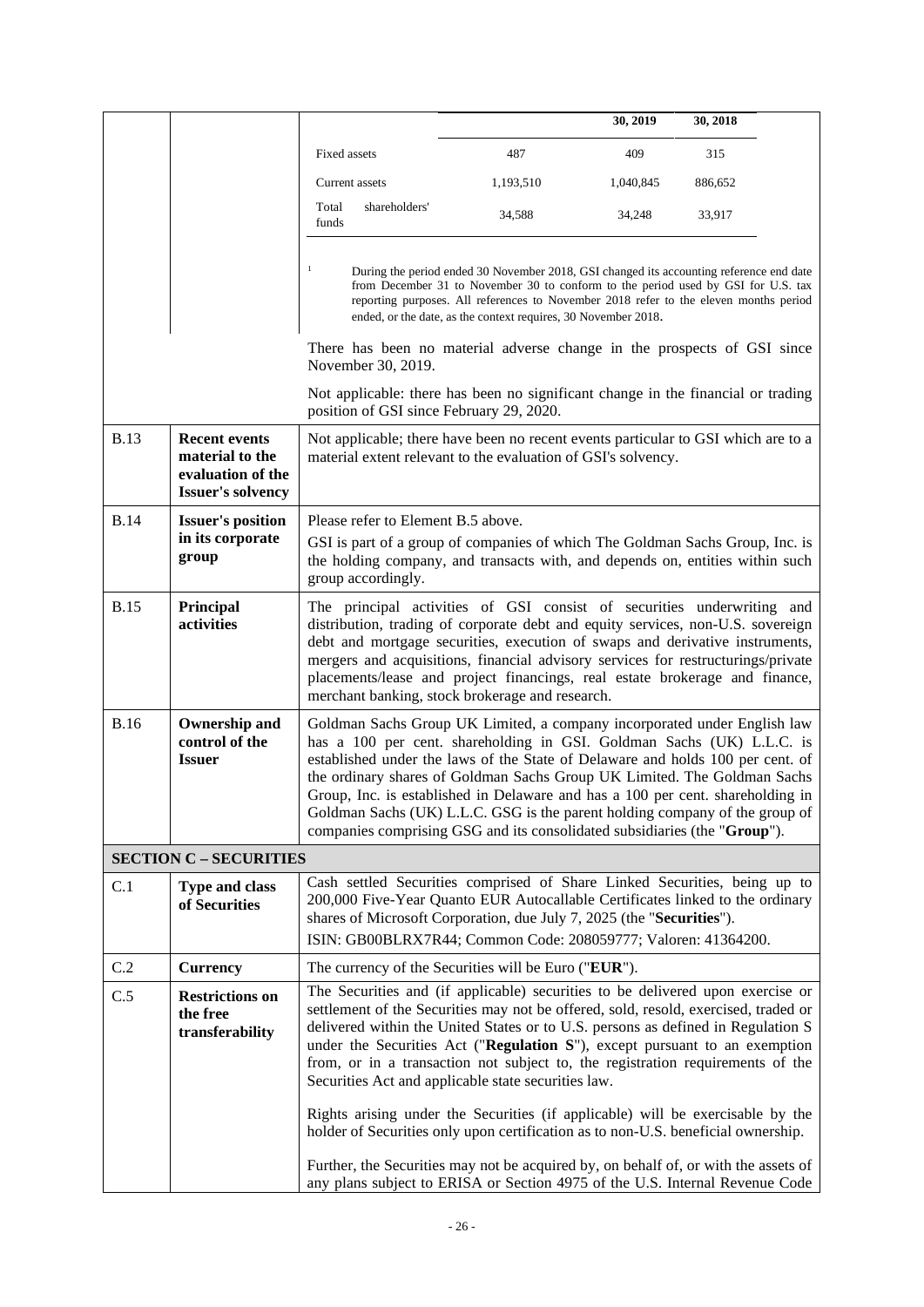|      |                                                                           | of 1986, as amended, other than certain insurance company general accounts.                                                                                                                                                                                                                                                                                                                                                                                                                                                                                                                                                                                                                                                           |  |  |  |  |  |  |
|------|---------------------------------------------------------------------------|---------------------------------------------------------------------------------------------------------------------------------------------------------------------------------------------------------------------------------------------------------------------------------------------------------------------------------------------------------------------------------------------------------------------------------------------------------------------------------------------------------------------------------------------------------------------------------------------------------------------------------------------------------------------------------------------------------------------------------------|--|--|--|--|--|--|
|      |                                                                           | Subject to the above, the Securities will be freely transferable.                                                                                                                                                                                                                                                                                                                                                                                                                                                                                                                                                                                                                                                                     |  |  |  |  |  |  |
| C.8  | <b>Rights attached</b><br>to the securities                               | Rights: The Securities give the right to each holder of Securities (a "Holder") to<br>receive a potential return on the Securities (see Element C.18 below), together<br>with certain ancillary rights such as the right to receive notice of certain<br>determinations and events and to vote on future amendments. The terms and<br>conditions are governed under English law.<br><b>Ranking:</b> The Securities are direct, unsubordinated and unsecured obligations of<br>the Issuer and rank equally with all other direct, unsubordinated and unsecured<br>obligations of the Issuer.                                                                                                                                           |  |  |  |  |  |  |
|      |                                                                           | <b>Limitations to rights:</b>                                                                                                                                                                                                                                                                                                                                                                                                                                                                                                                                                                                                                                                                                                         |  |  |  |  |  |  |
|      |                                                                           | Notwithstanding that the Securities are linked to the performance of the<br>$\bullet$<br>underlying asset(s), Holders do not have any rights in respect of the<br>underlying asset(s).                                                                                                                                                                                                                                                                                                                                                                                                                                                                                                                                                |  |  |  |  |  |  |
|      |                                                                           | The terms and conditions of the Securities permit the Issuer and the<br>Calculation Agent (as the case may be), on the occurrence of certain<br>events and in certain circumstances, without the Holders' consent, to<br>make adjustments to the terms and conditions of the Securities, to redeem<br>the Securities prior to maturity, (where applicable) to postpone valuation<br>of the underlying asset(s) or scheduled payments under the Securities, to<br>change the currency in which the Securities are denominated, to substitute<br>the Issuer with another permitted entity subject to certain conditions, and<br>to take certain other actions with regard to the Securities and the<br>underlying asset $(s)$ (if any). |  |  |  |  |  |  |
|      |                                                                           | The terms and conditions of the Securities contain provisions for calling<br>meetings of Holders to consider matters affecting their interests generally<br>and these provisions permit defined majorities to bind all Holders,<br>including holders who did not attend and vote at the relevant meeting and<br>holders who voted in a manner contrary to the majority. Further, in<br>certain circumstances, the Issuer may amend the terms and conditions of<br>the Securities, without the Holders' consent.                                                                                                                                                                                                                       |  |  |  |  |  |  |
| C.11 | <b>Admission to</b><br>trading on a<br>regulated<br>market                | Not applicable; the Securities will not be admitted to trading on any regulated<br>market, but application will be made to admit the Securities to trading on the<br>EuroTLX market, a multilateral trading facility organised and managed by Borsa<br>Italiana S.p.A. (formerly organised and managed by EuroTLX SIM S.p.A.<br>merged with and into Borsa Italiana S.p.A.), which is not a regulated market for<br>the purposes of Directive 2014/65/EU on Markets in Financial Instruments.                                                                                                                                                                                                                                         |  |  |  |  |  |  |
| C.15 | <b>Effect</b> of<br>underlying<br>instrument on<br>value of<br>investment | The amount payable on the Securities will depend on the performance of the<br>underlying asset.<br>If the Securities are not exercised early, then the cash settlement amount payable<br>on the maturity date will be determined in accordance with Element C.18 of this<br>Summary.<br>If the Securities are exercised early following an Autocall Event, the Autocall                                                                                                                                                                                                                                                                                                                                                               |  |  |  |  |  |  |
|      |                                                                           | Event Amount payable on the Autocall Payment Date will be determined in<br>accordance with Element C.18 of this Summary.                                                                                                                                                                                                                                                                                                                                                                                                                                                                                                                                                                                                              |  |  |  |  |  |  |
| C.16 | <b>Expiration or</b><br>maturity date                                     | Provided that an Autocall Event does not occur or the Securities are not<br>otherwise exercised early, the maturity date is July 7, 2025, subject to<br>adjustment in accordance with the terms and conditions.                                                                                                                                                                                                                                                                                                                                                                                                                                                                                                                       |  |  |  |  |  |  |
| C.17 | <b>Settlement</b><br>procedure                                            | Settlement of the Securities shall take place through Euroclear Bank SA/NV /<br>Clearstream Banking S.A.                                                                                                                                                                                                                                                                                                                                                                                                                                                                                                                                                                                                                              |  |  |  |  |  |  |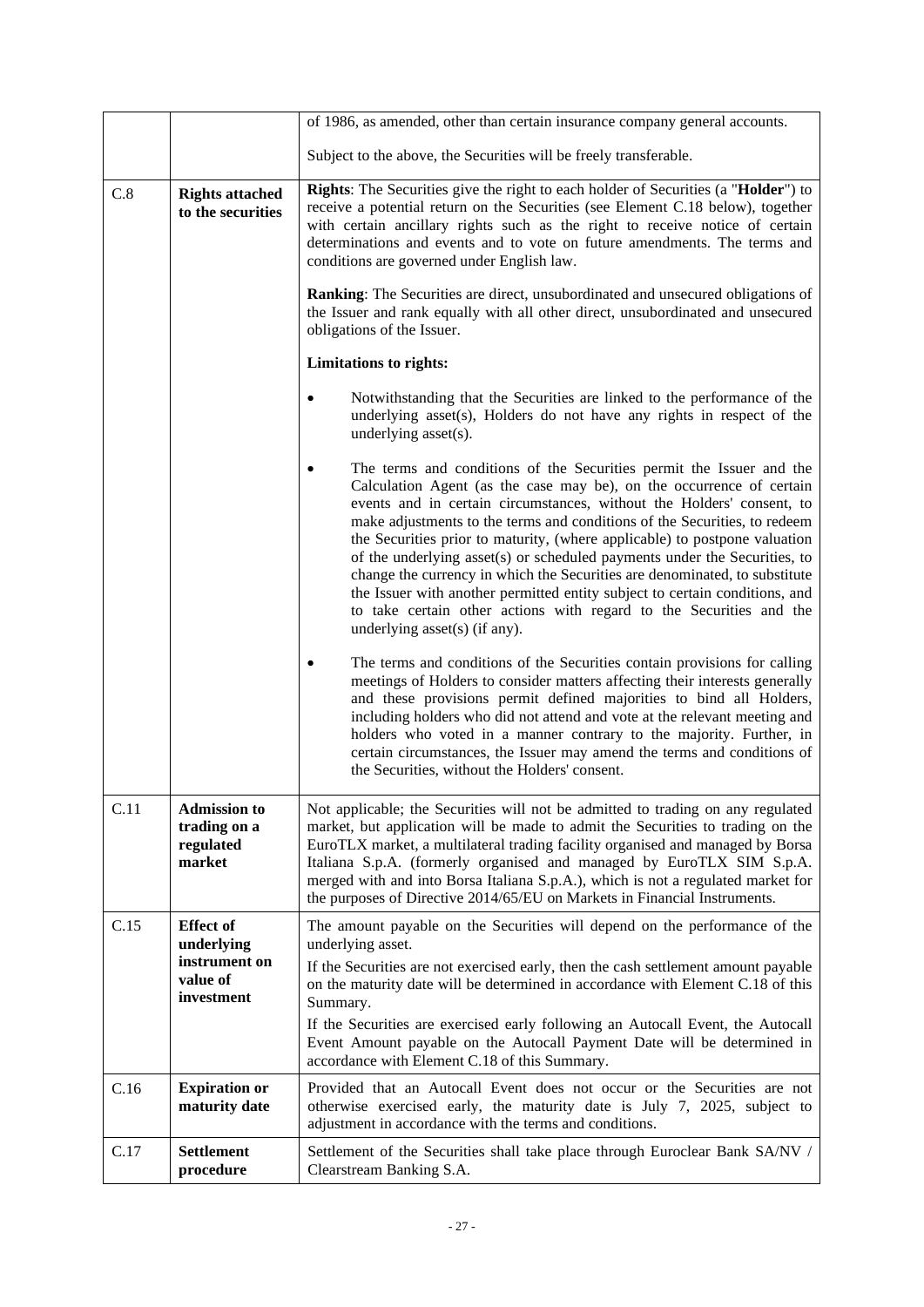|      |                      | The Issuer will have discharged its payment obligations by payment to, or to the<br>order of, the relevant clearing system in respect of the amount so paid.                                                                                                                                                                                                                                                                                                                                                                                                                                                                                                                                                                                                                                                                                                                                                                                                                                                                                                                                                                                                                                                                                                                                                                                                      |                 |                             |                      |                          |                          |  |  |
|------|----------------------|-------------------------------------------------------------------------------------------------------------------------------------------------------------------------------------------------------------------------------------------------------------------------------------------------------------------------------------------------------------------------------------------------------------------------------------------------------------------------------------------------------------------------------------------------------------------------------------------------------------------------------------------------------------------------------------------------------------------------------------------------------------------------------------------------------------------------------------------------------------------------------------------------------------------------------------------------------------------------------------------------------------------------------------------------------------------------------------------------------------------------------------------------------------------------------------------------------------------------------------------------------------------------------------------------------------------------------------------------------------------|-----------------|-----------------------------|----------------------|--------------------------|--------------------------|--|--|
| C.18 | <b>Return on the</b> | The return on the Securities will derive from:                                                                                                                                                                                                                                                                                                                                                                                                                                                                                                                                                                                                                                                                                                                                                                                                                                                                                                                                                                                                                                                                                                                                                                                                                                                                                                                    |                 |                             |                      |                          |                          |  |  |
|      | <b>Securities</b>    | the potential payment of an Autocall Event Amount following early<br>$\bullet$<br>exercise of the Securities prior to scheduled maturity due to the<br>occurrence of an "Autocall Event" (as described below);<br>the potential payment of a Non-scheduled Early Repayment Amount<br>upon an unscheduled early redemption of the Securities (as described<br>below); and<br>if the Securities are not previously exercised, or purchased and cancelled,<br>the payment of the Settlement Amount on the scheduled maturity date of<br>the Securities.                                                                                                                                                                                                                                                                                                                                                                                                                                                                                                                                                                                                                                                                                                                                                                                                              |                 |                             |                      |                          |                          |  |  |
|      |                      |                                                                                                                                                                                                                                                                                                                                                                                                                                                                                                                                                                                                                                                                                                                                                                                                                                                                                                                                                                                                                                                                                                                                                                                                                                                                                                                                                                   |                 |                             | <b>Autocall</b>      |                          |                          |  |  |
|      |                      | If an Autocall Event occurs on an Autocall Observation Date, then upon the<br>exercise or deemed exercise of a Security by a Holder, the Issuer shall pay in<br>respect of each Security the Autocall Event Amount corresponding to such<br>Autocall Observation Date on the immediately following Autocall Payment<br>Date, provided that if more than one Autocall Event has occurred on Autocall<br>Observation Dates that fall on the same date, then only one Autocall Event<br>Amount shall be payable and such amount will be equal to the highest of the<br>Autocall Event Amounts corresponding to such Autocall Observation Dates.                                                                                                                                                                                                                                                                                                                                                                                                                                                                                                                                                                                                                                                                                                                      |                 |                             |                      |                          |                          |  |  |
|      |                      |                                                                                                                                                                                                                                                                                                                                                                                                                                                                                                                                                                                                                                                                                                                                                                                                                                                                                                                                                                                                                                                                                                                                                                                                                                                                                                                                                                   |                 |                             |                      |                          |                          |  |  |
|      |                      | Defined terms used above:<br>Autocall Event: see below.<br>$\bullet$<br>Autocall Event Amount: being the amount in the column entitled<br>$\bullet$<br>"Autocall Event Amount" in the same row as the relevant Autocall<br>Observation Date in the table below.<br>Autocall Observation Date: each date set out in the column entitled<br>$\bullet$<br>"Autocall Observation Date" in the table below, in each case, subject to<br>adjustment in accordance with the terms and conditions.<br>Autocall Observation Period (Per AOD): in respect of an Underlying<br>Asset, and an Autocall Observation Date, the period commencing on, but<br>excluding, the date specified in the column entitled "Autocall Observation<br>Period Start Date (Per AOD)" in the same row as the date on which such<br>Autocall Observation Date is scheduled to fall and ending on, and<br>including, the date specified in the column entitled "Autocall Observation<br>Period End Date (Per AOD)" in the same row as the date on which such<br>Autocall Observation Date is scheduled to fall, subject to adjustment in<br>accordance with the terms and conditions.<br>Autocall Payment Date: each date set out in the column entitled<br>٠<br>"Autocall Payment Date" in the table below, in each case, subject to<br>adjustment in accordance with the terms and conditions. |                 |                             |                      |                          |                          |  |  |
|      |                      | <b>Autocall</b><br><b>Autocall</b><br><b>Autocall</b><br><b>Autocall</b><br><b>Autocall</b><br><b>Autocall</b><br><b>Observation</b><br>Payment<br>Level<br>Event<br><b>Observation</b><br><b>Observation</b><br>Date<br><b>Date</b><br><b>Period Start</b><br><b>Period End</b><br>Amount<br>Date (Per<br>Date (Per<br>AOD)<br>AOD)                                                                                                                                                                                                                                                                                                                                                                                                                                                                                                                                                                                                                                                                                                                                                                                                                                                                                                                                                                                                                              |                 |                             |                      |                          |                          |  |  |
|      |                      | June 29, 2021                                                                                                                                                                                                                                                                                                                                                                                                                                                                                                                                                                                                                                                                                                                                                                                                                                                                                                                                                                                                                                                                                                                                                                                                                                                                                                                                                     | July 6,<br>2021 | 85 per<br>cent.             | <b>EUR</b><br>106.50 | June 29, 2020            | June 29, 2021            |  |  |
|      |                      | June 29, 2021                                                                                                                                                                                                                                                                                                                                                                                                                                                                                                                                                                                                                                                                                                                                                                                                                                                                                                                                                                                                                                                                                                                                                                                                                                                                                                                                                     | July 6,<br>2021 | 100 <sub>per</sub><br>cent. | EUR<br>106.50        | <b>Not</b><br>Applicable | <b>Not</b><br>Applicable |  |  |
|      |                      | June 29, 2022                                                                                                                                                                                                                                                                                                                                                                                                                                                                                                                                                                                                                                                                                                                                                                                                                                                                                                                                                                                                                                                                                                                                                                                                                                                                                                                                                     | July 6,<br>2022 | 100 <sub>per</sub><br>cent. | EUR 113              | <b>Not</b><br>Applicable | Not<br>Applicable        |  |  |
|      |                      | June 29, 2023                                                                                                                                                                                                                                                                                                                                                                                                                                                                                                                                                                                                                                                                                                                                                                                                                                                                                                                                                                                                                                                                                                                                                                                                                                                                                                                                                     | July 6,<br>2023 | 100 <sub>per</sub><br>cent. | EUR<br>119.50        | Not<br>Applicable        | Not<br>Applicable        |  |  |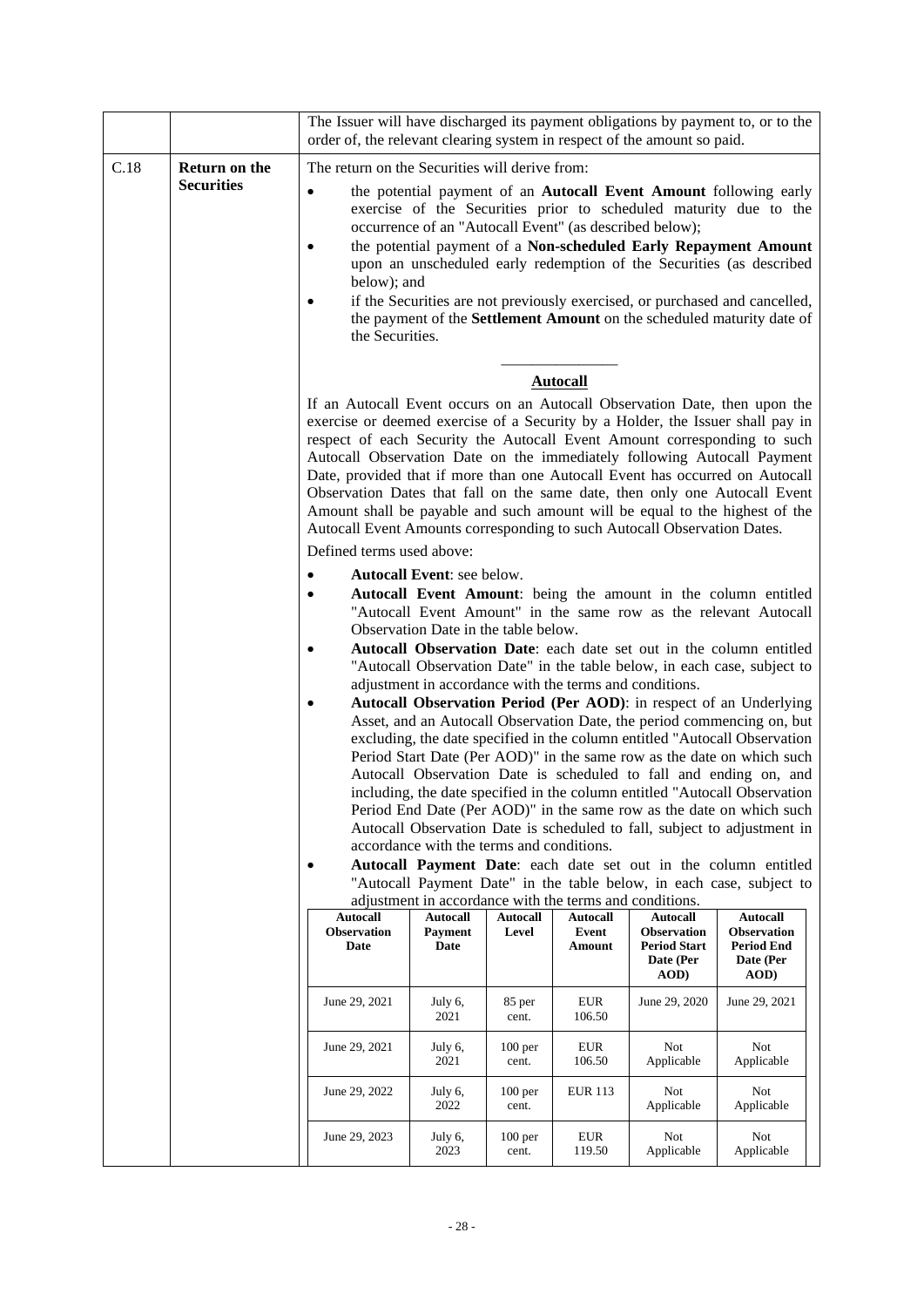|  | July 1, 2024                                                                                                                                                                                                                                                                                                                                                                                                                                                                                                                                                                                                                                                                                                                                                                                                                                                                                       | July 8,<br>2024                                                                            | 100 <sub>per</sub><br>cent. | <b>EUR 126</b>                              | Not<br>Applicable                                                       | Not<br>Applicable                                                                                                                                                                                                                                                                                                                                           |
|--|----------------------------------------------------------------------------------------------------------------------------------------------------------------------------------------------------------------------------------------------------------------------------------------------------------------------------------------------------------------------------------------------------------------------------------------------------------------------------------------------------------------------------------------------------------------------------------------------------------------------------------------------------------------------------------------------------------------------------------------------------------------------------------------------------------------------------------------------------------------------------------------------------|--------------------------------------------------------------------------------------------|-----------------------------|---------------------------------------------|-------------------------------------------------------------------------|-------------------------------------------------------------------------------------------------------------------------------------------------------------------------------------------------------------------------------------------------------------------------------------------------------------------------------------------------------------|
|  |                                                                                                                                                                                                                                                                                                                                                                                                                                                                                                                                                                                                                                                                                                                                                                                                                                                                                                    |                                                                                            |                             | <b>Autocall Event</b>                       |                                                                         |                                                                                                                                                                                                                                                                                                                                                             |
|  | An "Autocall Event" occurs if the Autocall Reference Value in respect of any<br>Autocall Observation Date is greater than or equal to its respective Autocall<br>Level for such Autocall Observation Date.                                                                                                                                                                                                                                                                                                                                                                                                                                                                                                                                                                                                                                                                                         |                                                                                            |                             |                                             |                                                                         |                                                                                                                                                                                                                                                                                                                                                             |
|  | Defined terms used above:                                                                                                                                                                                                                                                                                                                                                                                                                                                                                                                                                                                                                                                                                                                                                                                                                                                                          |                                                                                            |                             |                                             |                                                                         |                                                                                                                                                                                                                                                                                                                                                             |
|  | ٠<br>٠<br>$\bigcirc$<br>and                                                                                                                                                                                                                                                                                                                                                                                                                                                                                                                                                                                                                                                                                                                                                                                                                                                                        | relevant Autocall Observation Date in the table above.<br><b>Autocall Reference Value:</b> |                             |                                             | Asset Initial Price: the Initial Closing Price of the Underlying Asset. | Autocall Level: in respect of each Autocall Observation Date, the amount<br>set forth in the column entitled "Autocall Level" in the same row as the<br>in respect of an Underlying Asset, other than in respect of an<br>Autocall Observation Period (Per AOD), the Reference Price of<br>such Underlying Asset on the relevant Autocall Observation Date; |
|  | $\circlearrowright$                                                                                                                                                                                                                                                                                                                                                                                                                                                                                                                                                                                                                                                                                                                                                                                                                                                                                | <b>Autocall Observation Date.</b>                                                          |                             |                                             |                                                                         | in respect of an Autocall Observation Period (Per AOD), and in<br>respect of an Underlying Asset, the Reference Price of such<br>Underlying Asset on each relevant day falling in the Autocall<br>Observation Period (Per AOD) corresponding to the relevant                                                                                                |
|  | $\bullet$<br>conditions.                                                                                                                                                                                                                                                                                                                                                                                                                                                                                                                                                                                                                                                                                                                                                                                                                                                                           |                                                                                            |                             |                                             |                                                                         | Initial Closing Price: the Reference Price of the Underlying Asset on<br>June 29, 2020, subject to adjustment in accordance with the terms and                                                                                                                                                                                                              |
|  | date.                                                                                                                                                                                                                                                                                                                                                                                                                                                                                                                                                                                                                                                                                                                                                                                                                                                                                              |                                                                                            |                             |                                             |                                                                         | <b>Reference Price:</b> the closing share price of the Share for the relevant                                                                                                                                                                                                                                                                               |
|  |                                                                                                                                                                                                                                                                                                                                                                                                                                                                                                                                                                                                                                                                                                                                                                                                                                                                                                    |                                                                                            |                             | <b>Non-scheduled Early Repayment Amount</b> |                                                                         |                                                                                                                                                                                                                                                                                                                                                             |
|  | Unscheduled early redemption: The Securities may be redeemed prior to the<br>scheduled maturity (i) at the Issuer's option (a) if the Issuer determines a change<br>in applicable law has the effect that performance by the Issuer or its affiliates<br>under the Securities or hedging transactions relating to the Securities has become<br>(or there is a substantial likelihood in the immediate future that it will become)<br>unlawful or impracticable (in whole or in part), (b) where applicable, if the<br>Calculation Agent determines that certain additional disruption events or<br>adjustment events as provided in the terms and conditions of the Securities have<br>occurred in relation to the underlying assets or (ii) upon notice by a Holder<br>declaring such Securities to be immediately repayable due to the occurrence of<br>an event of default which is continuing. |                                                                                            |                             |                                             |                                                                         |                                                                                                                                                                                                                                                                                                                                                             |
|  | In such case, the Non-scheduled Early Repayment Amount payable on such<br>unscheduled early redemption shall be, for each Security, an amount<br>representing the fair market value of the Security taking into account all relevant<br>factors less all costs incurred by the Issuer or any of its affiliates in connection<br>with such early redemption, including those related to unwinding of any<br>underlying and/or related hedging arrangement.                                                                                                                                                                                                                                                                                                                                                                                                                                          |                                                                                            |                             |                                             |                                                                         |                                                                                                                                                                                                                                                                                                                                                             |
|  | The Non-scheduled Early Repayment Amount may be less than your initial<br>investment and therefore you may lose some or all of your investment on an<br>unscheduled early redemption.                                                                                                                                                                                                                                                                                                                                                                                                                                                                                                                                                                                                                                                                                                              |                                                                                            |                             |                                             |                                                                         |                                                                                                                                                                                                                                                                                                                                                             |
|  |                                                                                                                                                                                                                                                                                                                                                                                                                                                                                                                                                                                                                                                                                                                                                                                                                                                                                                    |                                                                                            |                             | <b>Settlement Amount</b>                    |                                                                         |                                                                                                                                                                                                                                                                                                                                                             |
|  | Unless previously exercised early, or purchased and cancelled, the Settlement<br>Amount payable in respect of each Security on the maturity date will be:                                                                                                                                                                                                                                                                                                                                                                                                                                                                                                                                                                                                                                                                                                                                          |                                                                                            |                             |                                             |                                                                         |                                                                                                                                                                                                                                                                                                                                                             |
|  | If a Trigger Event has not occurred, the Settlement Amount payable in respect of                                                                                                                                                                                                                                                                                                                                                                                                                                                                                                                                                                                                                                                                                                                                                                                                                   |                                                                                            |                             |                                             |                                                                         |                                                                                                                                                                                                                                                                                                                                                             |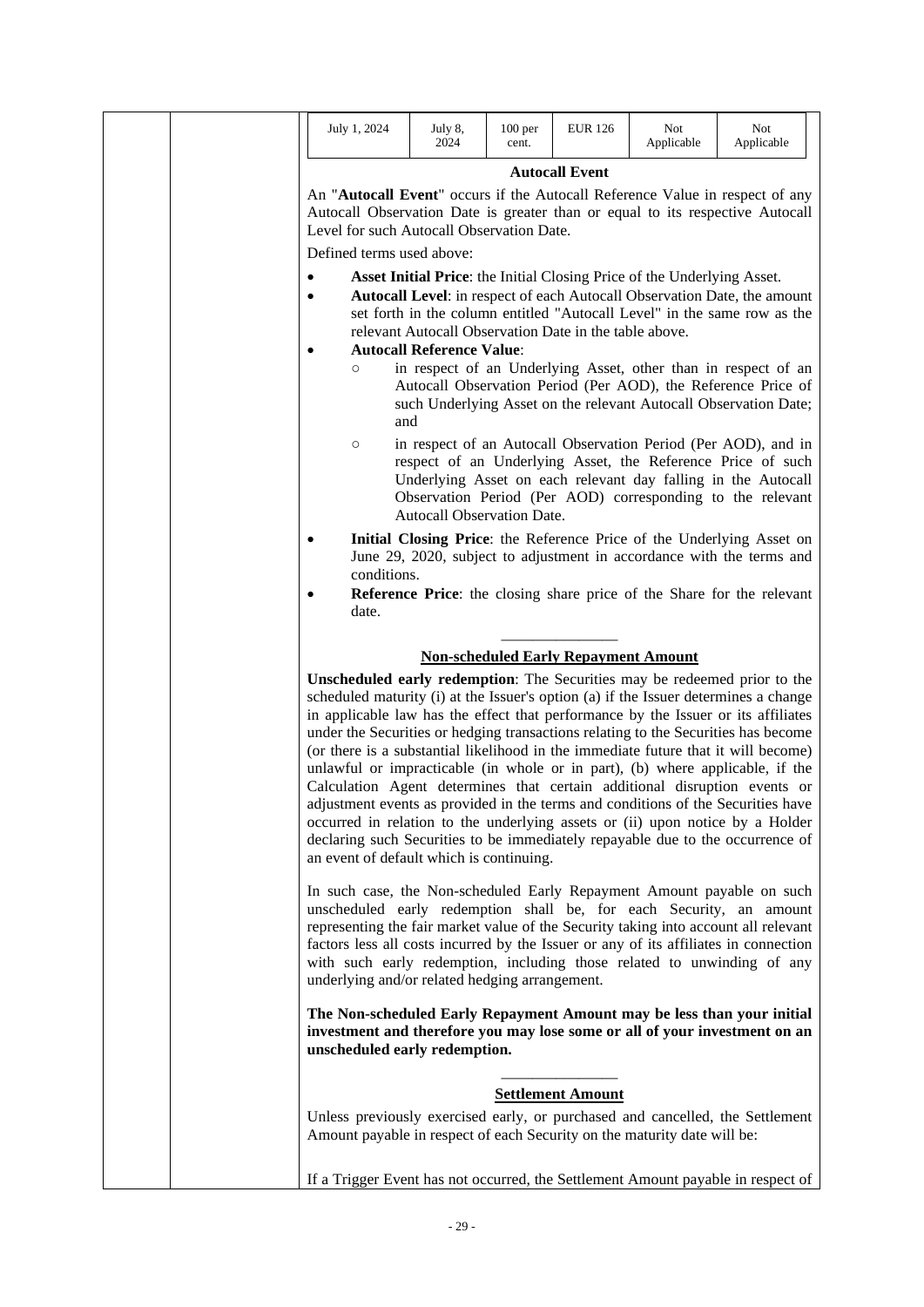|      |                                                   |                                                 | each Security will be calculated in accordance with the formula below:                                                                                          |                                |
|------|---------------------------------------------------|-------------------------------------------------|-----------------------------------------------------------------------------------------------------------------------------------------------------------------|--------------------------------|
|      |                                                   |                                                 | $CA \times Trigger Percentage$                                                                                                                                  |                                |
|      |                                                   | accordance with the formula below:              | If a Barrier Event has not occurred but a Trigger Event has occurred, the<br>Settlement Amount payable in respect of each Security will be calculated in        |                                |
|      |                                                   |                                                 | $CA \times Redemption Percentage$                                                                                                                               |                                |
|      |                                                   | with the formula below:                         | If a Barrier Event has occurred and a Trigger Event has occurred, the Settlement<br>Amount payable in respect of each Security will be calculated in accordance |                                |
|      |                                                   |                                                 |                                                                                                                                                                 |                                |
|      |                                                   |                                                 | $CA \times \frac{\text{Final Reference Value}}{\text{Initial Reference Value}}$                                                                                 |                                |
|      |                                                   |                                                 |                                                                                                                                                                 |                                |
|      |                                                   |                                                 |                                                                                                                                                                 |                                |
|      |                                                   | Defined terms used above:                       |                                                                                                                                                                 |                                |
|      |                                                   | $\bullet$<br>and conditions.                    | Final Closing Price: the Reference Price of the Underlying Asset on the<br>Final Reference Date, subject to adjustment in accordance with the terms             |                                |
|      |                                                   | Final Reference Date: June 30, 2025.<br>٠       |                                                                                                                                                                 |                                |
|      |                                                   | ٠                                               | Final Reference Value: the Final Value.                                                                                                                         |                                |
|      |                                                   | $\bullet$<br>$\bullet$                          | Final Value: the Final Closing Price of the Underlying Asset.<br><b>Initial Reference Value:</b> the Initial Value.                                             |                                |
|      |                                                   | $\bullet$<br>Underlying Asset.                  | Initial Value: 100 per cent. (100%) of the Initial Closing Price of the                                                                                         |                                |
|      |                                                   | $\bullet$                                       | Redemption Percentage: 100 per cent. (100%).                                                                                                                    |                                |
|      |                                                   | $\bullet$                                       | <b>Trigger Percentage:</b> 132.50 per cent. (132.50%).                                                                                                          |                                |
|      |                                                   |                                                 |                                                                                                                                                                 |                                |
|      |                                                   |                                                 | <b>Trigger Event</b>                                                                                                                                            |                                |
|      |                                                   | Trigger Level.                                  | A "Trigger Event" occurs if the Trigger Reference Value is less than the                                                                                        |                                |
|      |                                                   | Defined terms used above:                       |                                                                                                                                                                 |                                |
|      |                                                   | $\bullet$<br>Asset.                             | <b>Trigger Level</b> : 100 per cent. (100%) of the Asset Initial Price.<br>Trigger Reference Value: the Final Closing Price of the Underlying                   |                                |
|      |                                                   |                                                 |                                                                                                                                                                 |                                |
|      |                                                   |                                                 | <b>Barrier Event</b>                                                                                                                                            |                                |
|      |                                                   | Level.                                          | A "Barrier Event" occurs if the Barrier Reference Value is less than the Barrier                                                                                |                                |
|      |                                                   | Defined terms used above:                       |                                                                                                                                                                 |                                |
|      |                                                   | $\bullet$                                       | <b>Barrier Level:</b> 70 per cent. (70%) of the Asset Initial Price.                                                                                            |                                |
|      |                                                   | $\bullet$<br>Asset.                             | Barrier Reference Value: the Final Closing Price of the Underlying                                                                                              |                                |
| C.19 | <b>Exercise</b><br>price/final<br>reference price |                                                 | The closing share price of the Share will be determined on the Final Reference<br>Date, subject to adjustment in accordance with the terms and conditions.      |                                |
|      | of the<br>underlying                              |                                                 |                                                                                                                                                                 |                                |
| C.20 | The underlying<br>asset                           |                                                 | The underlying asset is specified in the column entitled "Underlying Asset" (the<br>"underlying asset" or "Underlying Asset"), in the table below.              |                                |
|      |                                                   | <b>Underlying Asset</b>                         | <b>Bloomberg / Reuters / ISIN</b>                                                                                                                               | <b>Exchange</b>                |
|      |                                                   | The ordinary shares of<br>Microsoft Corporation | MSFT UW <equity>/<br/>MSFT.OQ / US5949181045</equity>                                                                                                           | NASDAQ Global Select<br>Market |
|      |                                                   |                                                 | <b>Share:</b> the ordinary share set forth in the table above in the column                                                                                     |                                |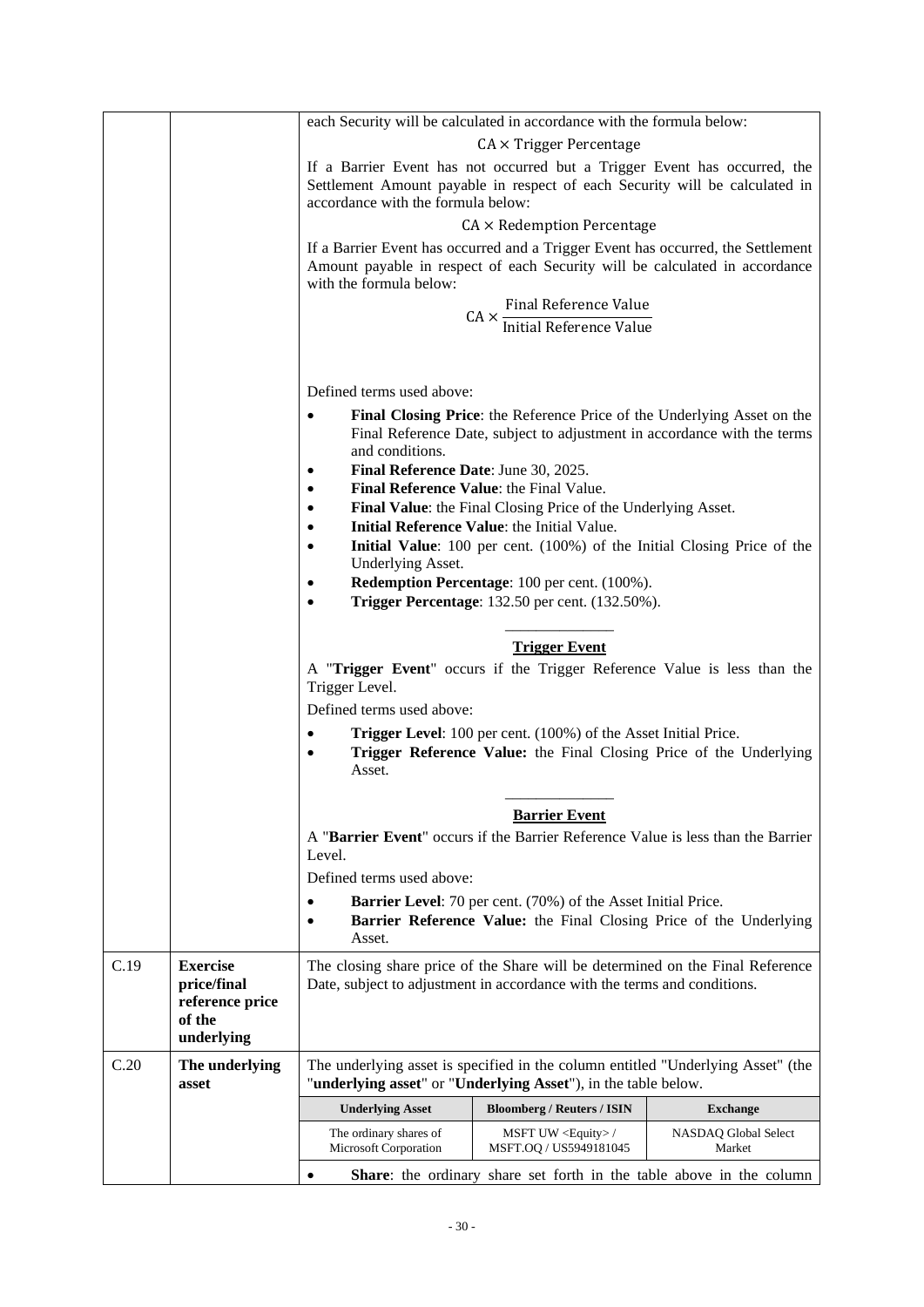|     |                                                 | entitled "Underlying Asset".                                                                                                                                                                                                                                                                                                                                                                                                                                                                                                                                                                                                                                                                                                                                                                 |
|-----|-------------------------------------------------|----------------------------------------------------------------------------------------------------------------------------------------------------------------------------------------------------------------------------------------------------------------------------------------------------------------------------------------------------------------------------------------------------------------------------------------------------------------------------------------------------------------------------------------------------------------------------------------------------------------------------------------------------------------------------------------------------------------------------------------------------------------------------------------------|
|     | <b>SECTION D - RISKS</b>                        |                                                                                                                                                                                                                                                                                                                                                                                                                                                                                                                                                                                                                                                                                                                                                                                              |
| D.2 | Key risks that<br>are specific to<br>the Issuer | The payment of any amount due on the Securities is subject to our credit risk.<br>The Securities are our unsecured obligations. The Securities are not bank<br>deposits, and are not insured or guaranteed by the UK Financial Services<br>Compensation Scheme, the Jersey Depositors Compensation Scheme, the U.S.<br>Federal Deposit Insurance Corporation, the U.S. Deposit Insurance Fund or any<br>other government or governmental or private agency or deposit protection<br>scheme in any jurisdiction. The value of and return on your Securities will be<br>subject to our credit risk and to changes in the market's view of our<br>creditworthiness.                                                                                                                             |
|     |                                                 | References in Element B.12 above to the "prospects" and "financial or trading<br>position" of the Issuer, are specifically to its respective ability to meet its full<br>payment obligations under the Securities (in the case of GSI) in a timely manner.<br>Material information about the Issuer's financial condition and prospects is<br>included in the Issuer's annual and interim reports. You should be aware,<br>however, that each of the key risks highlighted below could have a material<br>adverse effect on the Issuer's businesses, operations, financial and trading<br>position and prospects, which, in turn, could have a material adverse effect on<br>the return investors receive on the Securities.<br>The Issuer is subject to a number of key risks of the Group: |
|     |                                                 | The Group's businesses have been and may continue to be adversely<br>affected by conditions in the global financial markets and economic<br>conditions generally.                                                                                                                                                                                                                                                                                                                                                                                                                                                                                                                                                                                                                            |
|     |                                                 | The Group's businesses and those of its clients are subject to extensive<br>$\bullet$<br>and pervasive regulation around the world.                                                                                                                                                                                                                                                                                                                                                                                                                                                                                                                                                                                                                                                          |
|     |                                                 | The Group's businesses have been and may be adversely affected by<br>declining asset values. This is particularly true for those businesses in<br>which it has net "long" positions, receives fees based on the value of<br>assets managed, or receives or posts collateral.                                                                                                                                                                                                                                                                                                                                                                                                                                                                                                                 |
|     |                                                 | The Group's businesses have been and may be adversely affected by<br>disruptions in the credit markets, including reduced access to credit and<br>higher costs of obtaining credit.                                                                                                                                                                                                                                                                                                                                                                                                                                                                                                                                                                                                          |
|     |                                                 | The Group's market-making activities have been and may be affected by<br>$\bullet$<br>changes in the levels of market volatility.                                                                                                                                                                                                                                                                                                                                                                                                                                                                                                                                                                                                                                                            |
|     |                                                 | The Group's investment banking, client execution, asset management and<br>wealth management businesses have been adversely affected and may in<br>the future be adversely affected by market uncertainty or lack of<br>confidence among investors and CEOs due to general declines in<br>economic activity and other unfavourable economic, geopolitical or<br>market conditions.                                                                                                                                                                                                                                                                                                                                                                                                            |
|     |                                                 | The Group's asset management and wealth management businesses may<br>be affected by the poor investment performance of its investment<br>products or a client preference for products other than those which the<br>Group offers or for products that generate lower fees.                                                                                                                                                                                                                                                                                                                                                                                                                                                                                                                   |
|     |                                                 | The Group may incur losses as a result of ineffective risk management<br>processes and strategies.                                                                                                                                                                                                                                                                                                                                                                                                                                                                                                                                                                                                                                                                                           |
|     |                                                 | The Group's liquidity, profitability and businesses may be adversely<br>affected by an inability to access the debt capital markets or to sell assets<br>or by a reduction in its credit ratings or by an increase in its credit<br>spreads.                                                                                                                                                                                                                                                                                                                                                                                                                                                                                                                                                 |
|     |                                                 | The Group faces enhanced risks as new business initiatives and<br>acquisitions lead the Group to engage in new activities, transact with a<br>broader array of clients and counterparties and expose the Group to new<br>asset classes and new markets.                                                                                                                                                                                                                                                                                                                                                                                                                                                                                                                                      |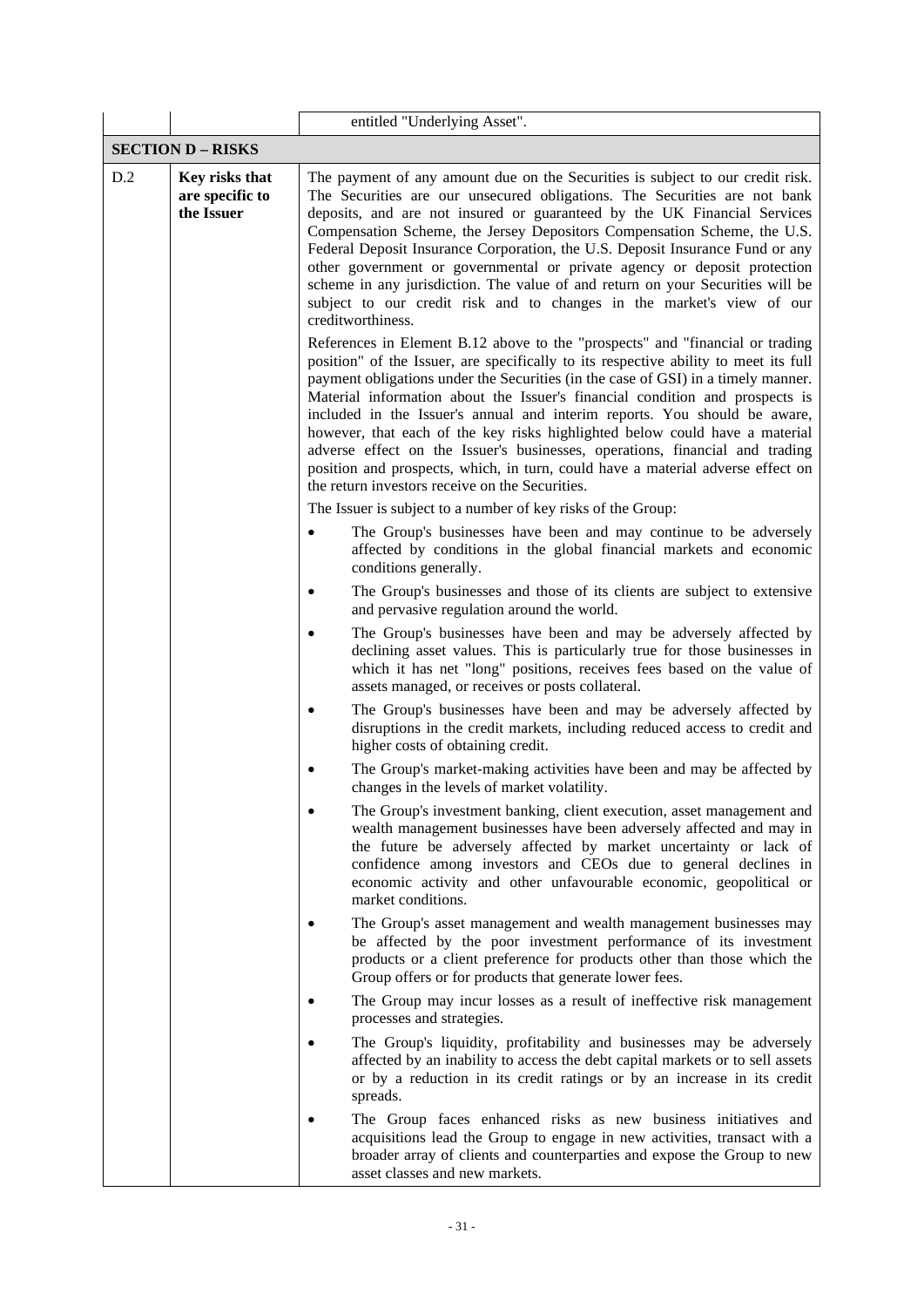|  |           | A failure in the Group's operational systems or infrastructure, or those of<br>third parties, as well as human error, malfeasance or other misconduct,<br>could impair the Group's liquidity, disrupt the Group's businesses, result<br>in the disclosure of confidential information, damage the Group's<br>reputation and cause losses.                                |
|--|-----------|--------------------------------------------------------------------------------------------------------------------------------------------------------------------------------------------------------------------------------------------------------------------------------------------------------------------------------------------------------------------------|
|  |           | A failure to protect the Group's computer systems, networks and<br>information, and the Group's clients' information, against cyber attacks<br>and similar threats could impair the Group's ability to conduct the Group's<br>businesses, result in the disclosure, theft or destruction of confidential<br>information, damage the Group's reputation and cause losses. |
|  | $\bullet$ | The Group's businesses, profitability and liquidity may be adversely<br>affected by Brexit.                                                                                                                                                                                                                                                                              |
|  |           | The Group's businesses, profitability and liquidity may be adversely<br>affected by deterioration in the credit quality of, or defaults by, third<br>parties who owe the Group money, securities or other assets or whose<br>securities or obligations it holds.                                                                                                         |
|  | ٠         | Concentration of risk increases the potential for significant losses in the<br>Group's market-making, underwriting, investing and financing activities.                                                                                                                                                                                                                  |
|  | $\bullet$ | The financial services industry is both highly competitive and<br>interrelated.                                                                                                                                                                                                                                                                                          |
|  | ٠         | A failure to appropriately identify and address potential conflicts of<br>interest could adversely affect the Group's businesses.                                                                                                                                                                                                                                        |
|  |           | The Group's results have been and may in the future be adversely affected<br>by the composition of its client base.                                                                                                                                                                                                                                                      |
|  | ٠         | Derivative transactions and delayed settlements may expose the Group to<br>unexpected risk and potential losses.                                                                                                                                                                                                                                                         |
|  | $\bullet$ | Certain of the Group's businesses, funding and financial products may be<br>adversely affected by changes in or the discontinuance of Interbank<br>Offered Rates (IBORs), in particular LIBOR.                                                                                                                                                                           |
|  | ٠         | Certain of the Group's businesses and its funding may be adversely<br>affected by changes in other reference rates, currencies, indexes, baskets<br>or ETFs to which products the Group offers or funding that the Group<br>raises are linked.                                                                                                                           |
|  |           | The Group's businesses may be adversely affected if it is unable to hire<br>and retain qualified employees.                                                                                                                                                                                                                                                              |
|  |           | The Group may be adversely affected by increased governmental and<br>regulatory scrutiny or negative publicity.                                                                                                                                                                                                                                                          |
|  |           | Substantial civil or criminal liability or significant regulatory action<br>against the Group could have material adverse financial effects or cause<br>significant reputational harm, which in turn could seriously harm the<br>Group's business prospects.                                                                                                             |
|  |           | The growth of electronic trading and the introduction of new trading<br>technology may adversely affect the Group's business and may increase<br>competition.                                                                                                                                                                                                            |
|  |           | In conducting its businesses around the world, the Group is subject to<br>political, economic, legal, operational and other risks that are inherent in<br>operating in many countries.                                                                                                                                                                                   |
|  |           | The Group's commodities activities, particularly its physical commodities<br>activities, subject the Group to extensive regulation and involve certain<br>potential risks, including environmental, reputational and other risks that<br>may expose it to significant liabilities and costs.                                                                             |
|  |           | The Group may incur losses as a result of unforeseen or catastrophic<br>events, including the emergence of a pandemic, terrorist attacks, extreme<br>weather events or other natural disasters.                                                                                                                                                                          |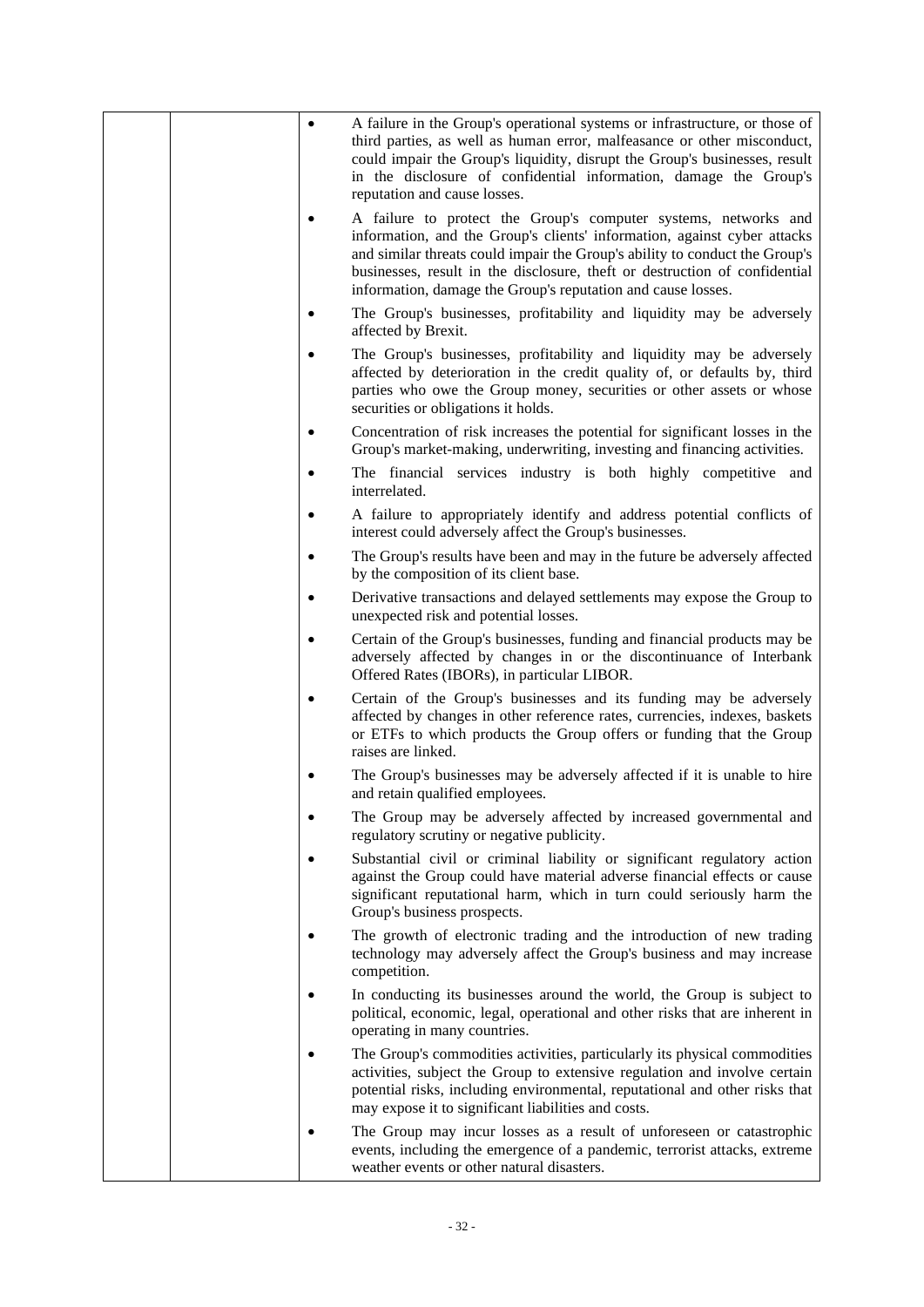|     |                                                     | $\bullet$              | Climate change concerns could disrupt our businesses, affect client<br>activity levels and creditworthiness and damage the Group's reputation.                                                                                                                                                                                                                                                                                                                                                                                                                                                                                                                                     |
|-----|-----------------------------------------------------|------------------------|------------------------------------------------------------------------------------------------------------------------------------------------------------------------------------------------------------------------------------------------------------------------------------------------------------------------------------------------------------------------------------------------------------------------------------------------------------------------------------------------------------------------------------------------------------------------------------------------------------------------------------------------------------------------------------|
| D.6 | Key risks that<br>are specific to<br>the Securities | $\bullet$<br>$\bullet$ | Your capital is at risk. Depending on the performance of the<br>underlying asset(s), you may lose some or all of your investment.<br>You could also lose some or all of your investment in the Securities<br>where:                                                                                                                                                                                                                                                                                                                                                                                                                                                                |
|     |                                                     |                        | $\circ$<br>We (as Issuer) fail or go bankrupt or we are otherwise unable to<br>meet our payment obligations;<br>$\circ$<br>You do not hold your Securities to maturity and the secondary sale<br>price you receive is less than the original purchase price; or<br>$\circ$<br>Your Securities are redeemed early due to an unexpected event<br>and the amount you receive is less than the original purchase price.<br>The estimated value of your Securities (as determined by reference to<br>pricing models used by us) at the time the terms and conditions of your<br>Securities are set on the trade date, will be less than the original issue<br>price of your Securities. |
|     |                                                     |                        | Your Securities may not have an active trading market, and you may be<br>unable to dispose of them.                                                                                                                                                                                                                                                                                                                                                                                                                                                                                                                                                                                |
|     |                                                     |                        | We give no assurance that application for listing and admission to trading<br>will be granted (or, if granted, will be granted by the issue date) or that an<br>active trading market in the Securities will develop. We may discontinue<br>any such listing at any time.                                                                                                                                                                                                                                                                                                                                                                                                          |
|     |                                                     |                        | The potential for the value of the Securities to increase is limited as the<br>maximum payment at maturity is capped.                                                                                                                                                                                                                                                                                                                                                                                                                                                                                                                                                              |
|     |                                                     |                        | If any specified currency disruption event has occurred which is material<br>to our payment obligations under the Securities, then the forthcoming<br>payment date shall be postponed. If such event continues on the specified<br>cut-off date, we may make payment of an equivalent amount in U.S.<br>dollars.                                                                                                                                                                                                                                                                                                                                                                   |
|     |                                                     |                        | Risks associated with Securities linked to underlying asset(s):                                                                                                                                                                                                                                                                                                                                                                                                                                                                                                                                                                                                                    |
|     |                                                     |                        | The value and return on the Securities depends on the performance of<br>such underlying asset(s), which may be subject to unpredictable change<br>over time.<br>Past performance of an underlying asset is not indicative of future<br>performance.<br>You will not have any rights of ownership in the underlying asset(s), and<br>our obligations under the Securities to you are not secured by any assets.<br>Following a disruption event, the valuation of the underlying asset(s) may<br>be postponed and/or valued by us (as Calculation Agent) in our<br>discretion.                                                                                                      |
|     |                                                     |                        | Following the occurrence of certain extraordinary events in relation to the<br>underlying asset(s) or in relation to index linked securities, following the<br>occurrence of an index adjustment event, depending on the terms and<br>conditions of the particular Securities, amongst other potential<br>consequences, the terms and conditions of your Securities may be<br>adjusted, the underlying asset may be substituted or the Securities may be<br>redeemed early at the non-scheduled early repayment amount. Such<br>amount may be less than your initial investment and you could lose some<br>or all of your investment.                                              |
|     |                                                     |                        | The performance of shares is dependent upon many unpredictable factors.<br>You may receive a lower return on the Securities than you would have<br>received from investing in the shares directly because the price of the                                                                                                                                                                                                                                                                                                                                                                                                                                                         |
|     |                                                     |                        | shares may not include the value of dividends.<br>The issuer of a share may take any actions in respect of a share without<br>regard to your interests as Holders of the Securities, and any of these<br>actions could negatively affect the value of and return on the Securities.                                                                                                                                                                                                                                                                                                                                                                                                |
|     |                                                     |                        | Your Securities may be adjusted or redeemed prior to maturity due to a<br>change in law. Any such adjustment may reduce the value of and return                                                                                                                                                                                                                                                                                                                                                                                                                                                                                                                                    |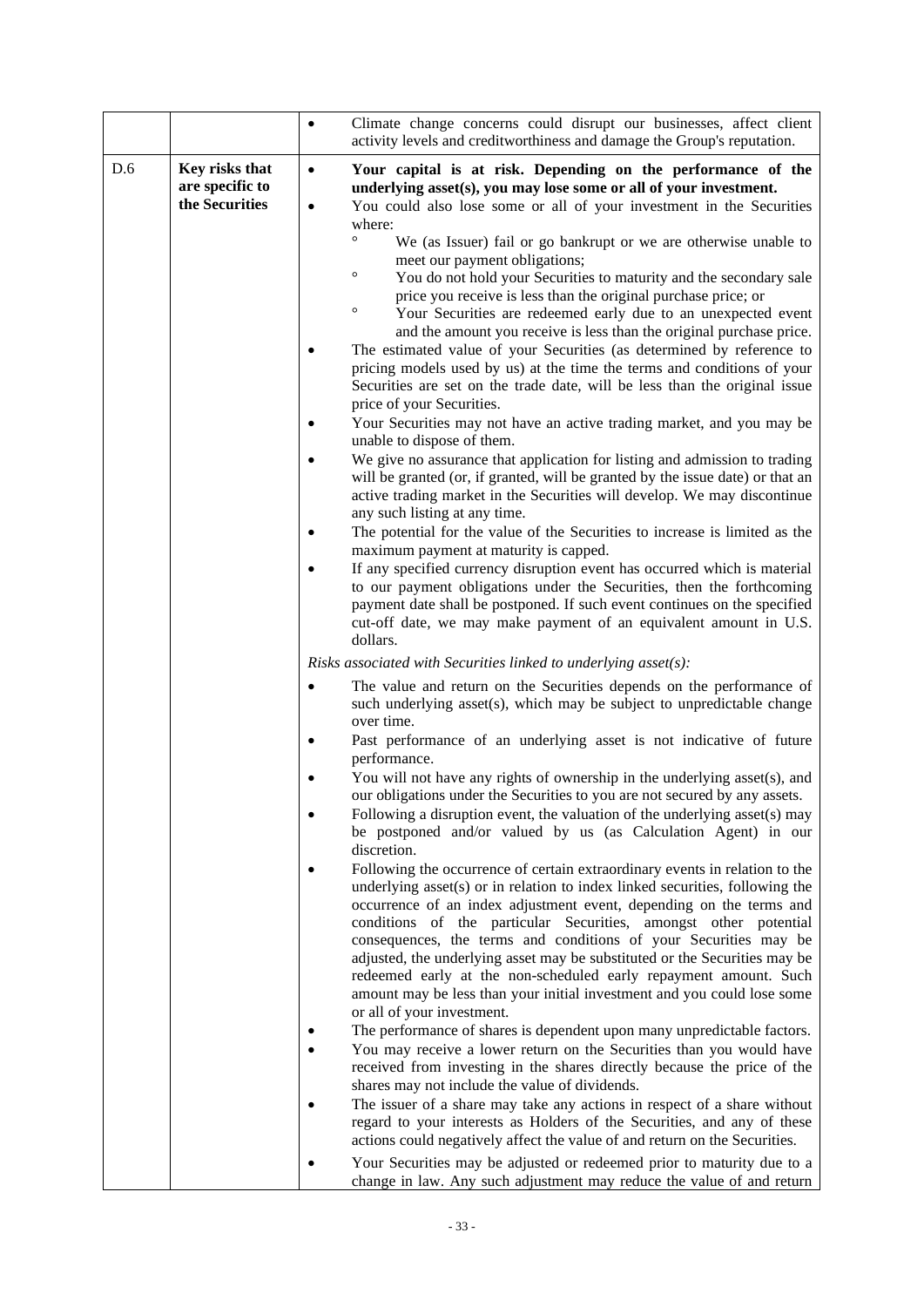|      |                                                        | on your Securities; the amount you receive following an early redemption<br>may be less than your initial investment and you could lose some or all of<br>your investment.                                                                                                                                                                                                                                                                                                                                                                                               |  |  |  |
|------|--------------------------------------------------------|--------------------------------------------------------------------------------------------------------------------------------------------------------------------------------------------------------------------------------------------------------------------------------------------------------------------------------------------------------------------------------------------------------------------------------------------------------------------------------------------------------------------------------------------------------------------------|--|--|--|
|      |                                                        | The Issuer of the Securities may be substituted with another company,<br>subject to certain conditions.<br>We may amend the terms and conditions of your Securities in certain<br>circumstances without your consent.                                                                                                                                                                                                                                                                                                                                                    |  |  |  |
|      | <b>SECTION E - THE OFFER</b>                           |                                                                                                                                                                                                                                                                                                                                                                                                                                                                                                                                                                          |  |  |  |
| E.2b | <b>Reasons for the</b><br>offer and use of<br>proceeds | The net proceeds of the offer will be used by the Issuer to provide additional<br>funds for its operations and for other general corporate purposes.                                                                                                                                                                                                                                                                                                                                                                                                                     |  |  |  |
| E.3  | <b>Terms</b> and<br>conditions of the<br>offer         | An offer of the Securities may be made other than pursuant to Article $3(2)$ of the<br>Prospectus Directive in the Republic of Italy ("Public Offer Jurisdiction")<br>during the period from (and including) June 3, 2020 to (and including) June 25,<br>2020 ("Offer Period") by the Authorised Offeror(s), subject to early termination<br>or extension of the Offer Period.<br>Investors may apply for the subscription of the Certificates during normal Italian                                                                                                     |  |  |  |
|      |                                                        | banking hours at the offices (filiali) of the Authorised Offeror from (and<br>including) June 3, 2020 to (and including) June 25, 2020, subject to early<br>termination or extension of the Offer Period.                                                                                                                                                                                                                                                                                                                                                                |  |  |  |
|      |                                                        | The Certificates may be placed in Italy outside the premises of the distributors<br>("door-to-door"), by means of financial advisors authorised to make off-<br>premises offers (consulenti finanziari abilitati all'offerta fuori sede) pursuant to<br>Article 30 of Legislative Decree No. 58 of February 24, 1998, as amended (the<br>"Financial Services Act") from (and including) June 3, 2020 to (and including)<br>June 18, 2020, subject to early termination or extension of the Offer Period.                                                                 |  |  |  |
|      |                                                        | Pursuant to Article 30, paragraph 6, of the Financial Services Act, the effects of<br>the subscriptions made "door-to-door" are suspended for a period of seven days<br>from the date of the subscription. During such period, investors have the right to<br>withdraw from the subscription without any charge or fee, by means of<br>notification to the relevant placer.                                                                                                                                                                                              |  |  |  |
|      |                                                        | The Certificates may be placed in Italy via distance communication techniques<br>(tecniche di comunicazione a distanza) pursuant to article 32 of the Financial<br>Services Act, including subscription made through a website from (and<br>including) June 3, 2020 to (and including) June 11, 2020, subject to early<br>termination or extension of the Offer Period.                                                                                                                                                                                                  |  |  |  |
|      |                                                        | Pursuant to Article 67-duodecies of Legislative Decree No. 206 of September 6,<br>2005, subscriptions made via distance communication techniques are suspended<br>for a period of fourteen days from the date of acceptance of the subscription by<br>the relevant placers. During such period, investors have the right to withdraw<br>from the subscription without any charge or fee and without having to indicate<br>any reasons thereof, by means of notification pursuant to the modalities set forth<br>on the relevant website where the subscription was made. |  |  |  |
|      |                                                        | The Offer Price is EUR 100 per Security (the "Issue Price").                                                                                                                                                                                                                                                                                                                                                                                                                                                                                                             |  |  |  |
|      |                                                        | The Issuer reserves the right, in agreement with the Authorised Offerors, to<br>increase the number of Securities to be issued during the Offer Period.                                                                                                                                                                                                                                                                                                                                                                                                                  |  |  |  |
|      |                                                        | The Offer of Securities is conditional on their issue and is subject to the<br>admission to trading of the Securities on the EuroTLX market a multilateral<br>trading facility organised and managed by Borsa Italiana S.p.A. (formerly<br>organised and managed by EuroTLX SIM S.p.A., merged with and into Borsa<br>Italiana S.p.A.) which is not a regulated market for the purposes of Directive<br>2014/65/EU on Markets in Financial Instruments) occurring by the issue date,                                                                                     |  |  |  |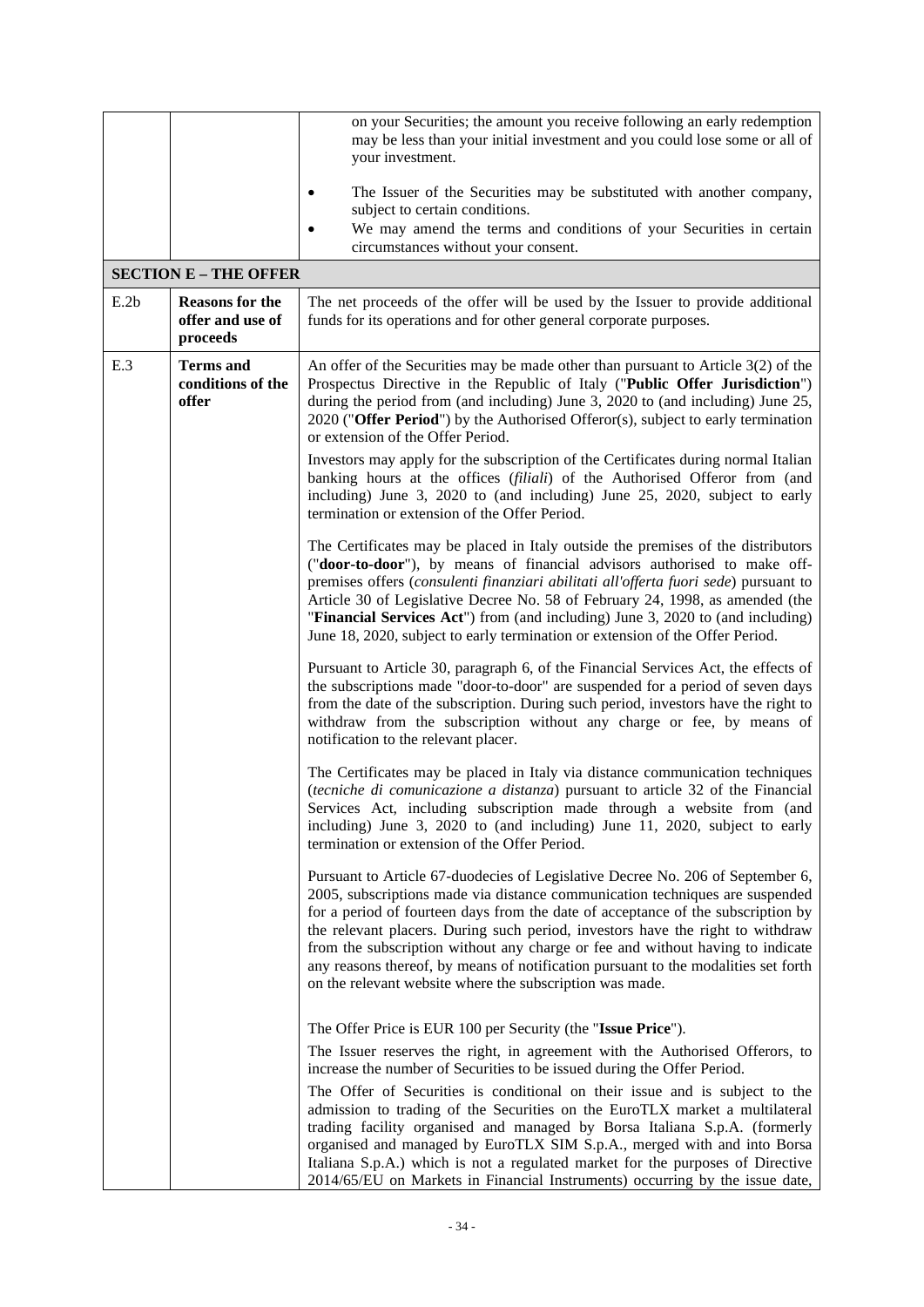|     |                                                                                              | being June 30, 2020. As between each Authorised Offeror and its customers,<br>offers of the Securities are further subject to such conditions as may be agreed<br>between them and/or as is specified in the arrangements in place between them.                                                                                                                                                                                                              |
|-----|----------------------------------------------------------------------------------------------|---------------------------------------------------------------------------------------------------------------------------------------------------------------------------------------------------------------------------------------------------------------------------------------------------------------------------------------------------------------------------------------------------------------------------------------------------------------|
| E.4 | <b>Interests</b><br>material to the<br>issue/offer,<br>including<br>conflicting<br>interests | In connection with the placement of the Securities, the Issuer will pay to each<br>Authorised Offeror, a placement commission per Certificate of up to 5.00 per<br>cent. (5.00%) of the Issue Price in relation to the Securities placed by such<br>Authorised Offeror.<br>Save for the above, so far as the Issuer is aware, no person involved in the issue<br>of the Securities has an interest material to the offer, including conflicting<br>interests. |
| E.7 | <b>Estimated</b><br>expenses<br>charged to the<br>investor                                   | Not Applicable – No expenses will be charged to investors by the Issuer or each<br>Authorised Offeror.                                                                                                                                                                                                                                                                                                                                                        |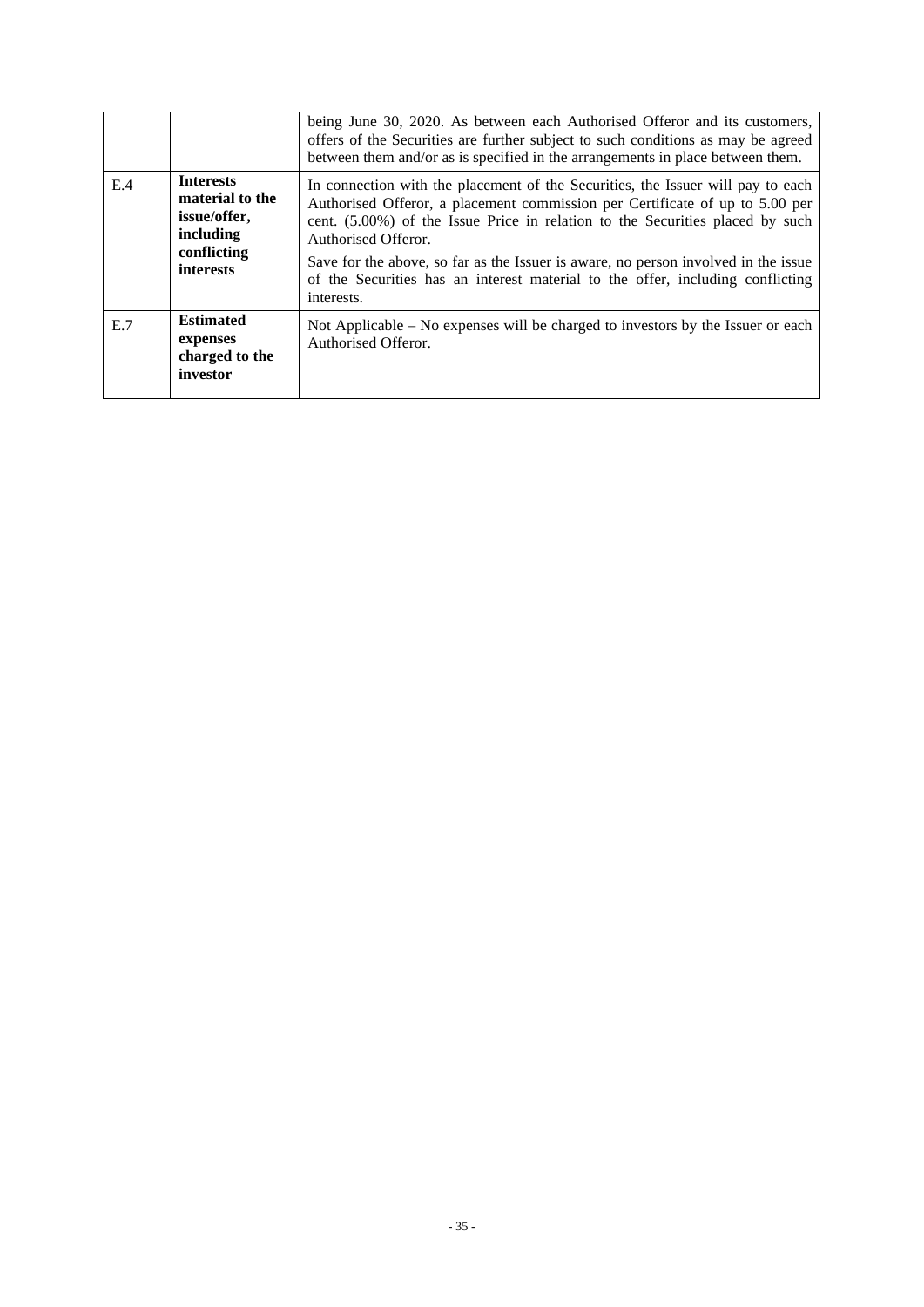# NOTA DI SINTESI DELLA SPECIFICA EMISSIONE DEGLI STRUMENTI FINANZIARI

- *Le note di sintesi sono costituite da obblighi di informativa conosciuti come "Elementi". Questi elementi sono numerati nelle Sezioni A - E (A.1 - E.7).*
- *La presente nota di sintesi contiene tutti gli Elementi che devono essere inclusi in una nota di sintesi relativa agli strumenti finanziari e all'Emittente. Poiché alcuni elementi non devono essere trattati, vi possono essere intervalli nella sequenza numerica degli Elementi.*
- *Anche qualora l'inclusione di un Elemento nella nota di sintesi sia richiesta in ragione della tipologia di strumenti finanziari e dell'Emittente, è possibile che nessuna informazione rilevante possa essere fornita in merito a quell'Elemento. In questo caso, una breve descrizione dell'Elemento è inclusa nella nota di sintesi con la menzione "Non Applicabile".*

|     |                              | <b>SEZIONE A - INTRODUZIONE E AVVERTENZE</b>                                                                                                                                                                                                                                                                                                                                                                                                                                                                                                                                                                                                                                                                                                                                                                                                                                                                                                                                                                                                                                                                                                                                                                                                                                                                                                                                                                          |
|-----|------------------------------|-----------------------------------------------------------------------------------------------------------------------------------------------------------------------------------------------------------------------------------------------------------------------------------------------------------------------------------------------------------------------------------------------------------------------------------------------------------------------------------------------------------------------------------------------------------------------------------------------------------------------------------------------------------------------------------------------------------------------------------------------------------------------------------------------------------------------------------------------------------------------------------------------------------------------------------------------------------------------------------------------------------------------------------------------------------------------------------------------------------------------------------------------------------------------------------------------------------------------------------------------------------------------------------------------------------------------------------------------------------------------------------------------------------------------|
| A.1 | Introduzione e<br>avvertenze | La presente nota di sintesi va letta come un'introduzione al Prospetto di Base. Qualsiasi<br>decisione di investire negli strumenti finanziari dovrebbe basarsi sull'esame da parte<br>dell'investitore del Prospetto di Base nel suo complesso. Qualora sia proposta un'azione<br>legale in merito alle informazioni contenute nel Prospetto di Base dinanzi all'autorità<br>giudiziaria, l'investitore ricorrente, ai sensi della legislazione nazionale degli stati<br>membri, potrebbe essere tenuto a sostenere le spese di traduzione del Prospetto di Base<br>prima dell'inizio del procedimento. La responsabilità civile incombe solo sulle persone<br>che hanno preparato la nota di sintesi, compresa la sua eventuale traduzione, ma solo<br>quando la nota di sintesi sia fuorviante, imprecisa o incoerente se letta congiuntamente<br>alle altre parti del Prospetto di Base oppure, se letta insieme con le altre parti del<br>Prospetto di Base, non contenga informazioni chiave che aiutino gli investitori nello<br>stabilire se investire negli Strumenti Finanziari.                                                                                                                                                                                                                                                                                                                            |
| A.2 | Autorizzazioni               | Fatte salve le condizioni di seguito indicate, in relazione ad un'Offerta Non Esente<br>(come di seguito definita) di Strumenti Finanziari, l'Emittente acconsente all'utilizzo<br>del Prospetto di Base da parte di:<br>1) Deutsche Bank S.p.A., Piazza del Calendario, 3 - 20126, Milano, Italia<br>(l'"Offerente Iniziale Autorizzato"); e<br>qualora l'Emittente nomini ulteriori intermediari finanziari successivamente<br>2)<br>alla data delle Condizioni Definitive del 3 giugno 2020 e pubblichi i dettagli<br>relativi a tali intermediari sul proprio sito web (www.goldman-sachs.it),<br>ciascun intermediario finanziario i cui dettagli siano stati così resi noti,<br>nei casi (1) e (2) sopra menzionati, per il tempo e nella misura in cui tali intermediari<br>finanziari siano autorizzati ad effettuare tali offerte ai sensi della Markets in Financial<br>Instruments Directive (Direttiva 2014/65/UE);<br>(ciascuno un "Offerente Autorizzato" e, congiuntamente, gli "Offerenti<br>Autorizzati").<br>Il consenso dell'Emittente è soggetto alle seguenti condizioni:<br>il consenso è valido solo nel periodo dal 3 giugno 2020 (incluso) al 25 giugno<br>(i)<br>2020 (incluso) (il "Periodo di Offerta");<br>il consenso è valido solo per l'uso del Prospetto di Base per effettuare Offerte<br>(ii)<br>Non Esenti (come di seguito definite) della tranche di Strumenti Finanziari nella |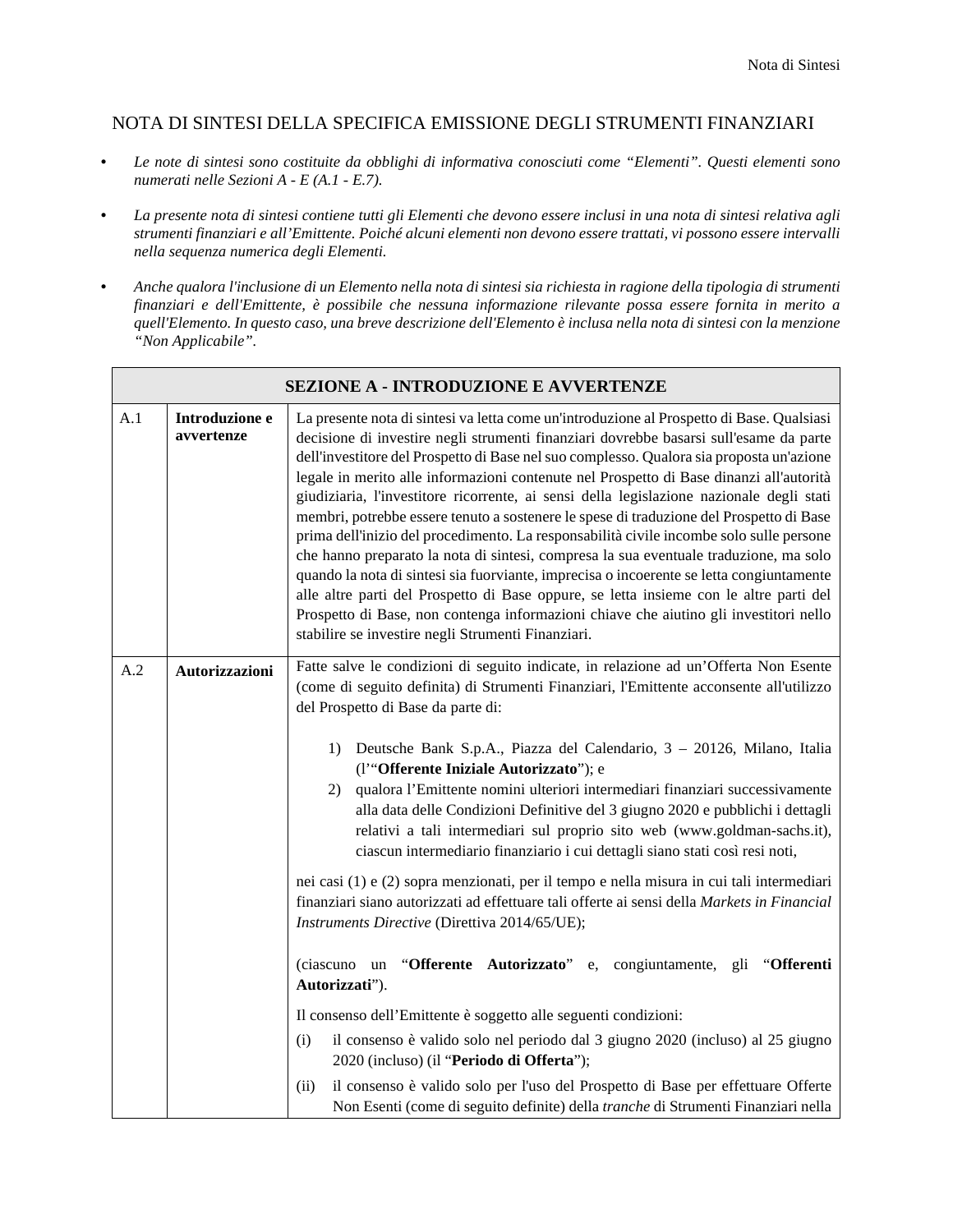|      |                                                                                                                             | Repubblica Italiana; e                                                                                                                                                                                                                                                                                                                                                                                                                                                                                                                                                                                                                                                                                                                                                                                                                                                                                                                                                                                                                                             |
|------|-----------------------------------------------------------------------------------------------------------------------------|--------------------------------------------------------------------------------------------------------------------------------------------------------------------------------------------------------------------------------------------------------------------------------------------------------------------------------------------------------------------------------------------------------------------------------------------------------------------------------------------------------------------------------------------------------------------------------------------------------------------------------------------------------------------------------------------------------------------------------------------------------------------------------------------------------------------------------------------------------------------------------------------------------------------------------------------------------------------------------------------------------------------------------------------------------------------|
|      |                                                                                                                             | il consenso è soggetto alle seguenti ulteriori condizioni: L'Emittente e l'Iniziale<br>(iii)<br>Offerente Autorizzato hanno stipulato un accordo di collocamento in relazione<br>ai Certificati (l' "Accordo di Collocamento"). Nel rispetto delle condizioni<br>secondo le quali il consenso (i) è valido soltanto durante il Periodo di Offerta ed<br>(ii) è soggetto ai termini ed alle condizioni dell'Accordo di Collocamento,<br>l'Iniziale Offerente Autorizzato ha concordato di promuovere e collocare i<br>Certificati nella Repubblica Italiana.                                                                                                                                                                                                                                                                                                                                                                                                                                                                                                        |
|      |                                                                                                                             | Un'"Offerta Non Esente" di Strumenti Finanziari è un'offerta di Strumenti Finanziari<br>che non sia coperta da un'esenzione dall'obbligo di pubblicare un prospetto ai sensi<br>della Direttiva 2003/71/CE, come modificata o sostituita.                                                                                                                                                                                                                                                                                                                                                                                                                                                                                                                                                                                                                                                                                                                                                                                                                          |
|      |                                                                                                                             | Qualsiasi persona (un "Investitore") che intenda acquistare o che acquisti<br>Strumenti Finanziari da un Offerente Autorizzato lo farà, e le offerte e le vendite<br>di Strumenti Finanziari a un Investitore da parte di un Offerente Autorizzato<br>saranno svolte, in conformità ai termini e agli accordi esistenti tra tale Offerente<br>Autorizzato e tale Investitore, compresi gli accordi in relazione al prezzo, alle<br>allocazioni e al regolamento. L'Emittente non sarà una parte in tali accordi con<br>gli Investitori in relazione all'offerta o alla vendita degli Strumenti Finanziari e,<br>di conseguenza, il Prospetto di Base e le Condizioni Definitive (Final Terms) non<br>conterranno tali informazioni e un investitore dovrà ottenere tali informazioni<br>dall'Offerente Autorizzato. Le informazioni in relazione ad un'offerta al pubblico<br>saranno rese disponibili al momento in cui tale offerta venga svolta, e tali<br>informazioni saranno fornite anche dal relativo Offerente Autorizzato al<br>momento di tale offerta. |
|      |                                                                                                                             | SEZIONE B - EMITTENTE E (OVE APPLICABILE) GARANTE                                                                                                                                                                                                                                                                                                                                                                                                                                                                                                                                                                                                                                                                                                                                                                                                                                                                                                                                                                                                                  |
| B.1  | <b>Denominazione</b><br>legale e<br>commerciale<br>dell'Emittente                                                           | Goldman Sachs International ("GSI" o l'"Emittente")                                                                                                                                                                                                                                                                                                                                                                                                                                                                                                                                                                                                                                                                                                                                                                                                                                                                                                                                                                                                                |
| B.2  | Domicilio e<br>forma giuridica<br>dell'Emittente,<br>legislazione in<br>base alla quale<br>opera e paese di<br>costituzione | GSI è una società a responsabilità limitata costituita in Inghilterra e nel Galles. GSI<br>opera principalmente ai sensi della legge inglese. La sede legale di GSI è Plumtree<br>Court, 25 Shoe Lane, Londra EC4A 4AU, Inghilterra.                                                                                                                                                                                                                                                                                                                                                                                                                                                                                                                                                                                                                                                                                                                                                                                                                               |
| B.4b | <b>Tendenze note</b><br>riguardanti<br>l'Emittente                                                                          | Le prospettive di GSI saranno influenzate, potenzialmente in modo negativo, dagli<br>sviluppi nelle economie globali, regionali e nazionali, incluso il Regno Unito, dai<br>movimenti e livelli di attività nei mercati finanziari, delle merci, delle valute e altri,<br>dalle variazioni dei tassi di interesse, dagli sviluppi politici e militari in tutto il mondo,<br>dai livelli delle attività dei clienti e dagli sviluppi legali e regolamentari nel Regno<br>Unito e negli altri paesi dove GSI opera.                                                                                                                                                                                                                                                                                                                                                                                                                                                                                                                                                  |
| B.5  | <b>Gruppo</b><br>dell'Emittente                                                                                             | Goldman Sachs Group UK Limited, una società costituita ai sensi della legge inglese<br>detiene una partecipazione azionaria del 100 per cento in GSI. Goldman Sachs (UK)<br>L.L.C. è costituita ai sensi delle leggi dello Stato del Delaware e detiene il 100 per<br>cento delle azioni ordinarie di Goldman Sachs Group UK Limited. The Goldman<br>Sachs Group, Inc. ("GSG") è costituita nel Delaware e ha una partecipazione del 100<br>per cento in Goldman Sachs (UK) L.L.C.                                                                                                                                                                                                                                                                                                                                                                                                                                                                                                                                                                                 |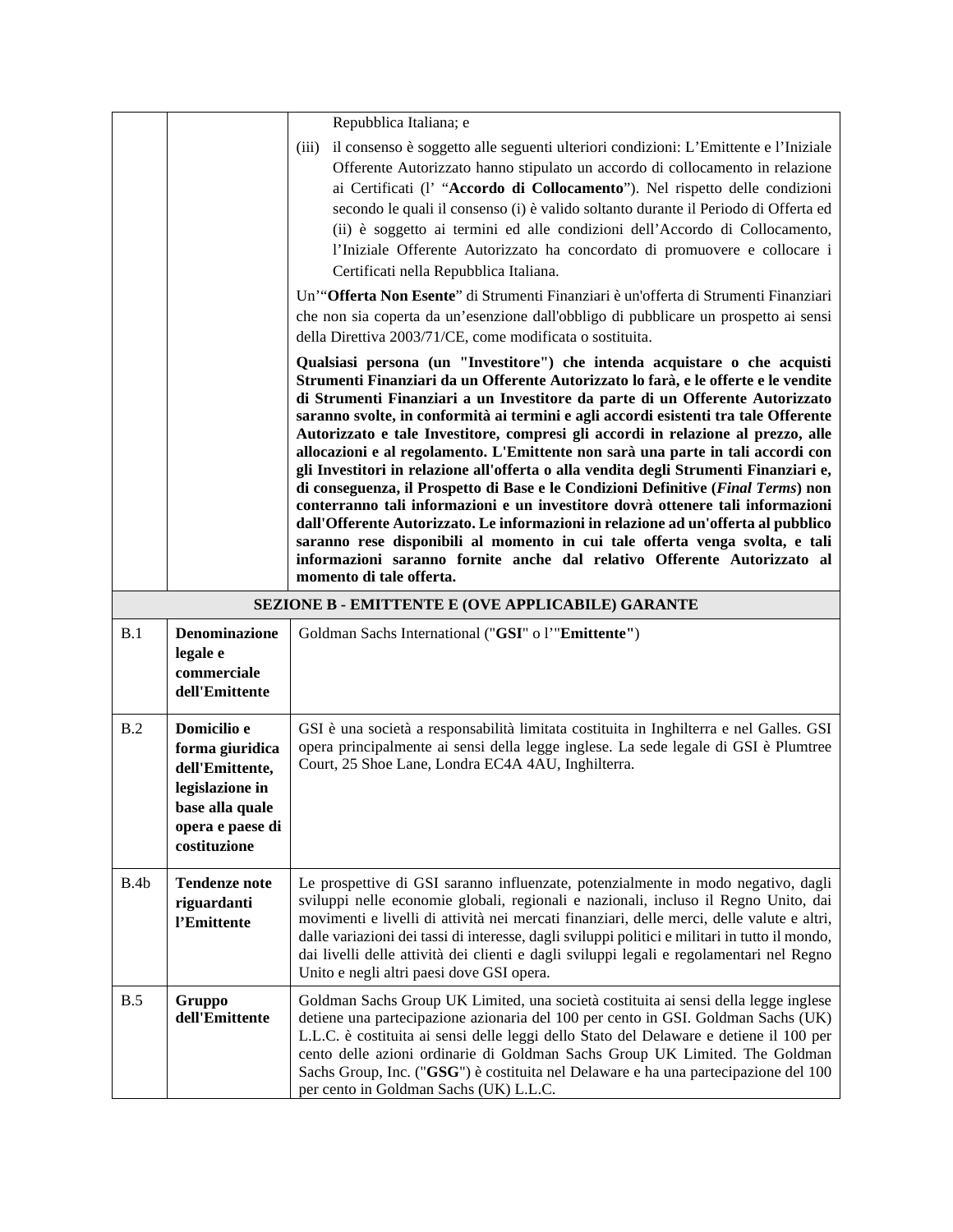| <b>B.9</b>  | Previsione o<br>stima degli utili                                                                                 |                                                                                                                                                                                                                                                                                                                                                                                                                    | Non Applicabile; GSI non ha fatto previsioni o stime degli utili.           |                     |                                                                                     |                                                                                         |  |
|-------------|-------------------------------------------------------------------------------------------------------------------|--------------------------------------------------------------------------------------------------------------------------------------------------------------------------------------------------------------------------------------------------------------------------------------------------------------------------------------------------------------------------------------------------------------------|-----------------------------------------------------------------------------|---------------------|-------------------------------------------------------------------------------------|-----------------------------------------------------------------------------------------|--|
| <b>B.10</b> | <b>Rilievi</b><br>contenuti nella<br>relazione di<br>revisione                                                    | Non Applicabile; non ci sono rilievi nella relazione di revisione di GSI sulle<br>informazioni finanziarie relative ai propri esercizi passati.                                                                                                                                                                                                                                                                    |                                                                             |                     |                                                                                     |                                                                                         |  |
| <b>B.12</b> | Informazioni<br>finanziarie<br>fondamentali<br>selezionate                                                        |                                                                                                                                                                                                                                                                                                                                                                                                                    | relazione agli esercizi passati di GSI:                                     |                     |                                                                                     | La seguente tabella mostra informazioni finanziarie fondamentali selezionate in         |  |
|             | sull'Emittente                                                                                                    |                                                                                                                                                                                                                                                                                                                                                                                                                    | Al e per il trimestre concluso il (non<br>sottoposto a revisione contabile) |                     | Al e per l'esercizio concluso al<br>(sottoposto a revisione contabile) <sup>1</sup> |                                                                                         |  |
|             | relative agli<br>esercizi passati                                                                                 | (in milioni di<br>$\mathit{USD}$                                                                                                                                                                                                                                                                                                                                                                                   | 29 febbraio<br>2020                                                         | 28 febbraio<br>2019 | 30 novembre<br>2019                                                                 | 30 novembre<br>2018                                                                     |  |
|             |                                                                                                                   | Risultato<br>operativo                                                                                                                                                                                                                                                                                                                                                                                             | 470                                                                         | 403                 | 2.656                                                                               | 3259                                                                                    |  |
|             |                                                                                                                   | Utile al lordo<br>delle imposte                                                                                                                                                                                                                                                                                                                                                                                    | 419                                                                         | 341                 | 2.426                                                                               | 3.030                                                                                   |  |
|             |                                                                                                                   | Utile per l'anno<br>finanziario                                                                                                                                                                                                                                                                                                                                                                                    | 318                                                                         | 229                 | 1.802                                                                               | 2.198                                                                                   |  |
|             |                                                                                                                   |                                                                                                                                                                                                                                                                                                                                                                                                                    | Al (non sottoposto a revisione<br>contabile)                                |                     |                                                                                     | Al (sottoposto a revisione contabile)                                                   |  |
|             |                                                                                                                   | (in milioni di<br>$\mathit{USD}$                                                                                                                                                                                                                                                                                                                                                                                   | 29 febbraio 2020                                                            |                     | 30 novembre<br>2019                                                                 | 30 novembre<br>2018                                                                     |  |
|             |                                                                                                                   | Immobilizzazion<br>i                                                                                                                                                                                                                                                                                                                                                                                               | 487                                                                         |                     | 409                                                                                 | 315                                                                                     |  |
|             |                                                                                                                   | Attività correnti                                                                                                                                                                                                                                                                                                                                                                                                  | 1.193.510                                                                   |                     | 1.040.845                                                                           | 886.652                                                                                 |  |
|             |                                                                                                                   | Fondi<br>patrimoniali<br>totali                                                                                                                                                                                                                                                                                                                                                                                    | 34.588                                                                      |                     | 34.248                                                                              | 33.917                                                                                  |  |
|             |                                                                                                                   | Durante il periodo terminato il 30 novembre 2018, GSI ha cambiato la propria data finale di<br>(1)<br>riferimento contabile dal 31 dicembre al 30 novembre per conformarsi al periodo usato da GSI ai fini<br>della rendicontazione fiscale negli Stati Uniti. Tutti i riferimento al novembre 2018 si riferiscono al<br>periodo di 11 mesi terminato il, o la data del, a seconda del contesto, 30 novembre 2018. |                                                                             |                     |                                                                                     |                                                                                         |  |
|             |                                                                                                                   | novembre 2019.                                                                                                                                                                                                                                                                                                                                                                                                     |                                                                             |                     |                                                                                     | Non si sono verificati cambiamenti negativi sostanziali delle prospettive di GSI dal 30 |  |
|             |                                                                                                                   | Non applicabile: non vi è stato alcun cambiamento significativo nella situazione<br>finanziaria o commerciale di GSI dal 29 febbraio 2020.                                                                                                                                                                                                                                                                         |                                                                             |                     |                                                                                     |                                                                                         |  |
| <b>B.13</b> | <b>Fatti recenti</b><br>sostanzialmente<br>rilevanti per la<br>valutazione<br>della solvibilità<br>dell'Emittente | Non Applicabile; non vi sono fatti recenti riguardanti GSI che siano rilevanti in misura<br>sostanziale per la valutazione della solvibilità di GSI.                                                                                                                                                                                                                                                               |                                                                             |                     |                                                                                     |                                                                                         |  |
| <b>B.14</b> | <b>Posizione</b><br>dell'Emittente<br>nel proprio<br>gruppo<br>societario                                         | Si prega di fare riferimento all'Elemento B.5 di cui sopra.<br>GSI fa parte di un gruppo di società delle quali The Goldman Sachs Group, Inc.<br>rappresenta la holding company, e di conseguenza effettua operazioni con, e dipende<br>da, entità all'interno di tale gruppo.                                                                                                                                     |                                                                             |                     |                                                                                     |                                                                                         |  |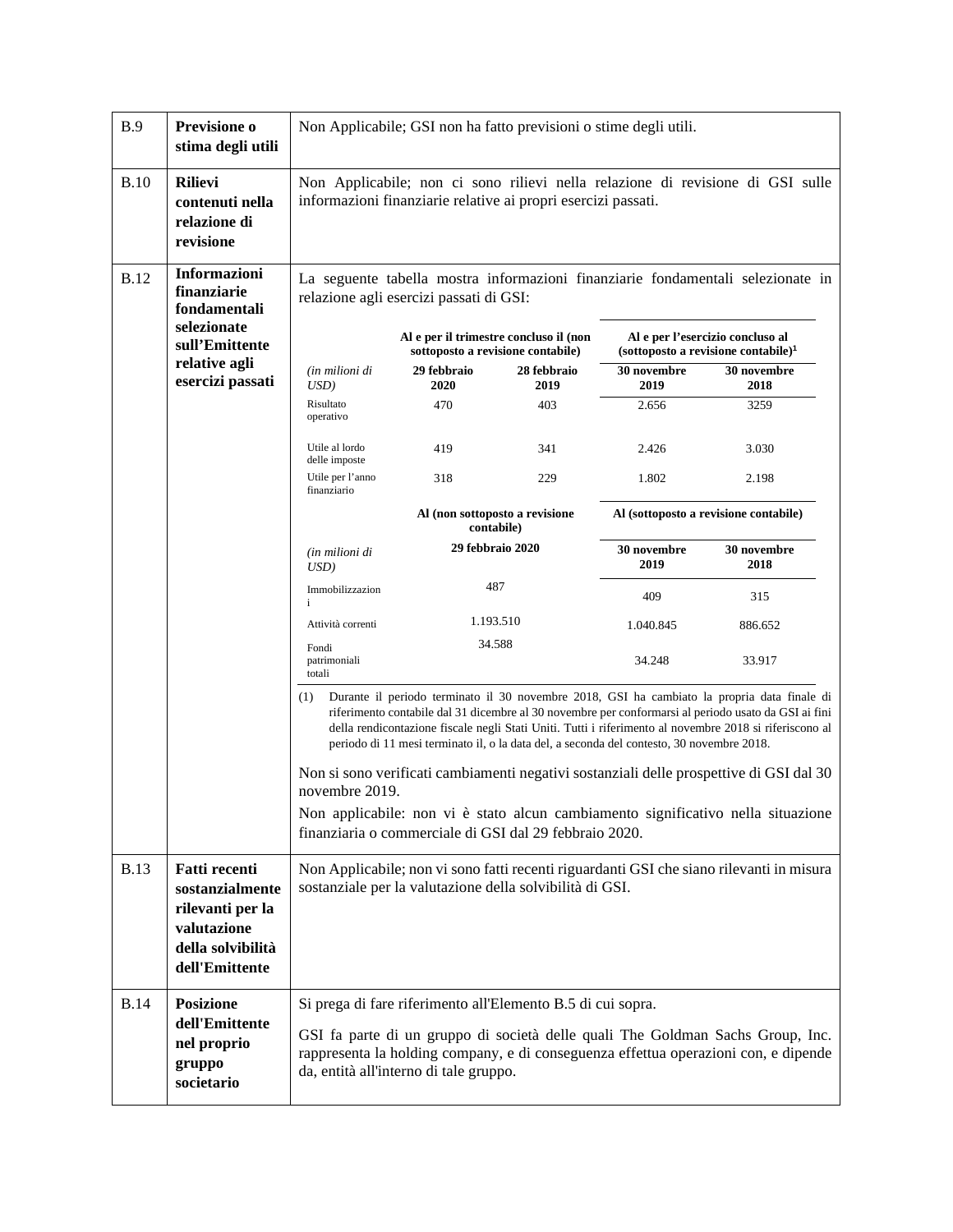| <b>B.15</b> | Principali<br>attività                              | Le attività principali di GSI consistono nella sottoscrizione e nella distribuzione di<br>strumenti finanziari, nel commercio di servizi relativi al debito e al capitale societario,<br>di strumenti finanziari di debito pubblico non USA e di strumenti finanziari garantiti<br>da ipoteca, nell'esecuzione di contratti di swap e relativi a strumenti derivati, nelle<br>fusioni e acquisizioni, nei servizi di consulenza finanziaria per le ristrutturazioni/i<br>collocamenti privati/i leasing e i finanziamenti di progetto, nell'intermediazione e nella<br>finanza immobiliare, nelle attività di merchant banking, nell'intermediazione sugli<br>strumenti finanziari azionari e nella ricerca.                                                                                                                                                                                                                                                                                                                                                                                                                                         |
|-------------|-----------------------------------------------------|------------------------------------------------------------------------------------------------------------------------------------------------------------------------------------------------------------------------------------------------------------------------------------------------------------------------------------------------------------------------------------------------------------------------------------------------------------------------------------------------------------------------------------------------------------------------------------------------------------------------------------------------------------------------------------------------------------------------------------------------------------------------------------------------------------------------------------------------------------------------------------------------------------------------------------------------------------------------------------------------------------------------------------------------------------------------------------------------------------------------------------------------------|
| <b>B.16</b> | Proprietà e<br>controllo<br>dell'Emittente          | Goldman Sachs Group UK Limited, una società costituita ai sensi della legge inglese<br>detiene una partecipazione azionaria del 100 per cento in GSI. Goldman Sachs (UK)<br>L.L.C. è costituita ai sensi delle leggi dello Stato del Delaware e detiene il 100% delle<br>azioni ordinarie di Goldman Sachs Group UK Limited. The Goldman Sachs Group,<br>Inc. è costituita nel Delaware e ha una partecipazione del 100 per cento in Goldman<br>Sachs (UK) L.L.C. GSG è la controllante del gruppo di società che comprendono GSG<br>e le sue controllate (il "Gruppo").                                                                                                                                                                                                                                                                                                                                                                                                                                                                                                                                                                             |
|             |                                                     | <b>SEZIONE C - STRUMENTI FINANZIARI</b>                                                                                                                                                                                                                                                                                                                                                                                                                                                                                                                                                                                                                                                                                                                                                                                                                                                                                                                                                                                                                                                                                                              |
| C.1         | Tipo e classe<br>degli Strumenti<br>Finanziari      | Strumenti Finanziari con regolamento in contanti (cash settled) rappresentati da<br>Strumenti Finanziari Collegati ad Azioni, essendo essi fino a 200.000 Certificati<br>Quanto EUR Autocallable (Rimborsabili Anticipatamente Automaticamente) con<br>Durata Cinque Anni collegati alle azioni ordinarie di Microsoft Corporation, con 7<br>luglio 2025. (gli "Strumenti Finanziari").<br>ISIN: GB00BLRX7R44; Codice Comune: 208059777; Valoren: 41364200.                                                                                                                                                                                                                                                                                                                                                                                                                                                                                                                                                                                                                                                                                          |
| C.2         | <b>Valuta</b>                                       | La valuta degli Strumenti Finanziari sarà l'Euro ("EUR").                                                                                                                                                                                                                                                                                                                                                                                                                                                                                                                                                                                                                                                                                                                                                                                                                                                                                                                                                                                                                                                                                            |
| C.5         | <b>Restrizioni alla</b><br>libera<br>trasferibilità | Gli Strumenti Finanziari e (ove applicabile) gli strumenti finanziari da consegnare in<br>sede di esercizio o regolamento degli Strumenti Finanziari non possono essere<br>offerti, venduti o consegnati negli Stati Uniti o a soggetti statunitensi (U.S. persons),<br>come definiti nel Regulation S ai sensi del Securities Act ("Regulation S"), salvo<br>che ai sensi di un'esenzione dai, o in una operazione non soggetta ai, requisiti di<br>registrazione del Securities Act e della legislazione di stato sui valori mobiliari<br>applicabile.<br>I diritti derivanti dagli Strumenti Finanziari (ove applicabile) saranno esercitabili dal<br>detentore degli Strumenti Finanziari solo previa certificazione di titolarità effettiva non<br>statunitense.<br>Inoltre, gli Strumenti Finanziari non possono essere acquisiti da, per conto di o con<br>il patrimonio di piani soggetti a ERISA o alla Sezione 4975 del U.S. Internal Revenue<br>Code del 1986, come modificato, oltre che da taluni conti generali di società di<br>assicurazione.<br>Fatto salvo quanto precede, gli Strumenti Finanziari sono liberamente trasferibili. |
| C.8         | Diritti connessi<br>agli strumenti<br>finanziari    | Diritti: gli Strumenti Finanziari danno il diritto a ciascun detentore di Strumenti<br>Finanziari (un "Detentore") di ricevere un potenziale rendimento sugli Strumenti<br>Finanziari (si veda Elemento C.18 che segue) unitamente a taluni diritti accessori,<br>come il diritto a ricevere avviso di talune determinazioni ed eventi e di votare<br>modifiche future. I termini e le condizioni sono regolati dalla legge inglese.                                                                                                                                                                                                                                                                                                                                                                                                                                                                                                                                                                                                                                                                                                                 |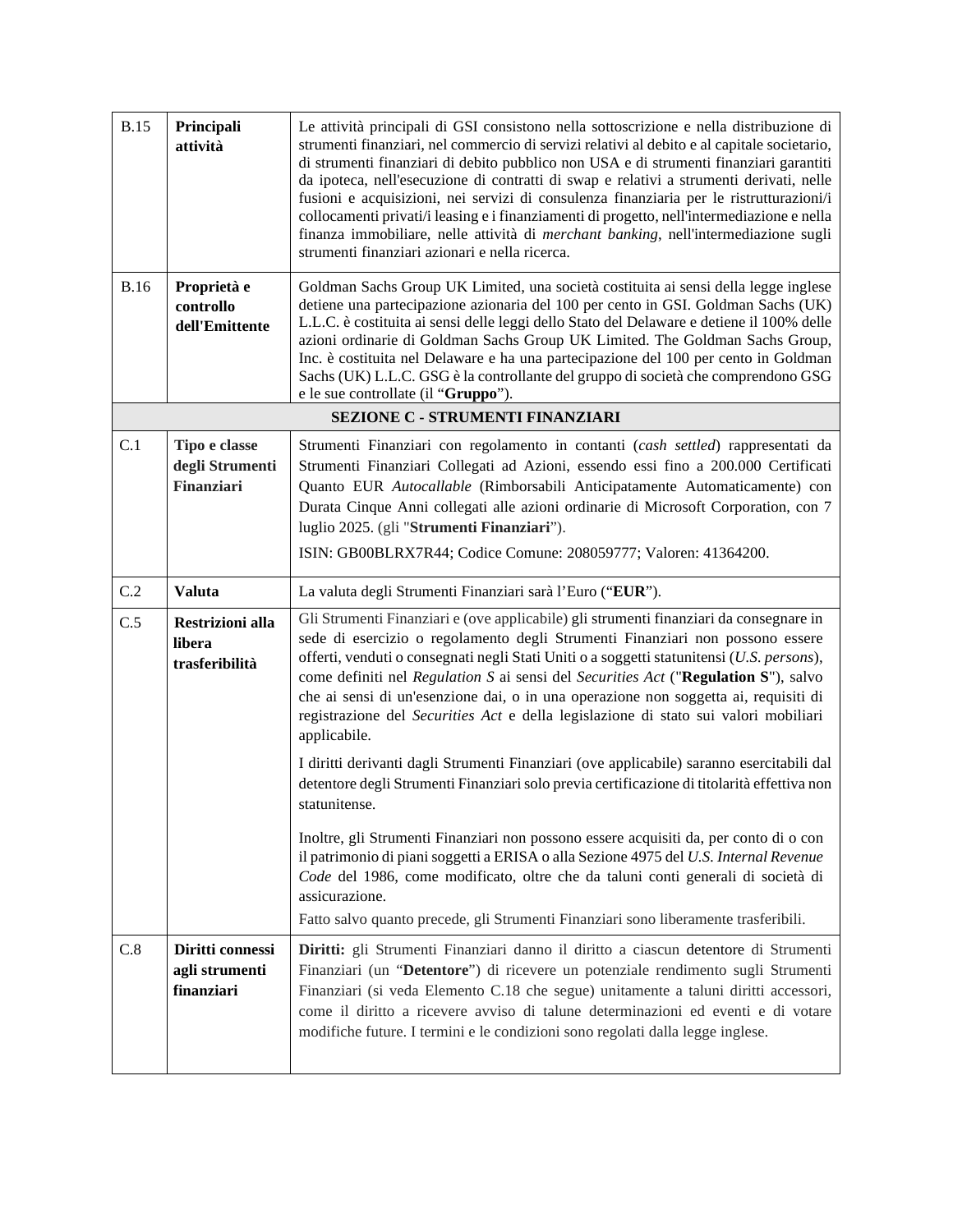|      |                                                                                         | Ranking: gli Strumenti Finanziari costituiscono obbligazioni dirette, non subordinate<br>e non garantite dell'Emittente e concorrono pari passu con tutte le altre obbligazioni<br>dirette, non subordinate e non garantite dell'Emittente.<br>Limitazioni ai diritti:                                                                                                                                                                                                                                                                                                                                                                                                                                                                                                                                                                                                                                                                                                                                                                                                                                                                                                                                                                                                                                                                                                                                                                                                                                                                                                                                                                                                                   |
|------|-----------------------------------------------------------------------------------------|------------------------------------------------------------------------------------------------------------------------------------------------------------------------------------------------------------------------------------------------------------------------------------------------------------------------------------------------------------------------------------------------------------------------------------------------------------------------------------------------------------------------------------------------------------------------------------------------------------------------------------------------------------------------------------------------------------------------------------------------------------------------------------------------------------------------------------------------------------------------------------------------------------------------------------------------------------------------------------------------------------------------------------------------------------------------------------------------------------------------------------------------------------------------------------------------------------------------------------------------------------------------------------------------------------------------------------------------------------------------------------------------------------------------------------------------------------------------------------------------------------------------------------------------------------------------------------------------------------------------------------------------------------------------------------------|
|      |                                                                                         | Nonostante gli Strumenti Finanziari siano legati all'andamento dell'attività<br>$\bullet$<br>sottostante, i Portatori non hanno alcun diritto rispetto all'attività sottostante.<br>I termini e le condizioni degli Strumenti Finanziari consentono all'Emittente e<br>$\bullet$<br>all'Agente per il Calcolo (a seconda dei casi), al verificarsi di determinati eventi e<br>in determinate circostanze, senza il consenso dei Portatori, di apportare modifiche<br>ai termini ed alle condizioni degli Strumenti Finanziari, di rimborsare gli<br>Strumenti Finanziari prima della scadenza (ove applicabile), di rinviare la<br>valutazione dell'attività sottostante o dei pagamenti programmati ai sensi degli<br>Strumenti Finanziari, di cambiare la valuta in cui gli Strumenti Finanziari sono<br>denominati, di sostituire l'Emittente con un altro soggetto autorizzato al<br>verificarsi di determinate condizioni, e di adottare talune altre azioni con<br>riferimento agli Strumenti Finanziari e all' attività sottostante (se del caso).<br>I termini e le condizioni degli Strumenti Finanziari contengono disposizioni di<br>٠<br>convocazione di assemblee dei Portatori per esaminare le questioni che riguardano<br>i loro interessi generali e tali disposizioni consentono a maggioranze definite di<br>vincolare tutti i Portatori, compresi coloro che non hanno partecipato e non hanno<br>votato all'assemblea rilevante ed i Portatori che hanno votato in modo contrario<br>alla maggioranza. Inoltre, in determinate circostanze, l'Emittente può modificare<br>i termini e le condizioni degli Strumenti Finanziari, senza il consenso dei<br>Portatori. |
| C.11 | Ammissione<br>alla<br>negoziazione su<br>un mercato<br>regolamentato                    | Non Applicabile; gli Strumenti Finanziari non saranno ammessi alle negoziazioni in<br>alcun mercato regolamentato, ma sarà presentata domanda per l'ammissione alla<br>negoziazione degli Strumenti Finanziari sul mercato EuroTLX, un sistema<br>multilaterale di negoziazione organizzato e gestito da Borsa Italiana S.p.A., (in<br>precedenza organizzato e gestito da EuroTLX SIM S.p.A. fusa per incorporazione in<br>Borsa Italiana S.p.A.), il quale non è un mercato regolamentato ai sensi della Direttiva<br>2014/65/UE sui Mercati degli Strumenti Finanziari.                                                                                                                                                                                                                                                                                                                                                                                                                                                                                                                                                                                                                                                                                                                                                                                                                                                                                                                                                                                                                                                                                                               |
| C.15 | <b>Effetto dello</b><br>strumento<br>sottostante sul<br>valore<br>dell'investimen<br>to | L'importo pagabile sugli Strumenti Finanziari dipenderà dall'andamento dell'attività<br>sottostante.<br>Se gli Strumenti Finanziari non vengono esercitati anticipatamente, l'importo di<br>regolamento pagabile in contanti alla data di scadenza sarà determinato<br>conformemente all'Elemento C.18 della presente Nota di Sintesi.<br>Se gli Strumenti Finanziari sono esercitati anticipatamente a seguito di un Evento<br>Autocall, l'Importo dell'Evento Autocall pagabile alla Data di Pagamento Autocall<br>sarà determinato in conformità all'Elemento C.18 della presente Nota di Sintesi.                                                                                                                                                                                                                                                                                                                                                                                                                                                                                                                                                                                                                                                                                                                                                                                                                                                                                                                                                                                                                                                                                    |
| C.16 | <b>Estinzione</b> o<br>data di<br>scadenza                                              | A condizione che un Evento Autocall non si verifichi o che gli Strumenti Finanziari<br>non siano altrimenti esercitati prima della scadenza prevista, la data di scadenza è il 7<br>luglio 2025, fatti salvi adeguamenti in conformità ai termini e alle condizioni.                                                                                                                                                                                                                                                                                                                                                                                                                                                                                                                                                                                                                                                                                                                                                                                                                                                                                                                                                                                                                                                                                                                                                                                                                                                                                                                                                                                                                     |
| C.17 | Modalità di<br>regolamento                                                              | Il regolamento degli Strumenti Finanziari avrà luogo attraverso Euroclear Bank<br>SA/NV / Clearstream Banking, S.A.<br>L'Emittente avrà estinto i propri obblighi di pagamento con il pagamento ai, o                                                                                                                                                                                                                                                                                                                                                                                                                                                                                                                                                                                                                                                                                                                                                                                                                                                                                                                                                                                                                                                                                                                                                                                                                                                                                                                                                                                                                                                                                    |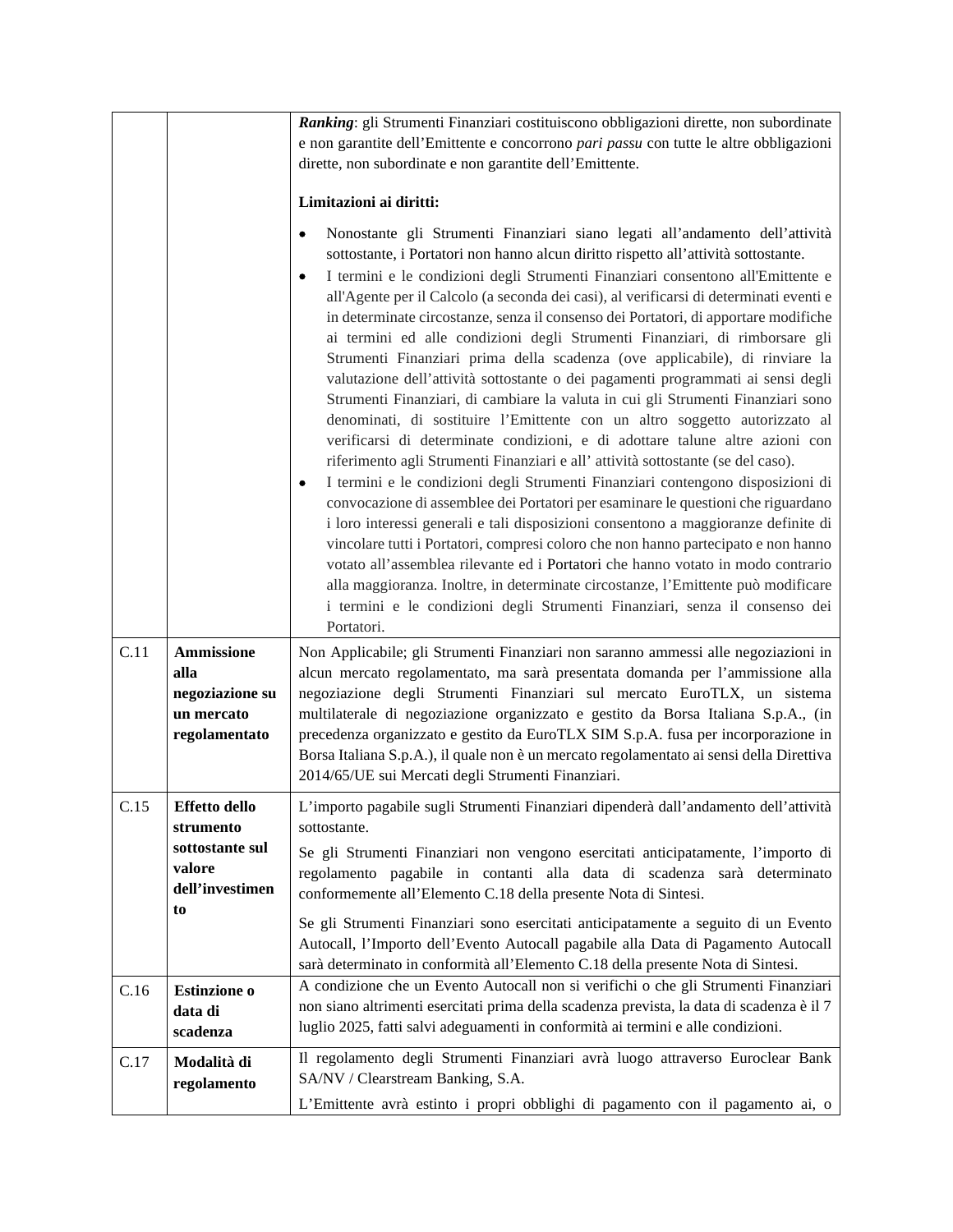|      |                         | all'ordine dei, relativi sistemi di gestione accentrata nei limiti degli importi così                                                                                                                                                                                                                                                                                                                                                                                                                                                                                                                                                                                                                                                                                                                                                                                                                   |
|------|-------------------------|---------------------------------------------------------------------------------------------------------------------------------------------------------------------------------------------------------------------------------------------------------------------------------------------------------------------------------------------------------------------------------------------------------------------------------------------------------------------------------------------------------------------------------------------------------------------------------------------------------------------------------------------------------------------------------------------------------------------------------------------------------------------------------------------------------------------------------------------------------------------------------------------------------|
|      |                         | corrisposti.                                                                                                                                                                                                                                                                                                                                                                                                                                                                                                                                                                                                                                                                                                                                                                                                                                                                                            |
| C.18 | Proventi degli          | Il rendimento sugli Strumenti Finanziari deriverà da:                                                                                                                                                                                                                                                                                                                                                                                                                                                                                                                                                                                                                                                                                                                                                                                                                                                   |
|      | strumenti<br>finanziari | il potenziale pagamento di un Importo dell'Evento Autocall a seguito di<br>esercizio anticipato degli Strumenti Finanziari prima della scadenza<br>programmata a seguito del verificarsi di un "Evento Autocall" (come descritto<br>di seguito);<br>il potenziale pagamento di un Importo di Rimborso Anticipato Non<br>٠                                                                                                                                                                                                                                                                                                                                                                                                                                                                                                                                                                               |
|      |                         | Programmato al verificarsi di un rimborso anticipato non programmato<br>degli Strumenti Finanziari (come descritto di seguito); e                                                                                                                                                                                                                                                                                                                                                                                                                                                                                                                                                                                                                                                                                                                                                                       |
|      |                         | se gli Strumenti Finanziari non sono stati esercitati anticipatamente, o<br>acquisiti e cancellati, il pagamento dell'Importo di Regolamento alla data<br>di scadenza programmata degli Strumenti Finanziari.                                                                                                                                                                                                                                                                                                                                                                                                                                                                                                                                                                                                                                                                                           |
|      |                         | <b>Autocall</b>                                                                                                                                                                                                                                                                                                                                                                                                                                                                                                                                                                                                                                                                                                                                                                                                                                                                                         |
|      |                         |                                                                                                                                                                                                                                                                                                                                                                                                                                                                                                                                                                                                                                                                                                                                                                                                                                                                                                         |
|      |                         | Se un Evento Autocall si verifica in una Data di Osservazione Autocall, allora<br>all'esercizio o ritenuto esercizio di uno Strumento Finanziario da parte di un Detentore,<br>l'Emittente dovrà pagare in relazione a ciascun Strumento Finanziario l'Importo<br>dell'Evento Autocall corrispondente a tale Data di Osservazione Autocall alla Data di<br>Pagamento Autocall immediatamente successiva, fermo restando che se si è verificato<br>più di un Evento Autocall in Date di Osservazione Autocall che cadono alla stessa<br>data, allora sarà pagabile solo un Importo di Evento Autocall e tale importo sarà pari<br>al maggiore degli Importi di Evento Autocall corrispondenti a tali Date di<br>Osservazione Autocall.                                                                                                                                                                   |
|      |                         | Definizione dei termini utilizzati in precedenza:                                                                                                                                                                                                                                                                                                                                                                                                                                                                                                                                                                                                                                                                                                                                                                                                                                                       |
|      |                         | Evento Autocall: si veda sotto.<br>٠                                                                                                                                                                                                                                                                                                                                                                                                                                                                                                                                                                                                                                                                                                                                                                                                                                                                    |
|      |                         | Importo dell'Evento Autocall: che è l'importo nella colonna intitolata "Importo<br>٠<br>dell'Evento Autocall" nella riga corrispondente a tale Data di Osservazione<br>Autocall nella tabella che segue.                                                                                                                                                                                                                                                                                                                                                                                                                                                                                                                                                                                                                                                                                                |
|      |                         | Data di Osservazione Autocall: ciascuna data indicata nella colonna intitolata<br>"Data di Osservazione Autocall" nella tabella sotto, in ogni caso, ferme restando<br>le modifiche ai sensi dei termini e condizioni.                                                                                                                                                                                                                                                                                                                                                                                                                                                                                                                                                                                                                                                                                  |
|      |                         | Periodo di Osservazione Autocall (per AOD): in relazione ad un Attività<br>٠<br>Sottostante e ad una Data di Osservazione Autocall, il periodo che inizia il ma<br>escludendo, la data specificata nella colonna intitolata "Data di Inizio del Periodo<br>di Osservazione Autocall (Per AOD)" nella stessa riga della data in cui tale Data<br>di Osservazione Autocall è programmata per cadere e terminare, e includendo, la<br>data specificata nella colonna intitolata "Data di Fine del Periodo di Osservazione<br>Autocall (per AOD)" nella stessa riga della data in cui tale Data di Osservazione<br>Autocall è programmata per cadere, soggetto a rettifica in conformità con i termini<br>e le condizioni.<br>Data di Pagamento Autocall: ciascuna data indicata nella colonna intitolata<br>$\bullet$<br>"Data di Pagamento Autocall" nella tabella sotto, in ogni caso, ferme restando le |
|      |                         | modifiche ai sensi dei termini e condizioni.                                                                                                                                                                                                                                                                                                                                                                                                                                                                                                                                                                                                                                                                                                                                                                                                                                                            |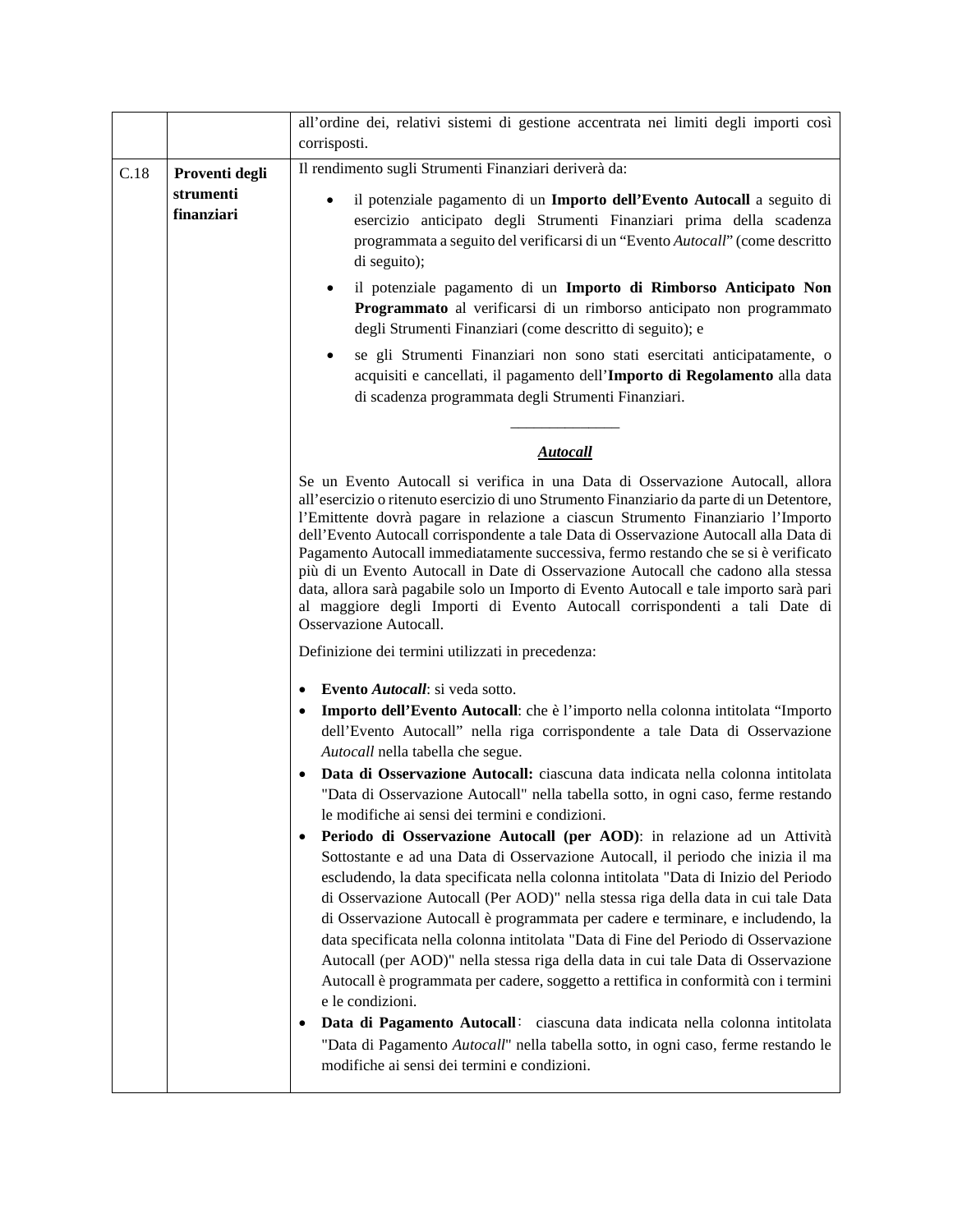| Data di<br><b>Osservazione</b><br><b>Autocall</b> | Data di<br>Pagamento<br><b>Autocall</b> | Livello<br>Autocall         | <b>Importo</b><br>dell'Even<br>to<br>Autocall | Data di Inizio<br>del Periodo Di<br><b>Osservazione</b><br><b>Autocall (Per</b><br><b>AOD</b> | Data di Fine<br>del Periodo Di<br><b>Osservazione</b><br><b>Autocall (Per</b><br><b>AOD</b> |
|---------------------------------------------------|-----------------------------------------|-----------------------------|-----------------------------------------------|-----------------------------------------------------------------------------------------------|---------------------------------------------------------------------------------------------|
| 29 giugno 2021                                    | 6 luglio 2021                           | 85 per<br>cento             | EUR<br>106,50                                 | 29 giugno 2020                                                                                | 29 giugno 2021                                                                              |
| 29 giugno 2021                                    | 6 luglio 2021                           | 100 <sub>per</sub><br>cento | <b>EUR</b><br>106,50                          | Non Applicabile                                                                               | Non.<br>Applicabile                                                                         |
| 29 giugno 2022                                    | 6 luglio 2022                           | $100$ per<br>cento          | <b>EUR 113</b>                                | Non Applicabile                                                                               | Non<br>Applicabile                                                                          |
| 29 giugno 2023                                    | 6 luglio 2023                           | 100 <sub>per</sub><br>cento | EUR<br>119,50                                 | Non Applicabile                                                                               | Non.<br>Applicabile                                                                         |
| 1 luglio 2024                                     | 8 luglio 2024                           | 100 <sub>per</sub><br>cento | <b>EUR 126</b>                                | Non Applicabile                                                                               | Non.<br>Applicabile                                                                         |

#### **Evento** *Autocall*

Un "**Evento** *Autocall*" si verifica se il Valore di Riferimento *Autocall* rispetto a ciascuna Data di Osservazione *Autocall* è maggiore di o uguale al proprio rispettivo Livello *Autocall* per tale Data di Osservazione *Autocall.*

Definizione dei termini usati in precedenza:

- **Prezzo Iniziale dell'Attività:** rispetto all'Attività Sottostante, il Prezzo di Chiusura Iniziale dell'Attività Sottostante.
- **Livello Autocall**: rispetto a ciascuna Data di Osservazione Autocall, l'importo indicato nella colonna chiamata "Livello Autocall" nella stessa riga della Data di Osservazione Autocall nella tabella sopra.
- **Valore di Riferimento Autocall:**
	- o rispetto ad un'Attività Sottostante, oltre che con riferimento al Periodo di Osservazione Autocall (Per AOD), il Prezzo di Riferimento di tale Attività Sottostante alla Data di Osservazione Autocall rilevante; e
	- o rispetto a un Periodo di Osservazione Autocall (Per AOD), e rispetto a un'Attività Sottostante, il Prezzo di riferimento di tale Attività Sottostante a ciascuna relativa data che cade nel Periodo di Osservazione (Per AOD) corispondente alla Data di Osservazione Autocall rilevante.
	- **Prezzo di Chiusura Iniziale**: il Prezzo di Riferimento dell'Attività Sottostante nella data del 29 giugno 2020, salvo le modifiche in conformità ai termini e alle condizioni.
	- **Prezzo di Riferimento:** il prezzo di chiusura dell'Azione alla data rilevante.

### **Importo di Rimborso Anticipato Non Programmato**

**Rimborso Anticipato Non Programmato:** gli Strumenti Finanziari potranno essere rimborsati prima della scadenza programmata (i) ad opzione dell'Emittente (a) qualora l'Emittente determini che un cambiamento nella legislazione applicabile abbia l'effetto di rendere la prestazione dell'Emittente o delle sue affiliate ai sensi degli Strumenti Finanziari o degli accordi di copertura relativi agli Strumenti Finanziari (o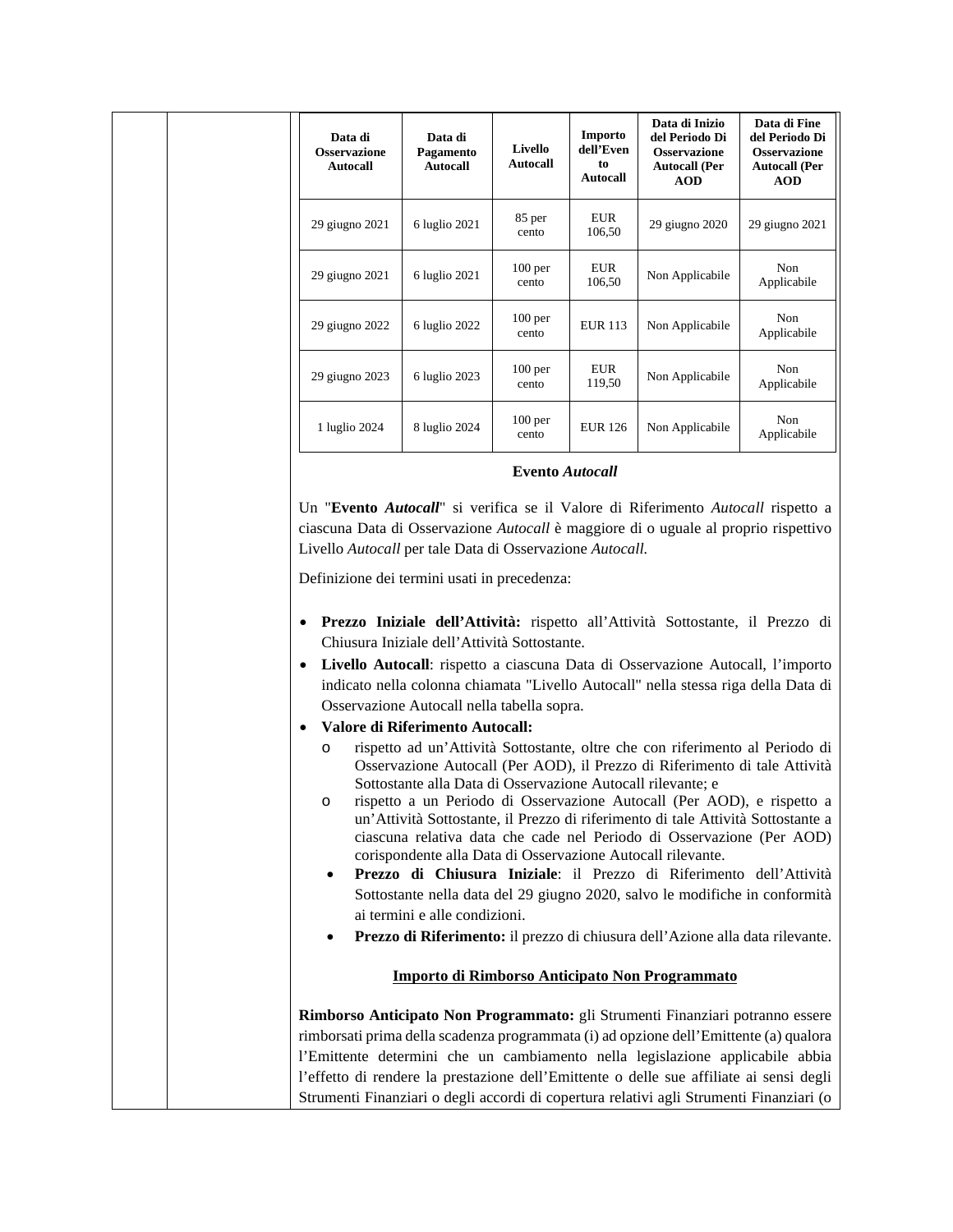| sia molto probabile che lo diventino nell'immediato futuro) illegali o impraticabili (in<br>tutto o in parte), (b) ove applicabile, qualora l'Agente per il Calcolo stabilisca che<br>determinati eventi aggiuntivi di turbativa o eventi di adeguamento, come previsto nei<br>termini e condizioni degli Strumenti Finanziari, si siano verificati in relazione<br>all'attività sottostante, o (ii) previa comunicazione da parte di un Detentore che<br>dichiari tali Strumenti Finanziari immediatamente esigibili a causa del continuato<br>verificarsi di un evento di inadempimento. |
|--------------------------------------------------------------------------------------------------------------------------------------------------------------------------------------------------------------------------------------------------------------------------------------------------------------------------------------------------------------------------------------------------------------------------------------------------------------------------------------------------------------------------------------------------------------------------------------------|
| In tal caso, l'Importo di Rimborso Anticipato Non Programmato pagabile a tale<br>rimborso anticipato non programmato sarà, per ciascuno Strumento Finanziario,<br>l'importo che rappresenta l'equo valore di mercato degli Strumenti Finanziari, tenendo<br>conto di tutti fattori rilevanti al netto dei costi sostenuti dall'Emittente o da qualsiasi<br>suo affiliato in relazione a tale rimborso anticipato, inclusi quelli relativi alla<br>risoluzione di qualsiasi sottostante e/o collegati accordi di copertura.                                                                 |
| L'Importo di Rimborso Anticipato Non Programmato può essere inferiore al tuo<br>investimento iniziale e pertanto potresti perdere parte del o tutto il tuo<br>investimento per un rimborso anticipato non programmato.                                                                                                                                                                                                                                                                                                                                                                     |
| <b>Importo di Regolamento</b>                                                                                                                                                                                                                                                                                                                                                                                                                                                                                                                                                              |
| Salvo che non siano stati esercitati anticipatamente, o acquistati e cancellati, l'Importo<br>di Regolamento pagabile rispetto a ciascuno Strumento Finanziario alla data di<br>scadenza sarà:                                                                                                                                                                                                                                                                                                                                                                                             |
| Se non si è verificato un Evento Trigger, l'Importo di Regolamento pagabile in<br>relazione a ciascuno Strumento Finanziario sarà calcolato in conformità con la<br>seguente formula:                                                                                                                                                                                                                                                                                                                                                                                                      |
| CA × Percentuale Trigger (Trigger Percentage)                                                                                                                                                                                                                                                                                                                                                                                                                                                                                                                                              |
| Qualora non si sia verificato un Evento Barriera ma si sia verificato un Evento Trigger,<br>l'Importo di Regolamento pagabile rispetto a ciascuno Strumento Finanziario sarà<br>calcolato in conformità alla formula di seguito riportata:                                                                                                                                                                                                                                                                                                                                                 |
| CA × Percentuale di Rimborso (Redemption Percentage)                                                                                                                                                                                                                                                                                                                                                                                                                                                                                                                                       |
| Qualora si sia verificato un Evento Barriera e si sia verificato un Evento Trigger,<br>l'Importo di Regolamento pagabile rispetto a ciascuno Strumento Finanziaro sarà<br>calcolato in conformità alla formula di seguito riportata:                                                                                                                                                                                                                                                                                                                                                       |
| $CA \times \frac{\text{Valore di Riferimento Finale}}{\text{Valore di Riferimento Iniziale}}$                                                                                                                                                                                                                                                                                                                                                                                                                                                                                              |
| Definizione dei Termini usati in precedenza:                                                                                                                                                                                                                                                                                                                                                                                                                                                                                                                                               |
| Prezzo di Chiusura Finale: il Prezzo di Riferimento della Attività Sottostante<br>$\bullet$<br>alla Data di Riferimento Finale, soggetto a rettifiche in base ai termini e alle<br>condizioni.                                                                                                                                                                                                                                                                                                                                                                                             |
| Data di Riferimento Finale: 30 giugno 2025.<br>٠                                                                                                                                                                                                                                                                                                                                                                                                                                                                                                                                           |
| Valore di Riferimento Finale: il Valore Finale.<br>٠                                                                                                                                                                                                                                                                                                                                                                                                                                                                                                                                       |
| Valore Finale: il Prezzo di Chiusura Finale dell'Attività Sottostante.                                                                                                                                                                                                                                                                                                                                                                                                                                                                                                                     |
| Valore di Riferimento Iniziale: il Valore Iniziale.                                                                                                                                                                                                                                                                                                                                                                                                                                                                                                                                        |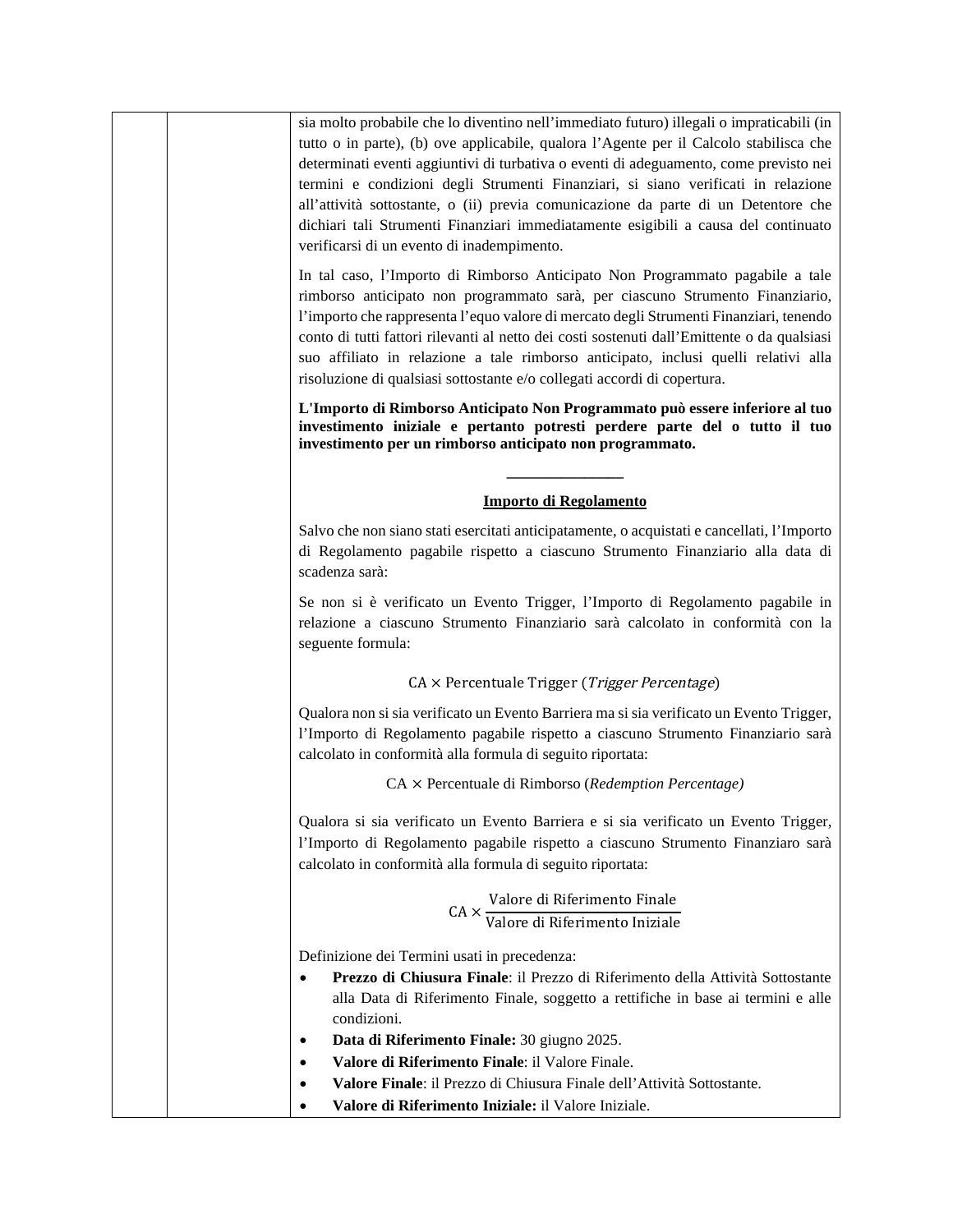|      |                                                                              | $\bullet$<br>dell'Attività Sottostante.<br>$\bullet$<br>$\bullet$<br>Livello Trigger.<br>Definizione dei Termini usati in precedenza:<br>$\bullet$<br>Sottostante.<br>al Livello della Barriera.<br>Definizione dei termini usati in precedenza:<br>Sottostante. | Valore Iniziale: 100 per cento (100%) del Prezzo di Chiusura Iniziale<br>Percentuale di Rimborso: 100 per cento (100%).<br>Percentuale Trigger: che è pari al 132,50 per cento (132,50%).<br><b>Evento Trigger</b><br>Un "Evento Trigger" si verifica se il Valore di Riferimento Trigger sia inferiore a<br>Livello Trigger: 100 per cento (100%) del Prezzo Iniziale dell'Attività.<br>Valore di Riferimento Trigger: il Prezzo di Chiusura Finale dell'Attività<br><b>Evento Barriera</b><br>Un "Evento Barriera" si verifica se il Valore di Riferimento della Barriera è inferiore<br>Livello della Barriera: 70 per cento (70%) del Prezzo Iniziale dell'Attività.<br>Valore di Riferimento della Barriera: il Prezzo di Chiusura Finale dell'Attività |                                |
|------|------------------------------------------------------------------------------|------------------------------------------------------------------------------------------------------------------------------------------------------------------------------------------------------------------------------------------------------------------|--------------------------------------------------------------------------------------------------------------------------------------------------------------------------------------------------------------------------------------------------------------------------------------------------------------------------------------------------------------------------------------------------------------------------------------------------------------------------------------------------------------------------------------------------------------------------------------------------------------------------------------------------------------------------------------------------------------------------------------------------------------|--------------------------------|
| C.19 | Prezzo di<br>esercizio/prezzo<br>di riferimento<br>finale del<br>sottostante |                                                                                                                                                                                                                                                                  | Il prezzo di chiusura dell'azione dell'Azione sarà determinato alla Data di Riferimento<br>Finale, salvo rettifica in conformità ai termini e alle condizioni.                                                                                                                                                                                                                                                                                                                                                                                                                                                                                                                                                                                               |                                |
| C.20 | L'attività<br>sottostante                                                    |                                                                                                                                                                                                                                                                  | L'attività sottostante è indicata nella colonna intitolata "Attività Sottostante" (l'<br>"attività sottostante" o "Attività Sottostante"), nella tabella seguente:                                                                                                                                                                                                                                                                                                                                                                                                                                                                                                                                                                                           |                                |
|      |                                                                              | Attività Sottostante                                                                                                                                                                                                                                             | Pagina Bloomberg/Reuters/ISIN                                                                                                                                                                                                                                                                                                                                                                                                                                                                                                                                                                                                                                                                                                                                | <b>Borsa</b>                   |
|      |                                                                              | Le azioni ordinarie di<br>Microsoft Corporation                                                                                                                                                                                                                  | MSFT UW <equity>/<br/>MSFT.OQ/ US5949181045</equity>                                                                                                                                                                                                                                                                                                                                                                                                                                                                                                                                                                                                                                                                                                         | NASDAQ Global Select<br>Market |
|      |                                                                              | ٠<br>intitolata "Attività Sottostante".                                                                                                                                                                                                                          | Azione: l'azione ordinaria indicata nella precedente tabella nella colonna                                                                                                                                                                                                                                                                                                                                                                                                                                                                                                                                                                                                                                                                                   |                                |

## **SEZIONE D – RISCHI**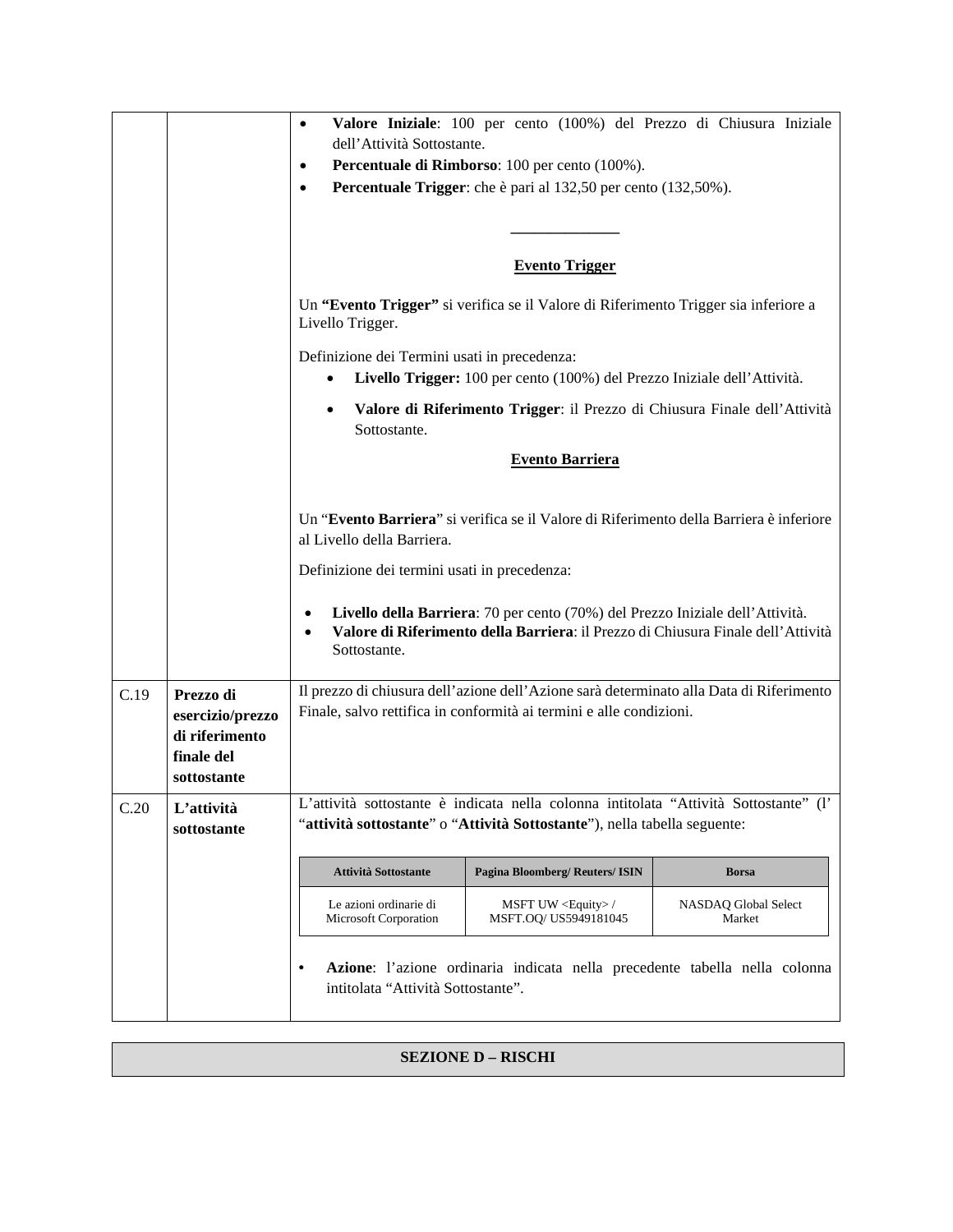| D.2 | Principali<br>rischi che sono<br>specifici per<br>l'Emittente | Il pagamento di qualsiasi importo dovuto sugli Strumenti Finanziari è soggetto al nostro<br>rischio di credito. Gli Strumenti Finanziari sono nostre obbligazioni non garantite. Gli<br>Strumenti Finanziari non sono depositi bancari, e non sono assicurati o garantiti dal UK<br>Financial Services Compensation Scheme, dal Jersey Depositors Compensation<br>Scheme, dal U.S. Federal Deposit Insurance Corporation, dallo U.S. Deposit Insurance<br>Fund o qualsiasi altro governo o agenzia governativa o privata, o schema di protezione<br>di deposito in alcuna giurisdizione. Il valore o il rendimento sugli Strumenti Finanziari<br>sarà soggetto al nostro rischio di credito e a cambiamenti nella visione di mercato del<br>nostro merito di credito                                                                                                                                                                                                       |
|-----|---------------------------------------------------------------|----------------------------------------------------------------------------------------------------------------------------------------------------------------------------------------------------------------------------------------------------------------------------------------------------------------------------------------------------------------------------------------------------------------------------------------------------------------------------------------------------------------------------------------------------------------------------------------------------------------------------------------------------------------------------------------------------------------------------------------------------------------------------------------------------------------------------------------------------------------------------------------------------------------------------------------------------------------------------|
|     |                                                               | I riferimenti nell'Elemento B.12 di cui sopra alle "prospettive" e alla "situazione<br>finanziaria o commerciale" dell'Emittente, sono specificamente alla rispettiva capacità<br>di soddisfare per intero le proprie obbligazioni di pagamento ai sensi degli Strumenti<br>Finanziari (nel caso di GSI) in modo tempestivo. Informazioni sostanzialmente<br>rilevanti sulla situazione finanziaria e sulle prospettive dell'Emittente sono incluse<br>nelle relazioni annuali e infrannuali dell'Emittente. Tuttavia, è necessario che voi siate<br>consapevoli che ciascuno dei principali rischi evidenziati di seguito potrebbe avere un<br>effetto negativo sostanzialmente rilevante sull'attività, sulle operazioni, sulla situazione<br>finanziaria e commerciale e sulle prospettive dell'Emittente, che, a sua volta, potrebbe<br>avere un effetto negativo sostanzialmente rilevante sul rendimento che gli investitori<br>ricevono sugli Strumenti Finanziari. |
|     |                                                               | L'Emittente è soggetto ad una serie di rischi fondamentali del Gruppo:                                                                                                                                                                                                                                                                                                                                                                                                                                                                                                                                                                                                                                                                                                                                                                                                                                                                                                     |
|     |                                                               | Le attività del Gruppo sono state, e possono continuare ad essere, negativamente<br>$\bullet$<br>influenzate dalle condizioni dei mercati finanziari globali e dalle condizioni<br>economiche in generale.                                                                                                                                                                                                                                                                                                                                                                                                                                                                                                                                                                                                                                                                                                                                                                 |
|     |                                                               | Le attività del Gruppo e quelle dei suoi clienti sono soggette ad un'ampia e diffusa<br>$\bullet$<br>regolamentazione in tutto il mondo.                                                                                                                                                                                                                                                                                                                                                                                                                                                                                                                                                                                                                                                                                                                                                                                                                                   |
|     |                                                               | Le attività del Gruppo sono state, e potrebbero essere, negativamente influenzate<br>$\bullet$<br>da valori patrimoniali in declino. Questo è particolarmente vero per quelle attività<br>in cui esso ha posizioni nette "lunghe", riceve un compenso in base al valore del<br>patrimonio gestito, o riceve o conferisce garanzie (collateral).                                                                                                                                                                                                                                                                                                                                                                                                                                                                                                                                                                                                                            |
|     |                                                               | Le attività del Gruppo sono state, e potrebbero essere, negativamente influenzate<br>$\bullet$<br>da disfunzioni nei mercati del credito, compreso il ridotto accesso al credito e costi<br>più elevati di ottenimento del credito.                                                                                                                                                                                                                                                                                                                                                                                                                                                                                                                                                                                                                                                                                                                                        |
|     |                                                               | Le attività di market-making del Gruppo sono state e potrebbero essere<br>$\bullet$<br>influenzate da cambiamenti nei livelli di volatilità del mercato.                                                                                                                                                                                                                                                                                                                                                                                                                                                                                                                                                                                                                                                                                                                                                                                                                   |
|     |                                                               | Le attività di investment banking, client execution, asset management e wealth<br>$\bullet$<br>management del Gruppo sono state influenzate negativamente e possono essere<br>colpite in futuro da incertezze di mercato o da mancanza di fiducia tra gli<br>investitori e gli amministratori delegati a causa di diminuzioni generali<br>dell'attività economica ed altre condizioni economiche, geopolitiche o di mercato<br>sfavorevoli.                                                                                                                                                                                                                                                                                                                                                                                                                                                                                                                                |
|     |                                                               | Le attività di gestione degli asset e le attività di gestione del benessere del Gruppo<br>$\bullet$<br>possono essere influenzate dalla scarsa performance dei suoi prodotti di<br>investimento o da una preferenza di un cliente per prodotti diversi da quelli offerti<br>dal Gruppo o per prodotti che generano costi più bassi.                                                                                                                                                                                                                                                                                                                                                                                                                                                                                                                                                                                                                                        |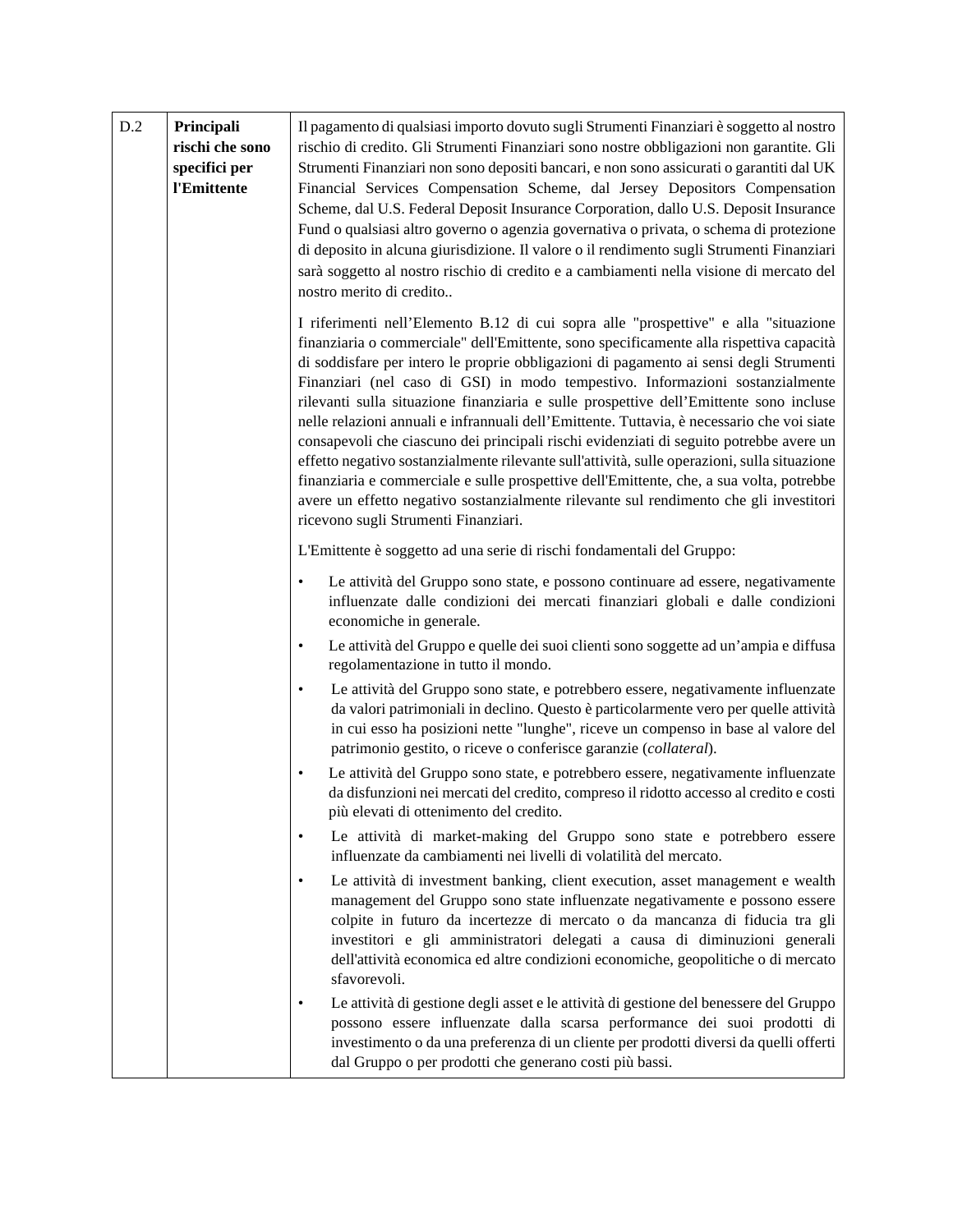|  | $\bullet$ | Il Gruppo può incorrere in perdite a causa di processi e strategie di gestione del<br>rischio inefficaci.                                                                                                                                                                                                                                                                                                                       |
|--|-----------|---------------------------------------------------------------------------------------------------------------------------------------------------------------------------------------------------------------------------------------------------------------------------------------------------------------------------------------------------------------------------------------------------------------------------------|
|  |           | La liquidità, la redditività e le attività del Gruppo potrebbero essere negativamente<br>influenzate dall'incapacità di accedere ai mercati dei capitali di debito o di vendere<br>attività o da una riduzione dei suoi credit rating o da un aumento dei suoi spread<br>creditizi.                                                                                                                                             |
|  | $\bullet$ | Il Gruppo deve affrontare maggiori rischi nella forma di attività di nuova<br>iniziativa e acquisizioni che conducano il Gruppo ad intraprendere nuove attività,<br>a condurre transazioni con una più ampia gamma di clienti e controparti e che<br>espongano il Gruppo a nuove classi di asset e a nuovi mercati.                                                                                                             |
|  | $\bullet$ | Una carenza nei sistemi operativi o nelle infrastrutture del Gruppo, o in quelle di<br>terze parti, così come un errore umano cattiva condotta, o altri comportamenti<br>scorretti potrebbero mettere in pericolo la liquidità del Gruppo, interrompere le<br>attività del Gruppo, comportare la divulgazione di informazioni riservate,<br>danneggiare la reputazione del Gruppo e causare perdite.                            |
|  | $\bullet$ | La mancanza di protezione dei sistemi di computer del Gruppo, delle reti e delle<br>informazioni, e delle informazioni dei clienti del Gruppo, contro attacchi<br>informatici e minacce simili potrebbero compromettere la capacità del Gruppo di<br>condurre le attività del Gruppo, causare la divulgazione, il furto o la distruzione di<br>informazioni riservate, danneggiare la reputazione del Gruppo e causare perdite. |
|  | ٠         | Le attività del Gruppo, la redditività e la liquidità possono esserenegativamente<br>influenzate dalla Brexit.                                                                                                                                                                                                                                                                                                                  |
|  | $\bullet$ | Le attività del Gruppo, la redditività e la liquidità possono essere negativamente<br>influenzate dal deterioramento della qualità del credito, o dal default, di terzi parti<br>che devono al Gruppo denaro, strumenti finanziari o altre attività, o terze parti di<br>cui esso detiene strumenti finanziari o obbligazioni.                                                                                                  |
|  | $\bullet$ | La concentrazione del rischio aumenta il potenziale di perdite significative nelle<br>attività di market-making, sottoscrizione (underwriting), investimento e<br>finanziamento del Gruppo.                                                                                                                                                                                                                                     |
|  | $\bullet$ | Il settore dei servizi finanziari è sia altamente competitivo sia intercorrelato.                                                                                                                                                                                                                                                                                                                                               |
|  | ٠         | La mancata identificazione e risoluzione appropriata dei potenziali conflitti di<br>interesse potrebbe influenzare negativamente le attività del Gruppo.                                                                                                                                                                                                                                                                        |
|  |           | I risultati del Gruppo potrebbero essere stati e potrebbero essere in futuro incisi<br>negativamente dalla composizione della propria base di clienti.                                                                                                                                                                                                                                                                          |
|  | $\bullet$ | Le operazioni in derivati e la ritardata liquidazione potrebbero esporre il Gruppo<br>a rischi imprevisti e perdite potenziali.                                                                                                                                                                                                                                                                                                 |
|  | ٠         | Talune attività del Gruppo, fonti di finanziamento e prodotti finanziari potrebbero<br>essere incisi negativamente da cambiamenti in o nell'interruzione di gli Interbank<br>Offered Rates (IBORs), in particolare del LIBOR.                                                                                                                                                                                                   |
|  | ٠         | Talune aziende del Gruppo e i propri finanziamenti potrebbe essere incisi<br>negativamente da modifiche a tassi di riferimento, valute, indici, panieri o EFTs<br>ai quali prodotti le offerte del Gruppo o finanziamenti che lo stesso ottiene sono<br>collegati.                                                                                                                                                              |
|  | ٠         | Le attività del Gruppo potrebbero essere negativamente influenzate se esso non<br>fosse in grado di assumere e mantenere personale qualificato.                                                                                                                                                                                                                                                                                 |
|  | $\bullet$ | Il Gruppo potrebbe essere negativamente influenzata da un maggiore controllo<br>regolamentare e governativo o pubblicità negativa.                                                                                                                                                                                                                                                                                              |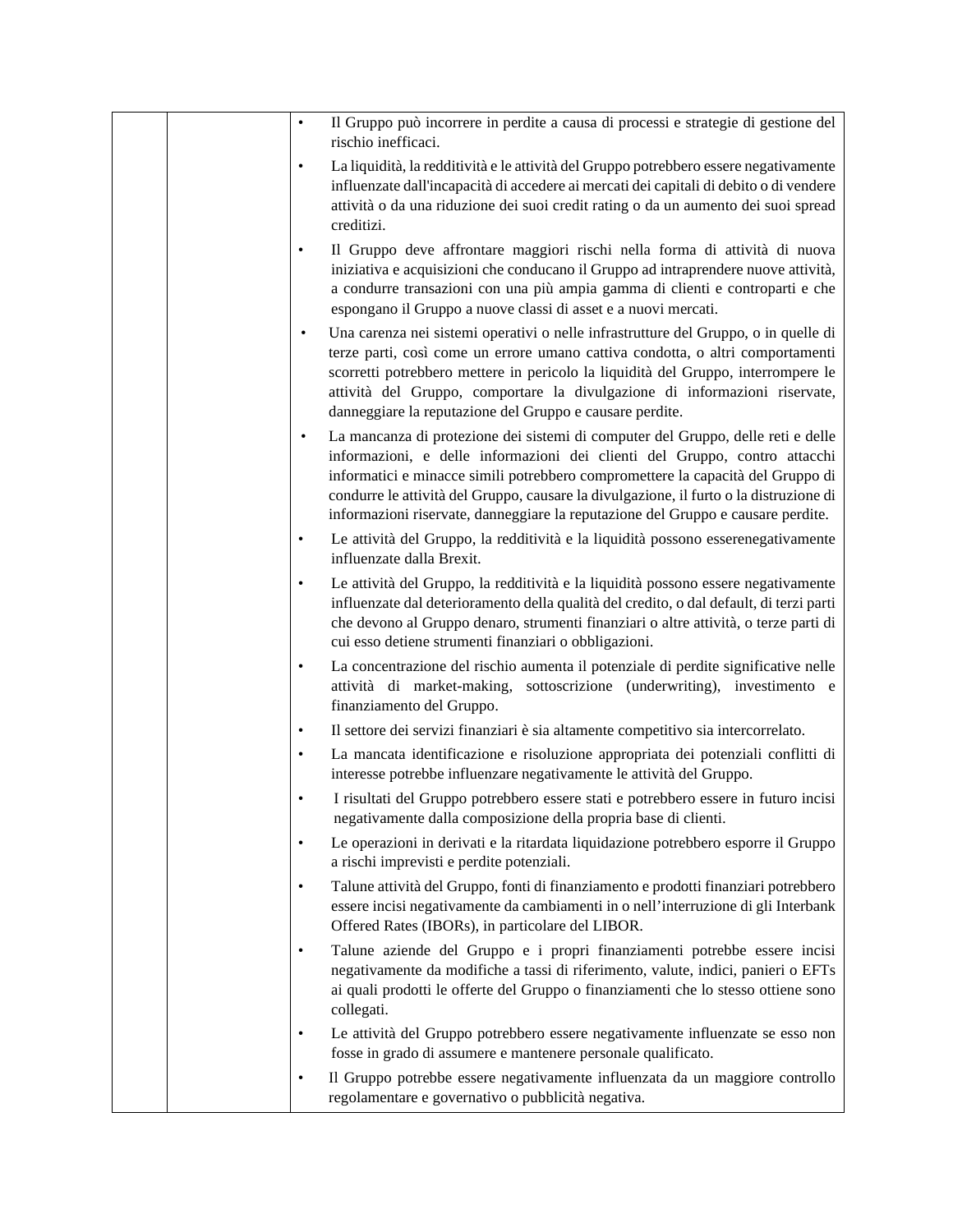|     |                                                     | Una significativa responsabilità civile o penale o un significativo intervento<br>$\bullet$<br>normativo nei confronti del Gruppo potrebbero avere effetti finanziari negativi<br>sostanziali o causare notevoli danni alla reputazione, che a loro volta potrebbero<br>seriamente danneggiare le prospettive di business del Gruppo.<br>GSG è una holding company e dipende per la propria liquidità dai pagamenti delle<br>$\bullet$<br>sue controllate, molti dei quali sono soggetti a restrizioni.<br>L'applicazione di strategie regolamentari e dei requisiti negli U.S. e nelle<br>٠<br>giurisdizioni non U.S. per facilitare la risoluzione ordinata di grandi istituti<br>finanziari potrebbe determinare un maggiore rischio di perdita per i portatori di<br>strumenti finanziari di GSG.<br>L'applicazione della proposta strategia di risoluzione di GSG potrebbe comportare<br>٠<br>maggiori perdite per i portatori di strumenti finanziari di GSG.<br>La crescita del commercio elettronico e l'introduzione di nuove tecnologie di<br>$\bullet$<br>trading potrebbe influenzare negativamente l'attività del Gruppo e potrebbe<br>aumentare la concorrenza.<br>Nello svolgimento delle proprie attività nel mondo, il Gruppo è soggetto a rischi<br>$\bullet$<br>politici, economici, giuridici, operativi e ad altri rischi che sono insiti nel fatto di<br>operare in molti paesi.<br>Le attività del Gruppo relative alle merci, soprattutto quelle relative alle sue<br>$\bullet$<br>materie prime fisiche, sottopongono il Gruppo ad un'ampia regolamentazione e<br>comportano alcuni rischi potenziali, inclusi rischi ambientali, di reputazione e ad<br>altri rischi che potrebbero esporlo a significative responsabilità e costi.<br>Il Gruppo può incorrere in perdite a seguito di eventi imprevisti o catastrofici, tra<br>$\bullet$<br>cui l'emergere di una pandemia, attacchi terroristici, eventi meteorologici estremi |
|-----|-----------------------------------------------------|------------------------------------------------------------------------------------------------------------------------------------------------------------------------------------------------------------------------------------------------------------------------------------------------------------------------------------------------------------------------------------------------------------------------------------------------------------------------------------------------------------------------------------------------------------------------------------------------------------------------------------------------------------------------------------------------------------------------------------------------------------------------------------------------------------------------------------------------------------------------------------------------------------------------------------------------------------------------------------------------------------------------------------------------------------------------------------------------------------------------------------------------------------------------------------------------------------------------------------------------------------------------------------------------------------------------------------------------------------------------------------------------------------------------------------------------------------------------------------------------------------------------------------------------------------------------------------------------------------------------------------------------------------------------------------------------------------------------------------------------------------------------------------------------------------------------------------------------------------------------------------------------------------------------------------------------------------|
|     |                                                     | o altre calamità naturali.<br>Il problema del cambiamento climatico potrebbe interrompere le nostre attività,<br>influire sui livelli di attività dei clienti e sul loro merito creditizio e danneggiare<br>la reputazione del Gruppo.                                                                                                                                                                                                                                                                                                                                                                                                                                                                                                                                                                                                                                                                                                                                                                                                                                                                                                                                                                                                                                                                                                                                                                                                                                                                                                                                                                                                                                                                                                                                                                                                                                                                                                                     |
| D.6 | Principali<br>rischi che sono                       | Il vostro capitale è a rischio. A seconda della performance dell'attività<br>$\bullet$<br>sottostante, potreste perdere parte o tutto il vostro investimento.                                                                                                                                                                                                                                                                                                                                                                                                                                                                                                                                                                                                                                                                                                                                                                                                                                                                                                                                                                                                                                                                                                                                                                                                                                                                                                                                                                                                                                                                                                                                                                                                                                                                                                                                                                                              |
|     | specifici per gli<br><b>Strumenti</b><br>Finanziari | Potreste anche perdere una parte o tutto il vostro investimento negli Strumenti<br>$\bullet$<br>Finanziari qualora:<br>Noi (quali Emittente) diventassimo insolventi o fallissimo o fossimo<br>$\circ$<br>altrimenti non in grado di far fronte alle nostre obbligazioni di pagamento;<br>Non deteniate i vostri Strumenti Finanziari fino a scadenza e il prezzo<br>$\circ$<br>secondario di vendita che ricevete sia inferiore al prezzo originario di acquisto<br>I vostri Strumenti Finanziari siano rimborsati anticipatamente per effetto di<br>O<br>un evento imprevisto e l'importo che ricevete sia inferiore a quello del prezzo<br>originario di acquisto.<br>Il valore stimato dei vostri Strumenti Finanziari (come determinato con<br>٠<br>riferimento ai modelli di prezzo tilizzati da noi) al momento in cui i termini e le<br>condizioni dei vostri Strumenti Finanziari sono stabiliti alla data di negoziazione,<br>sarà inferiore al prezzo di emissione iniziale dei vostri Strumenti Finanziari.<br>I vostri Strumenti Finanziari potrebbero non avere un mercato delle negoziazioni<br>٠<br>attivo e gli acquirenti potrebbero non essere in grado di disporne.                                                                                                                                                                                                                                                                                                                                                                                                                                                                                                                                                                                                                                                                                                                                                                    |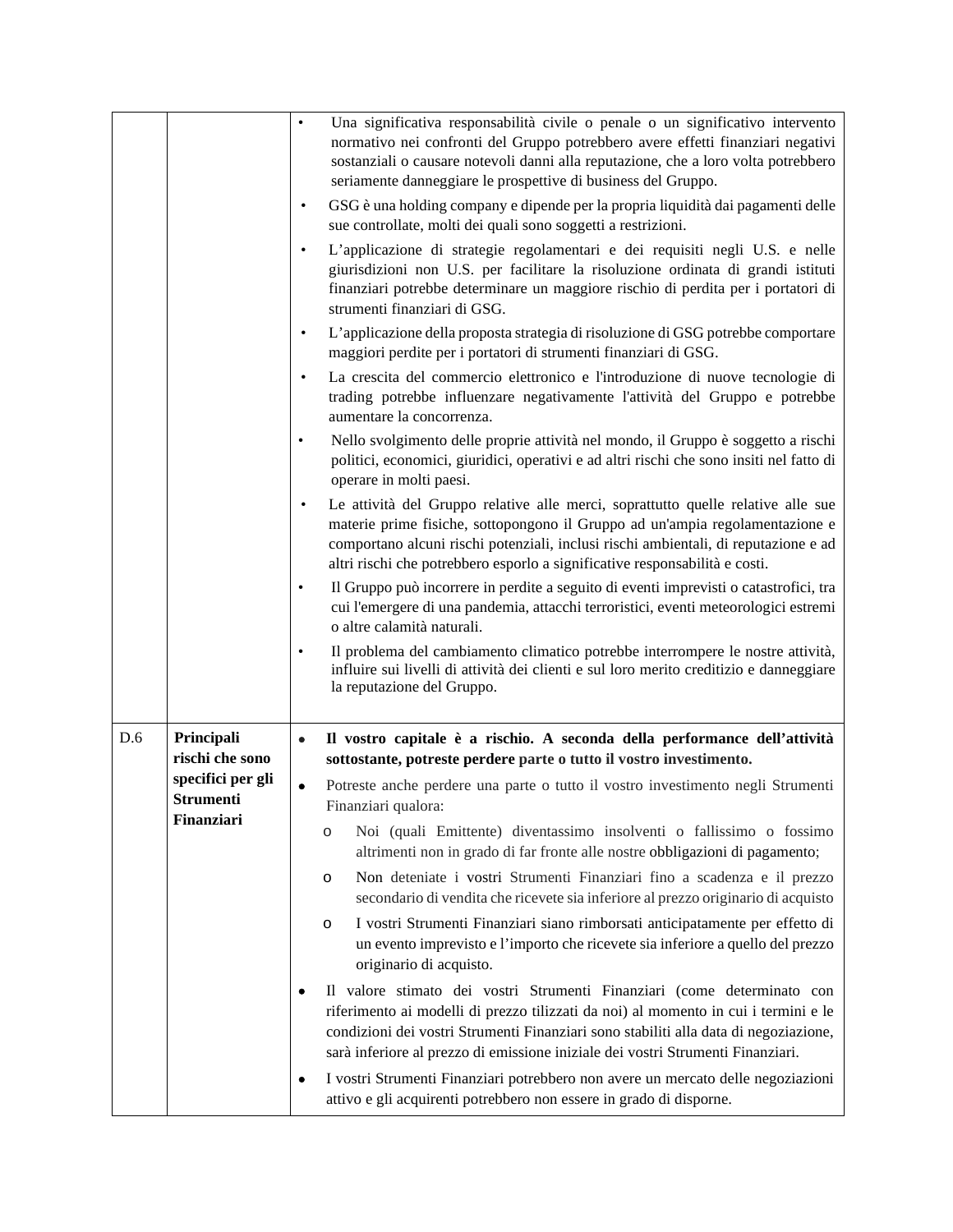|  |           | Non forniamo alcuna assicurazione che la domanda per la quotazione e<br>l'ammissione alle negoziazioni degli Strumenti Finanziari sia concessa (o, se<br>concessa, sia concessa per la data di emissione) o che un mercato attivo delle<br>negoziazioni degli Strumenti Finanziari si svilupperà. Noi potremo interrompere<br>qualsiasi quotazione in qualsiasi momento.                                                                                                                                                                                                                                                                                                                                                                                                           |
|--|-----------|------------------------------------------------------------------------------------------------------------------------------------------------------------------------------------------------------------------------------------------------------------------------------------------------------------------------------------------------------------------------------------------------------------------------------------------------------------------------------------------------------------------------------------------------------------------------------------------------------------------------------------------------------------------------------------------------------------------------------------------------------------------------------------|
|  | ٠         | Il potenziale di aumento del valore degli Strumenti Finanziari è limitato in quanto<br>in quanto il pagamento massimo alla scadenza è soggetto a un cap.                                                                                                                                                                                                                                                                                                                                                                                                                                                                                                                                                                                                                           |
|  | ٠         | Qualora si sia verificato un qualunque evento di turbativa della valuta specificata<br>che è sostanzialmente rilevante con riferimento ai nostri obblighi di pagamento ai<br>sensi degli Strumenti Finanziari, in tal caso la data di pagamento successiva sarà<br>posticipata. Se tale evento continua alla data di cut-off specificata, potremmo<br>effettuare il pagamento di un importo equivalente in USD.                                                                                                                                                                                                                                                                                                                                                                    |
|  |           | Rischi associati agli Strumenti Finanziari collegati ad attività sottostante/i:                                                                                                                                                                                                                                                                                                                                                                                                                                                                                                                                                                                                                                                                                                    |
|  | ٠         | Il valore ed il rendimento sugli Strumenti Finanziari dipenderà dall'andamento di<br>tale/i attività sottostante/i, che può/possono essere soggetta/e a cambiamenti<br>imprevedibili nel tempo.                                                                                                                                                                                                                                                                                                                                                                                                                                                                                                                                                                                    |
|  | ٠         | Gli andamenti passati di un'attività sottostante non sono indicativi dei suoi<br>andamenti futuri.                                                                                                                                                                                                                                                                                                                                                                                                                                                                                                                                                                                                                                                                                 |
|  | ۰         | Gli investitori non avranno alcun diritto di proprietà sulla/e attività sottostante/i e<br>gli obblighi dell'Emittente ai sensi degli Strumenti Finanziari nei confronti degli<br>investitori non sono garantiti da alcuna attività.                                                                                                                                                                                                                                                                                                                                                                                                                                                                                                                                               |
|  | $\bullet$ | A seguito di un evento di turbativa, la valutazione della/e attività sottostante/i può<br>essere rinviata e/o stimata dall'Emittente (in qualità di Agente per il Calcolo) a<br>propria discrezione.                                                                                                                                                                                                                                                                                                                                                                                                                                                                                                                                                                               |
|  | ۰         | A seguito del verificarsi di alcuni eventi straordinari in relazione alla/e attività<br>sottostante/i ovvero in relazione a strumenti finanziari collegati ad indici, a seguito<br>del verificarsi di un evento di rettifica dell'indice, dipendentemente dai termini e<br>condizioni degli specifici Strumenti Finanziari, tra le altre possibili conseguenze,<br>i termini e le condizioni degli Strumenti Finanziari potranno essere rettificati,<br>l'attività sottostante potrà essere sostituita, o gli Strumenti Finanziari potranno<br>essere rimborsati anticipatamente all'importo di rimborso anticipato non<br>programmato. Tale importo potrà essere inferiore al valore dell'investimento<br>iniziale e si potrebbe perdere parte o tutto l'investimento originario. |
|  | ٠         | L'andamento delle azioni dipende da molti fattori imprevedibili.                                                                                                                                                                                                                                                                                                                                                                                                                                                                                                                                                                                                                                                                                                                   |
|  | ٠         | Potreste ricevere un rendimento inferiore sugli Strumenti Finanziari di quello che<br>avreste ricevuto dall'investimento diretto nelle azioni in quanto non riceverete il<br>valore dei dividendi.                                                                                                                                                                                                                                                                                                                                                                                                                                                                                                                                                                                 |
|  | ٠         | L'emittente di un'azione può adottare tutti i provvedimenti in relazione ad una<br>azione senza riguardo per i vostri interessi quali Portatori degli Strumenti<br>Finanziari, e una di queste azioni potrebbe influire negativamente sul valore e<br>rendimento degli Strumenti Finanziari.                                                                                                                                                                                                                                                                                                                                                                                                                                                                                       |
|  | ٠         | I vostri Strumenti Finanziari potranno essere modificati o rimborsati prima della<br>scadenza per effetto di cambiamenti legislativi. Tale rettifica potrà ridurre il valore<br>e rendimento dei vostri Strumenti Finanziari; l'importo che ricevete a seguito di<br>un rimborso anticipato potrà essere inferiore al Vostro investimento iniziale e                                                                                                                                                                                                                                                                                                                                                                                                                               |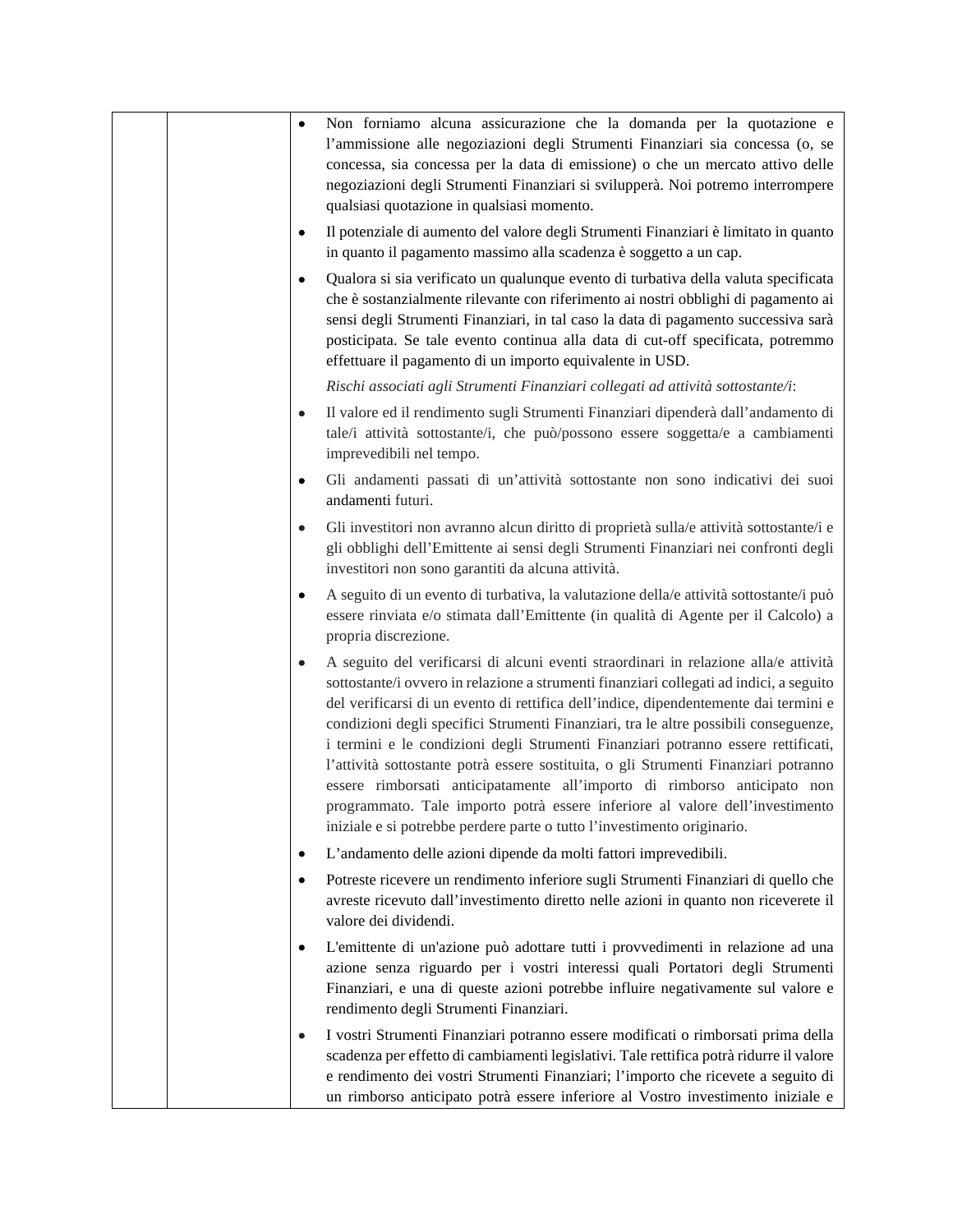|      |                                                      | potreste perdere tutto o parte del vostro investimento.                                                                                                                                                                                                                                                                                                                                                                                                                                                                                                                                                                                                  |
|------|------------------------------------------------------|----------------------------------------------------------------------------------------------------------------------------------------------------------------------------------------------------------------------------------------------------------------------------------------------------------------------------------------------------------------------------------------------------------------------------------------------------------------------------------------------------------------------------------------------------------------------------------------------------------------------------------------------------------|
|      |                                                      | L'Emittente dei vostri Strumenti Finanziari può essere sostituito con un'altra<br>٠                                                                                                                                                                                                                                                                                                                                                                                                                                                                                                                                                                      |
|      |                                                      | società, soggetto a talune condizioni.                                                                                                                                                                                                                                                                                                                                                                                                                                                                                                                                                                                                                   |
|      |                                                      | L'Emittente potrebbe modificare i termini e le condizioni degli Strumenti<br>٠<br>Finanziari, in determinate circostanze, senza richiedere il consenso degli<br>investitori.                                                                                                                                                                                                                                                                                                                                                                                                                                                                             |
|      |                                                      | <b>SEZIONE E - OFFERTA</b>                                                                                                                                                                                                                                                                                                                                                                                                                                                                                                                                                                                                                               |
| E.2b | Ragioni<br>dell'offerta e<br>impiego dei<br>proventi | I proventi netti dell'offerta saranno utilizzati dall'Emittente per fornire fondi ulteriori<br>alle proprie attività operative e per altri scopi societari generali.                                                                                                                                                                                                                                                                                                                                                                                                                                                                                     |
| E.3  | Termini e<br>condizioni<br>dell'offerta              | Un'offerta degli Strumenti Finanziari potrà essere effettuata al di fuori dei casi di cui<br>all'articolo 3(2) della Direttiva Prospetto, nella Repubblica Italiana (la "Giurisdizione<br>dell'Offerta al Pubblico") durante il periodo a partire dal 3 giugno 2020 (incluso) e<br>fino al 25 giugno 2020 (incluso) (il "Periodo di Offerta") dal (dagli) Offerente(i)<br>Autorizzato(i), salvo chiusura anticipata o estensione del Periodo di Offerta.                                                                                                                                                                                                 |
|      |                                                      | Gli Investitori possono presentare domanda di sottoscrizione dei Certificati durante il<br>normale orario di apertura delle banche in Italia presso le filiali dell'Offerente<br>Autorizzato dal 3 giugno 2020 (incluso) e fino al 25 giugno 2020 (incluso), salvo<br>chiusura anticipata o estensione del Periodo di Offerta.                                                                                                                                                                                                                                                                                                                           |
|      |                                                      | I Certificati possono essere collocati in Italia in luogo diverso dalla sede legale o dalle<br>dipendenze dei collocatori (c.d. "offerta fuori sede"), mediante consulenti finanziari<br>abilitati all'offerta fuori sede, ai sensi dell'articolo 30 del D. Lgs. n. 58 del 24 febbraio<br>1998, come modificato (il "Testo Unico della Finanza"), dal 3 giugno 2020 (incluso)<br>e fino al 18 giugno 2020 (incluso), salvo chiusura anticipata o estensione del Periodo<br>di Offerta.                                                                                                                                                                   |
|      |                                                      | Ai sensi dell'articolo 30, comma 6, del Testo Unico della Finanza, gli effetti delle<br>sottoscrizioni effettuate "fuori sede" sono sospesi per un periodo di sette giorni a partire<br>dalla data di sottoscrizione. In tale periodo, gli investitori hanno diritto di recedere dalla<br>sottoscrizione senza sostenere alcuna spesa o corrispettivo, dandone avviso<br>direttamente al collocatore di riferimento.                                                                                                                                                                                                                                     |
|      |                                                      | I Certificati possono anche essere collocati in Italia mediante tecniche di<br>comunicazione a distanza in conformità all'articolo 32 del Testo Unico della Finanza,<br>incluse sottoscrizioni effettuate mediante un sito internet, dal 3 giugno 2020 (incluso)<br>e fino all'11 giugno 2020 (incluso) salvo chiusura anticipata o estensione del Periodo<br>di Offerta.                                                                                                                                                                                                                                                                                |
|      |                                                      | Ai sensi dell'articolo 67-duodiecies del D.Lgs. n. 206/2005), la validità e l'efficacia dei<br>contratti sottoscritti mediante tecniche di comunicazione a distanza sono sospese per<br>un periodo di quattordici (14) giorni dalla data di accettazione della sottoscrizione da<br>parte dei collocatori rilevante. Durante tale periodo gli investitori hanno il diritto di<br>recedere dalla sottoscrizione dandone comunicazione, secondo le modalità indicate nel<br>rilevante sito internet dove la sottoscrizione è stata effettuata, al relativo collocatore<br>senza sostenere alcuna spesa o corrispettivo o senza fornire alcuna motivazione. |
|      |                                                      | Il Prezzo di Offerta è pari a EUR 100 per Strumento Finanziario (il "Prezzo di<br>Emissione").                                                                                                                                                                                                                                                                                                                                                                                                                                                                                                                                                           |
|      |                                                      | L'Emittente si riserva il diritto, d'accordo con gli Offerenti Autorizzati, di aumentare<br>il numero di Strumenti Finanziari che saranno emessi durante il Periodo di Offerta.                                                                                                                                                                                                                                                                                                                                                                                                                                                                          |